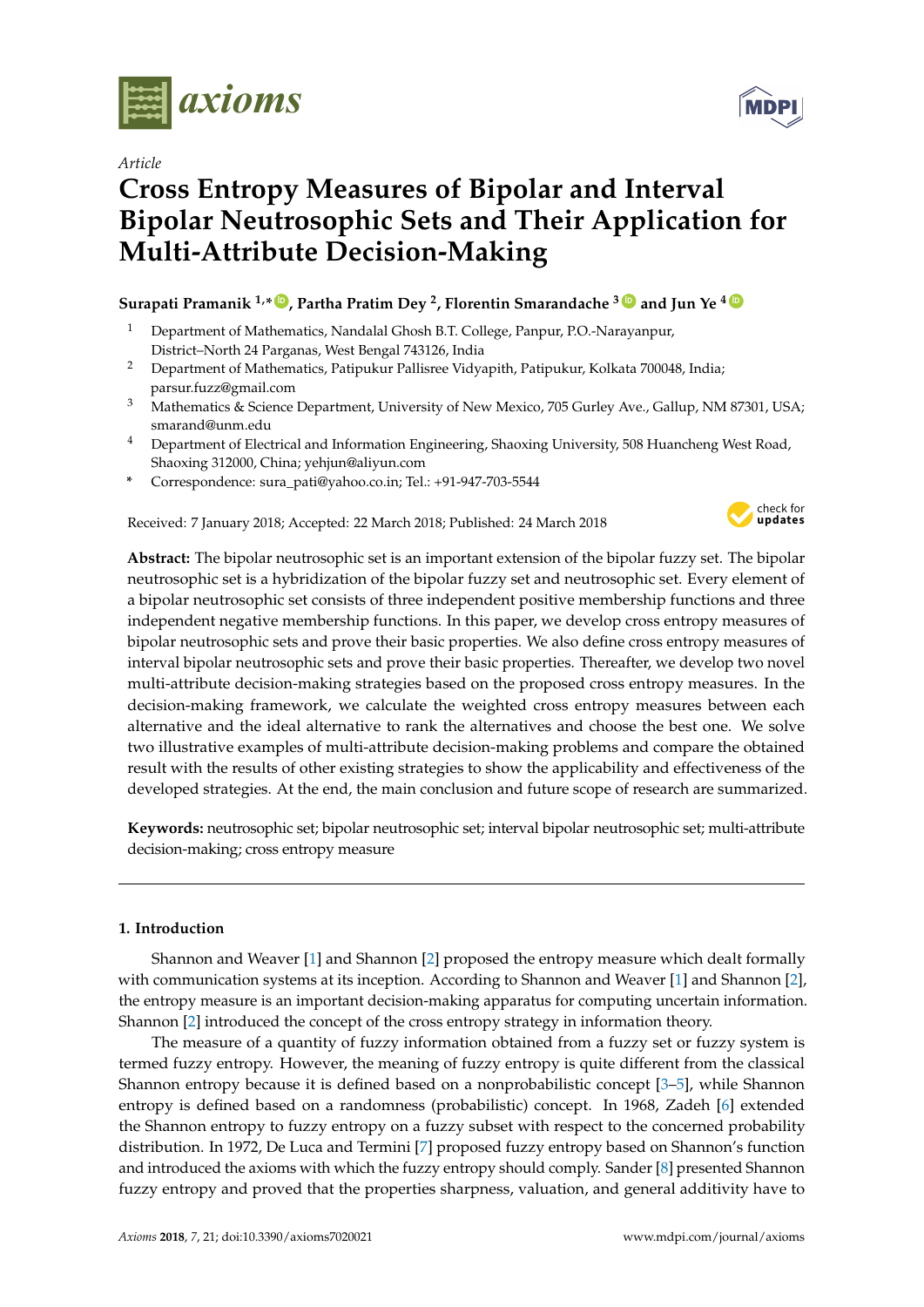be imposed on fuzzy entropy. Xie and Bedrosian [\[9\]](#page-20-7) proposed another form of total fuzzy entropy. To overcome the drawbacks of total entropy [\[8,](#page-20-6)[9\]](#page-20-7), Pal and Pal [\[10\]](#page-20-8) introduced hybrid entropy that can be used as an objective measure for a proper defuzzification of a certain fuzzy set. Hybrid entropy [\[10\]](#page-20-8) considers both probabilistic entropies in the absence of fuzziness. In the same study, Pal and Pal [\[10\]](#page-20-8) defined higher-order entropy. Kaufmann and Gupta [\[11\]](#page-20-9) studied the degree of fuzziness of a fuzzy set by a metric distance between its membership function and the membership function (characteristic function) of its nearest crisp set. Yager [\[12,](#page-20-10)[13\]](#page-20-11) introduced a fuzzy entropy card as a fuzziness measure by observing that the intersection of a fuzzy set and its complement is not the void set. Kosko [\[14](#page-20-12)[,15\]](#page-20-13) studied the fuzzy entropy of a fuzzy set based on the fuzzy set geometry and distances between them. Parkash et al. [\[16\]](#page-20-14) proposed two new measures of weighted fuzzy entropy.

Burillo and Bustince [\[17\]](#page-21-0) presented an axiomatic definition of an intuitionistic fuzzy entropy measure. Szmidt and Kacprzyk [\[18\]](#page-21-1) developed a new entropy measure based on a geometric interpretation of the intuitionistic fuzzy set (IFS). Wei et al. [\[19\]](#page-21-2) proposed an entropy measure for interval-valued intuitionistic fuzzy sets (IVIFSs) and employed it in pattern recognition and multi criteria decision-making (MCDM). Li [\[20\]](#page-21-3) presented a new multi-attribute decision-making (MADM) strategy combining entropy and technique for order of preference by similarity to ideal solution (TOPSIS) in the IVIFS environment.

Shang and Jiang [\[21\]](#page-21-4) developed cross entropy in the fuzzy environment. Vlachos and Sergiadis [\[22\]](#page-21-5) presented intuitionistic fuzzy cross entropy by extending fuzzy cross entropy [\[21\]](#page-21-4). Ye [\[23\]](#page-21-6) proposed a new cross entropy in the IVIFS environment and developed an optimal decision-making strategy. Xia and Xu [\[24\]](#page-21-7) defined a new entropy and a cross entropy and presented multi-attribute group decision-making (MAGDM) strategy in the IFS environment. Tong and Yu [\[25\]](#page-21-8) defined cross entropy in the IVIFS environment and employed it to solve MADM problems.

Smarandache [\[26\]](#page-21-9) introduced the neutrosophic set, which is a generalization of the fuzzy set [\[27\]](#page-21-10) and intuitionistic fuzzy set [\[28\]](#page-21-11). The single-valued neutrosophic set (SVNS) [\[29\]](#page-21-12), an instance of the neutrosophic set, has caught the attention of researchers due to its applicability in decision-making [\[30–](#page-21-13)[61\]](#page-22-0), conflict resolution [\[62\]](#page-22-1), educational problems [\[63,](#page-22-2)[64\]](#page-22-3), image processing [\[65](#page-22-4)[–67\]](#page-22-5), cluster analysis [\[68](#page-22-6)[,69\]](#page-23-0), social problems [\[70](#page-23-1)[,71\]](#page-23-2), etc.

Majumdar and Samanta [\[72\]](#page-23-3) proposed an entropy measure and presented an MCDM strategy in the SVNS environment. Ye [\[73\]](#page-23-4) defined cross entropy for SVNS and proposed an MCDM strategy which bears undefined phenomena. To overcome the undefined phenomena, Ye [\[74\]](#page-23-5) defined improved cross entropy measures for SVNSs and interval neutrosophic sets (INSs) [\[75\]](#page-23-6), which are straightforward symmetric, and employed them to solve MADM problems. Since MADM strategies [\[73,](#page-23-4)[74\]](#page-23-5) are suitable for single-decision-maker-oriented problems, Pramanik et al. [\[76\]](#page-23-7) defined NS-cross entropy and developed an MAGDM strategy which is straightforward symmetric and free from undefined phenomena and suitable for group decision making problem. Sahin [\[77\]](#page-23-8) proposed two techniques to convert the interval neutrosophic information to single-valued neutrosophic information and fuzzy information. In the same study, Sahin [\[77\]](#page-23-8) defined an interval neutrosophic cross entropy measure by utilizing two reduction methods and an MCDM strategy. Tian et al. [\[78\]](#page-23-9) developed a transformation operator to convert interval neutrosophic numbers to single-valued neutrosophic numbers and defined cross entropy measures for two SVNSs. In the same study, Tian et al. [\[78\]](#page-23-9) developed an MCDM strategy based on cross entropy and TOPSIS [\[79\]](#page-23-10) where the weight of the criterion is incomplete. Tian et al. [\[78\]](#page-23-9) defined a cross entropy for INSs and developed an MCDM strategy based on the cross entropy and TOPSIS. The MCDM strategies proposed by Sahin [\[77\]](#page-23-8) and Tian et al. [\[78\]](#page-23-9) are applicable for a single decision maker only. Therefore, multiple decision-makers cannot participate in the strategies in [\[77](#page-23-8)[,78\]](#page-23-9). To tackle the problem, Dalapati et al. [\[80\]](#page-23-11) proposed IN-cross entropy and weighted IN-cross entropy and developed an MAGDM strategy.

Deli et al. [\[81\]](#page-23-12) proposed bipolar neutrosophic set (BNS) by hybridizing the concept of bipolar fuzzy sets [\[82](#page-23-13)[,83\]](#page-23-14) and neutrosophic sets [\[26\]](#page-21-9). A BNS has two fully independent parts, which are positive membership degree  $T^+ \to [0, 1]$ ,  $I^+ \to [0, 1]$ ,  $F^+ \to [0, 1]$ , and negative membership degree  $T^- \to [-1, 0]$ ,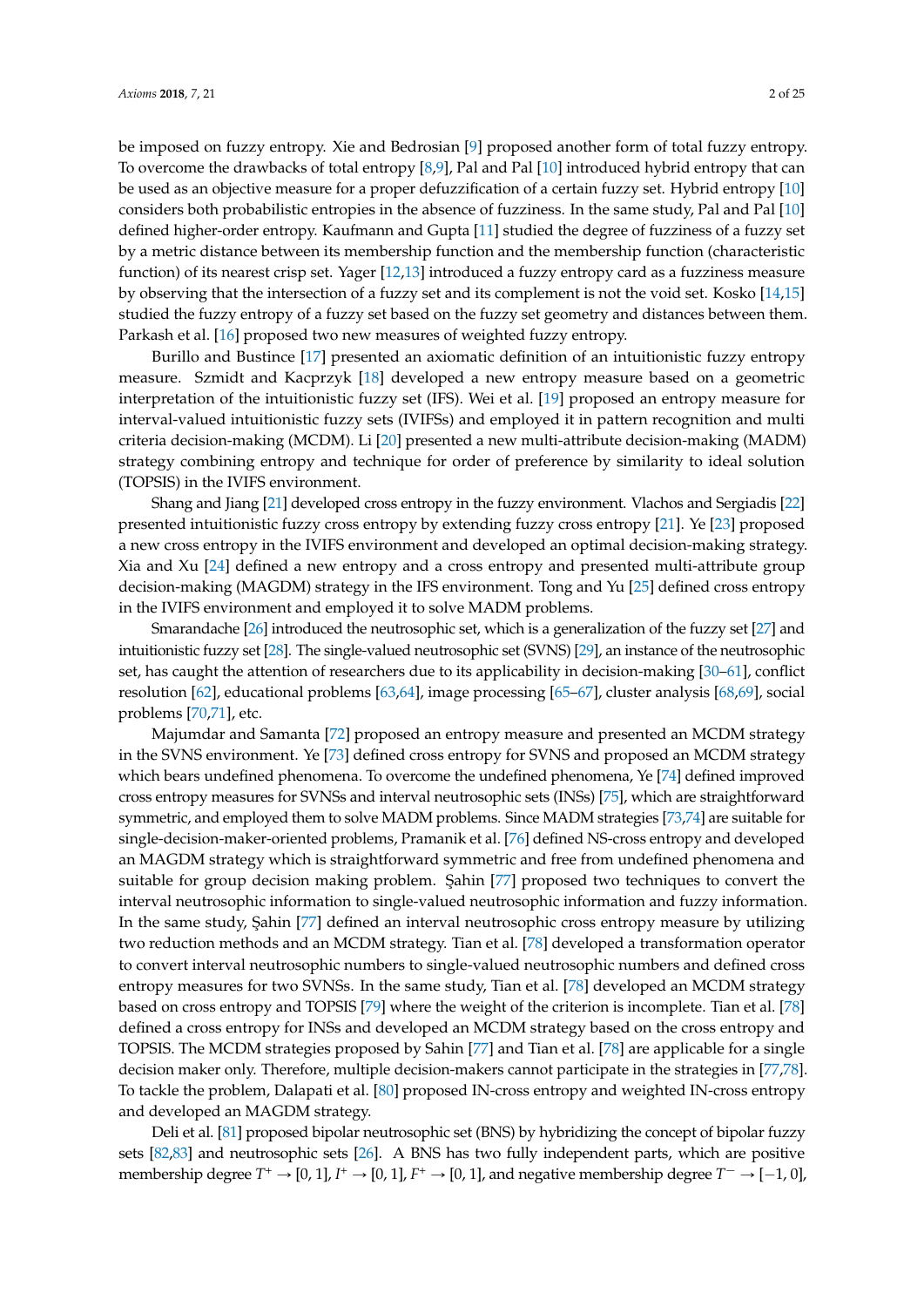$I^- \rightarrow [-1, 0]$ ,  $F^- \rightarrow [-1, 0]$ , where the positive membership degrees  $T^+$ ,  $I^+$ ,  $F^+$  represent truth membership degree, indeterminacy membership degree, and false membership degree, respectively, of an element and the negative membership degrees  $T^-$ ,  $I^-$ ,  $F^-$  represent truth membership degree, indeterminacy membership degree, and false membership degree, respectively, of an element to some implicit counter property corresponding to a BNS. Deli et al. [\[81\]](#page-23-12) defined some operations, namely, score, accuracy, and certainty functions, to compare BNSs and provided some operators in order to aggregate BNSs. Deli and Subas [\[84\]](#page-23-15) defined a correlation coefficient similarity measure for dealing with MCDM problems in a single-valued bipolar neutrosophic setting. Şahin et al. [\[85\]](#page-23-16) proposed a Jaccard vector similarity measure for MCDM problems with single-valued neutrosophic information. Uluçay et al. [\[86\]](#page-23-17) introduced a Dice similarity measure, weighted Dice similarity measure, hybrid vector similarity measure, and weighted hybrid vector similarity measure for BNSs and established an MCDM strategy. Dey et al. [\[87\]](#page-23-18) investigated a TOPSIS strategy for solving multi-attribute decision-making (MADM) problems with bipolar neutrosophic information where the weights of the attributes are completely unknown to the decision-maker. Pramanik et al. [\[88\]](#page-23-19) defined projection, bidirectional projection, and hybrid projection measures for BNSs and proved their basic properties. In the same study, Pramanik et al. [\[88\]](#page-23-19) developed three new MADM strategies based on the proposed projection, bidirectional projection, and hybrid projection measures with bipolar neutrosophic information. Wang et al. [\[89\]](#page-23-20) defined Frank operations of bipolar neutrosophic numbers (BNNs) and proposed Frank bipolar neutrosophic Choquet Bonferroni mean operators by combining Choquet integral operators and Bonferroni mean operators based on Frank operations of BNNs. In the same study, Wang et al. [\[89\]](#page-23-20) established an MCDM strategy based on Frank Choquet Bonferroni operators of BNNs in a bipolar neutrosophic environment. Pramanik et al. [\[90\]](#page-23-21) developed a Tomada de decisao interativa e multicritévio (TODIM) strategy for MAGDM in a bipolar neutrosophic environment. An MADM strategy based on cross entropy for BNSs is yet to appear in the literature.

Mahmood et al. [\[91\]](#page-24-0) and Deli et al. [\[92\]](#page-24-1) introduced the hybridized structure called interval bipolar neutrosophic sets (IBNSs) by combining BNSs and INSs and defined some operations and operators for IBNSs. An MADM strategy based on cross entropy for IBNSs is yet to appear in the literature.

#### **Research gap:**

An MADM strategy based on cross entropy for BNSs and an MADM strategy based on cross entropy for IBNSs.

#### **This paper answers the following research questions**:

- i. Is it possible to define a new cross entropy measure for BNSs?
- ii. Is it possible to define a new weighted cross entropy measure for BNSs?
- iii. Is it possible to develop a new MADM strategy based on the proposed cross entropy measure in a BNS environment?
- iv. Is it possible to develop a new MADM strategy based on the proposed weighted cross entropy measure in a BNS environment?
- v. Is it possible to define a new cross entropy measure for IBNSs?
- vi. Is it possible to define a new weighted cross entropy measure for IBNSs?
- vii. Is it possible to develop a new MADM strategy based on the proposed cross entropy measure in an IBNS environment?
- viii. Is it possible to develop a new MADM strategy based on the proposed weighted cross entropy measure in an IBNS environment?

#### **Motivation:**

The above-mentioned analysis presents the motivation behind proposing a cross-entropy-based strategy for tackling MADM in BNS and IBNS environments. This study develops two novel cross-entropy-based MADM strategies.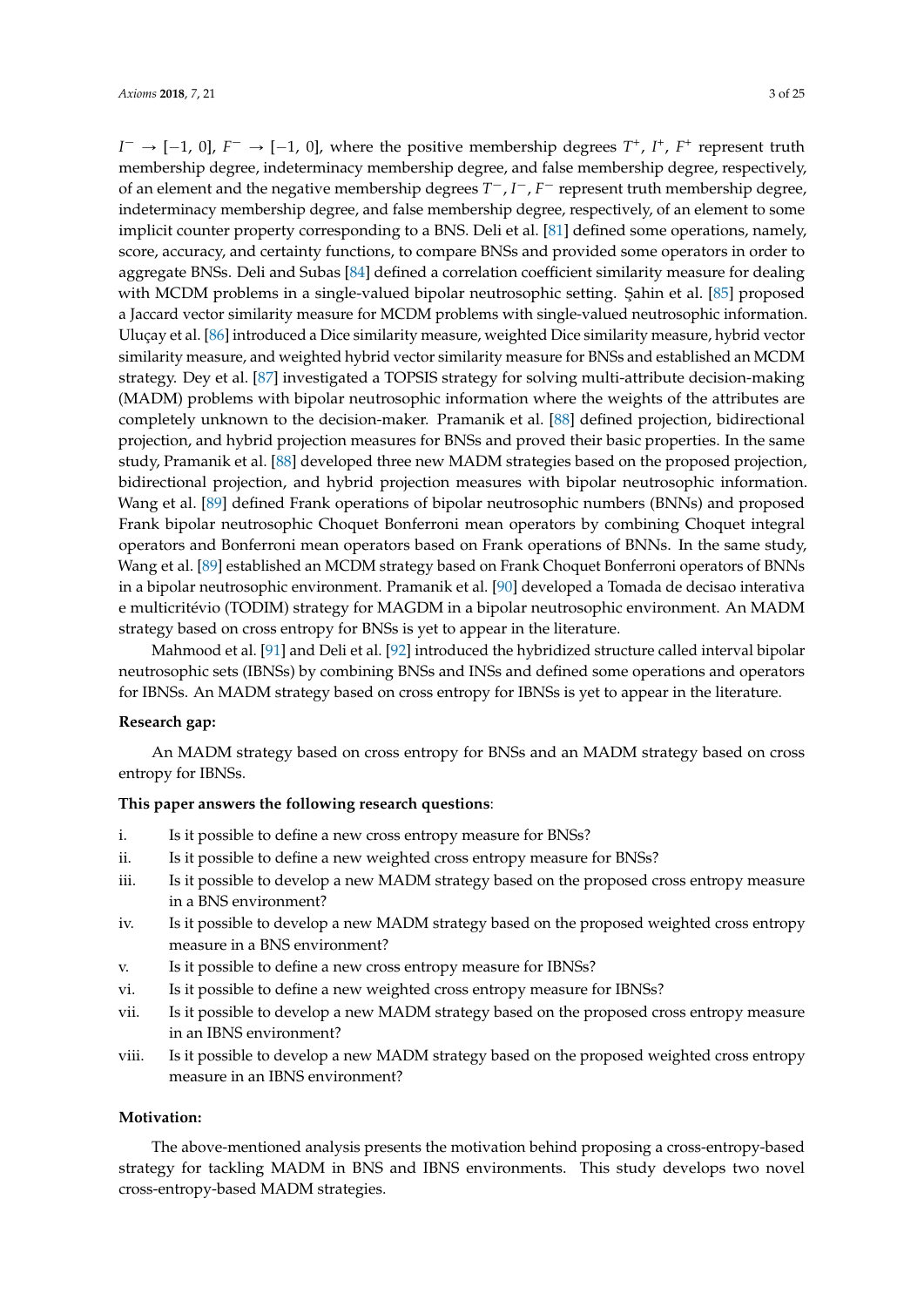The objectives of the paper are:

- 1. To define a new cross entropy measure and prove its basic properties.
- 2. To define a new weighted cross measure and prove its basic properties.
- 3. To develop a new MADM strategy based on the weighted cross entropy measure in a BNS environment.
- 4. To develop a new MADM strategy based on the weighted cross entropy measure in an IBNS environment.

To fill the research gap, we propose a cross-entropy-based MADM strategy in the BNS environment and the IBNS environment.

#### **The main contributions of this paper are summarized below:**

- 1. We propose a new cross entropy measure in the BNS environment and prove its basic properties.
- 2. We propose a new weighted cross entropy measure in the IBNS environment and prove its basic properties.
- 3. We develop a new MADM strategy based on weighted cross entropy to solve MADM problems in a BNS environment.
- 4. We develop a new MADM strategy based on weighted cross entropy to solve MADM problems in an IBNS environment.
- 5. Two illustrative numerical examples are solved and a comparison analysis is provided.

The rest of the paper is organized as follows. In Section [2,](#page-3-0) we present some concepts regarding SVNSs, INSs, BNSs, and IBNSs. Section [3](#page-5-0) proposes cross entropy and weighted cross entropy measures for BNSs and investigates their properties. In Section [4,](#page-7-0) we extend the cross entropy measures for BNSs to cross entropy measures for IBNSs and discuss their basic properties. Two novel MADM strategies based on the proposed cross entropy measures in bipolar and interval bipolar neutrosophic settings are presented in Section [5.](#page-12-0) In Section [6,](#page-15-0) two numerical examples are solved and a comparison with other existing methods is provided. In Section [7,](#page-17-0) conclusions and the scope of future work are provided.

#### <span id="page-3-0"></span>**2. Preliminary**

In this section, we provide some basic definitions regarding SVNSs, INSs, BNSs, and IBNSs.

#### *2.1. Single-Valued Neutrosophic Sets*

An SVNS [\[29\]](#page-21-12) *S* in *U* is characterized by a truth membership function  $T<sub>S</sub>(x)$ , an indeterminate membership function  $I_S(x)$ , and a falsity membership function  $F_S(x)$ . An SVNS *S* over *U* is defined by

$$
S = \{x, \langle T_S(x), I_S(x), F_S(x) \rangle | x \in U\}
$$

where,  $T_S(x)$ ,  $I_S(x)$ ,  $F_S(x)$ :  $U \rightarrow [0, 1]$  and  $0 \le T_S(x) + I_S(x) + F_S(x) \le 3$  for each point  $x \in U$ .

#### *2.2. Interval Neutrosophic Set*

An interval neutrosophic set [\[75\]](#page-23-6) *P* in *U* is expressed as given below:

$$
P = \{x, \langle T_P(x), I_P(x), F_P(x) \rangle | x \in U\}
$$
  
=  $\{x, \left[\inf T_p(x), \sup T_p(x)\right]; \left[\inf I_p(x), \sup I_p(x)\right]; \left[\inf F_p(x) \sup F_p(x)\right] | x \in U\}$ 

where  $T_P(x)$ ,  $I_P(x)$ ,  $F_P(x)$  are the truth membership function, indeterminacy membership function, and falsity membership function, respectively. For each point *x* in *U*,  $T_P(x)$ ,  $I_P(x)$ ,  $F_P(x) \subseteq [0, 1]$  satisfying the condition  $0 \leq \sup T_P(x) + \sup I_P(x) + \sup F_P(x) \leq 3$ .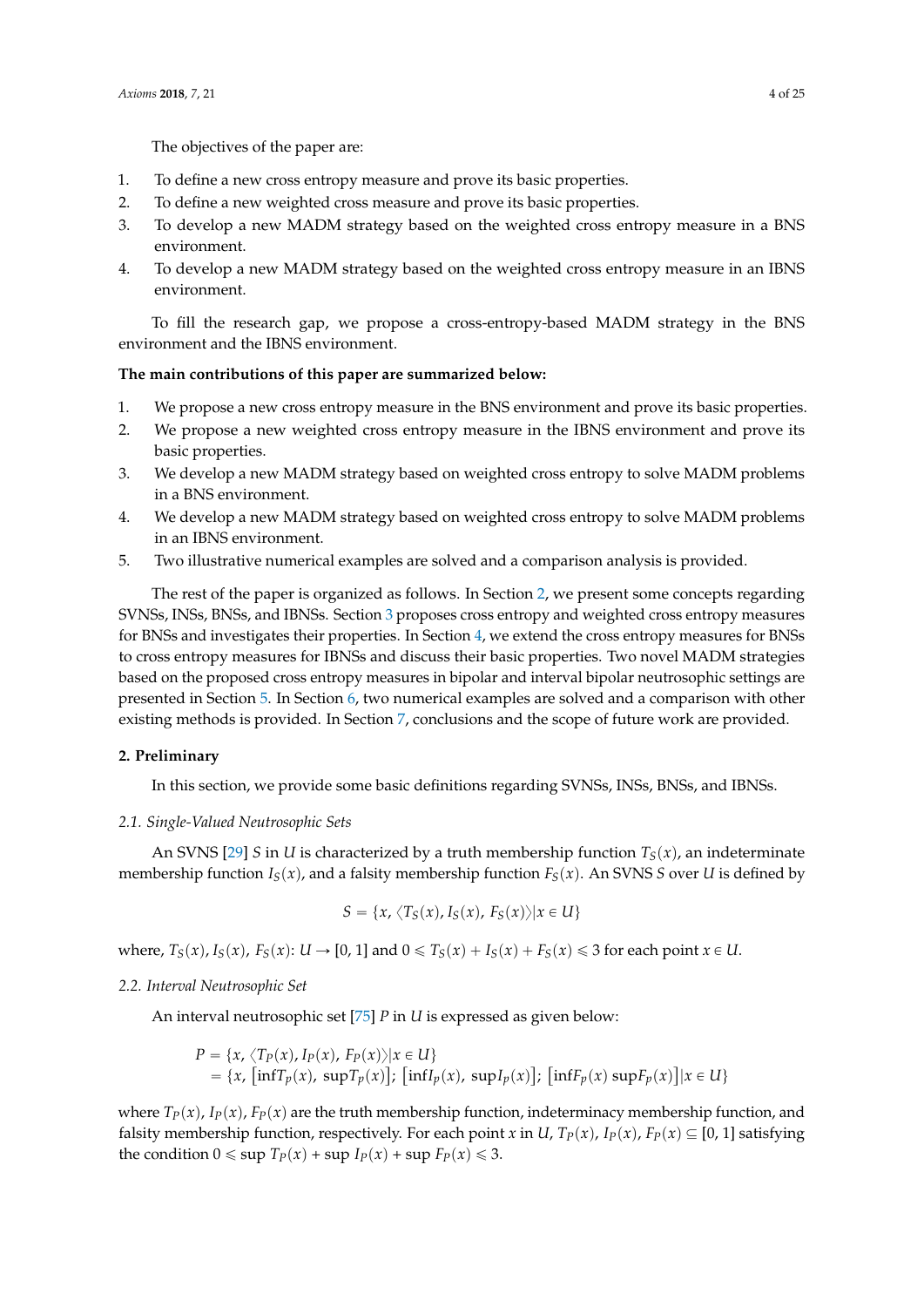#### *2.3. Bipolar Neutrosophic Set*

A BNS [\[81\]](#page-23-12) *E* in *U* is presented as given below:

$$
E = \{x, \left\langle T_E^+(x), I_E^+(x), F_E^+(x), T_E^-(x), I_E^-(x), F_E^-(x) \right\rangle | x \in U\}
$$

where  $T_E^+(x)$ ,  $I_E^+(x)$ ,  $F_E^+(x)$ :  $U \to [0, 1]$  and  $T_E^-(x)$ ,  $I_E^-(x)$ ,  $F_E^-(x)$ :  $U \to [-1, 0]$ . Here,  $T_E^+(x)$ ,  $I_E^+(x)$ ,  $F_E^+(x)$  denote the truth membership, indeterminate membership, and falsity membership functions corresponding to BNS *E* on an element  $x \in U$ , and  $T_E^-(x)$ ,  $I_E^-(x)$ ,  $F_E^-(x)$  denote the truth membership, indeterminate membership, and falsity membership of an element  $x \in U$  to some implicit counter property corresponding to *E*.

**Definition 1.** Ref. [\[81\]](#page-23-12): Let,  $E_1 = \{x, \left\langle T_{E_1}^+(x), I_{E_1}^+(x), T_{E_1}^-(x), T_{E_1}^-(x), I_{E_1}^-(x), F_{E_1}^-(x) \right\rangle \mid x \in U\}$  and  $E_2 = \{x, \left\langle T_{E_2}^+(x), I_{E_2}^+(x), F_{E_2}^+(x), T_{E_2}^-(x), I_{E_2}^-(x), I_{E_2}^-(x), I_{E_2}^-(x), I_{E_2}^-(x), I_{E_2}^-(x), I_{E_2}^-(x), I_{E_2}^-(x), I_{E_2}^-(x), I_{E_2}^-(x), I_{E_2}^-(x), I_{E_2}^-(x), I_{E_2}^-(x), I_{E_2}^-(x), I_{E_2}^-(x), I_{E_2}^-(x), I_{E_2}^-(x), I_{E_2}^-($ 

•  $E_1 \subseteq E_2$  *if, and only if,* 

 $T_{E_1}^+(x)\leqslant T_{E_2}^+(x),\ I_{E_1}^+(x)\leqslant I_{E_2}^+(x),\ F_{E_1}^+(x)\geqslant F_{E_2}^+(x);\ T_{E_1}^-(x)\geqslant T_{E_2}^-(x),\ I_{E_1}^-(x)\geqslant I_{E_2}^-(x),\ F_{E_1}^-(x)\leqslant F_{E_2}^-(x)$ *for all*  $x \in U$ .

•  $E_1 = E_2$  *if, and only if,* 

 $T_{E_1}^+(x) = T_{E_2}^+(x)$ ,  $I_{E_1}^+(x) = I_{E_2}^+(x)$ ,  $F_{E_1}^+(x) = F_{E_2}^+(x)$ ;  $T_{E_1}^-(x) = T_{E_2}^-(x)$ ,  $I_{E_1}^-(x) = I_{E_2}^-(x)$ ,  $F_{E_1}^-(x) = F_{E_2}^-(x)$ *for all*  $x \in U$ .

• The complement of E is  $E^c = \{x, \langle T_{E^c}^+(x), I_{E^c}^+(x), F_{E^c}^+(x), T_{E^c}^-(x), I_{E^c}^-(x), F_{E^c}^-(x) \rangle\}$  $|x \in U$ *}* 

*where*

$$
T_{E}^{+}(x) = F_{E}^{+}(x), I_{E}^{+}(x) = 1 - I_{E}^{+}(x), F_{E}^{+}(x) = T_{E}^{+}(x);
$$
  

$$
T_{E}^{-}(x) = F_{E}^{-}(x), I_{E}^{-}(x) = -1 - I_{E}^{-}(x), F_{E}^{-}(x) = T_{E}^{-}(x).
$$

The union  $E_1 \cup E_2$  is defined as follows:

 $E_1 \cup E_2 = \{Max(T_{E_1}^+(x), T_{E_2}^+(x)), Min(T_{E_1}^+(x), T_{E_2}^+(x)), Min(T_{E_1}^+(x), F_{E_2}^+(x)), Min(T_{E_1}^-(x), T_{E_2}^-(x)),$ *Max*  $(I_{E_1}^-(x), I_{E_2}^-(x))$ , *Max*  $(F_{E_1}^-(x), F_{E_2}^-(x))$ ,  $\forall x \in U$ .

The intersection  $E_1 \cap E_2$  [\[88\]](#page-23-19) is defined as follows:

 $E_1 \cap E_2 = \{Min \mid T^+_{E_1}(x), T^+_{E_2}(x)\}$ , Max  $(I^+_{E_1}(x), I^+_{E_2}(x))$ , Max  $(F^+_{E_1}(x), F^+_{E_2}(x))$ , Max  $(T^-_{E_1}(x), T^-_{E_2}(x))$ , *Min*  $(I_{E_1}^-(x), I_{E_2}^-(x))$ , *Min*  $(F_{E_1}^-(x), F_{E_2}^-(x))$ ,  $\forall x \in U$ .

# *2.4. Interval Bipolar Neutrosophic Sets*

An IBNS [\[91,](#page-24-0)[92\]](#page-24-1)  $R = \{x, \langle \inf T_R^+(x), \sup T_R^+(x)\rangle\}$  [inf $I_R^+(x)$ , sup $I_R^+(x)$ ]; [inf $F_R^+(x)$ , sup $F_R^+(x)$ ];  $\left[\inf T_R^-(x), \sup T_R^-(x)\right]$ ;  $\left[\inf T_R^-(x), \sup T_R^-(x)\right]$ ;  $\left[\inf T_R^-(x), \sup T_R^-(x)\right] > |x \in U$  is characterized by positive and negative truth membership functions  $T^+_R(x)$ ,  $T^-_R(x)$ , respectively; positive and negative indeterminacy membership functions  $I_R^+(x)$ ,  $I_R^-(x)$ , respectively; and positive and negative falsity membership functions  $F_R^+(x)$ ,  $F_R^-(x)$ , respectively. Here, for any  $x \in U$ ,  $T_R^+(x)$ ,  $I_R^+(x)$ ,  $F_R^+(x) \subseteq [0, 1]$ and  $T_R^-(x)$ ,  $I_R^-(x)$ ,  $F_R^-(x) \subseteq [-1, 0]$  with the conditions  $0 \leq \sup T_R^+(x) + \sup T_R^+(x) + \sup F_R^+(x) \leq 3$  and  $-3 \le \sup T_R^-(x) + \sup T_R^-(x) + \sup F_R^-(x) \le 0.$ 

**Definition 2.** Ref. [\[91](#page-24-0)[,92\]](#page-24-1): Let  $R = \{x, \langle \ln f T_R^+(x), \sup T_R^+(x) \rangle\}$  [inf  $I_R^+(x)$ , sup  $I_R^+(x)$ ]; [inf  $F_R^+(x)$ , sup  $F_R^+(x)$ ];  $\left[\inf T^-_R(x), \sup T^-_R(x)\right]; \left[\inf I^-_R(x), \sup I^-_R(x)\right]; \left[\inf F^-_R(x), \sup F^-_R(x)\right] > |x \in U\}$  and  $S = \{x, \langle \inf T^+_S(x), \sup T^-_R(x)\rangle\}$  $supT_S^+(x)$ ]; [inf  $I_S^+(x)$ ,  $supI_S^+(x)$ ]; [inf  $F_S^+(x)$ ,  $supF_S^+(x)$ ]; [inf  $T_S^-(x)$ ,  $supT_S^-(x)$ ]; [inf  $I_S^-(x)$ ,  $supI_S^-(x)$ ];  $\left[ \inf F_S^-(x), \sup F_S^-(x) \right] > |x \in U\}$  be two IBNSs in U. Then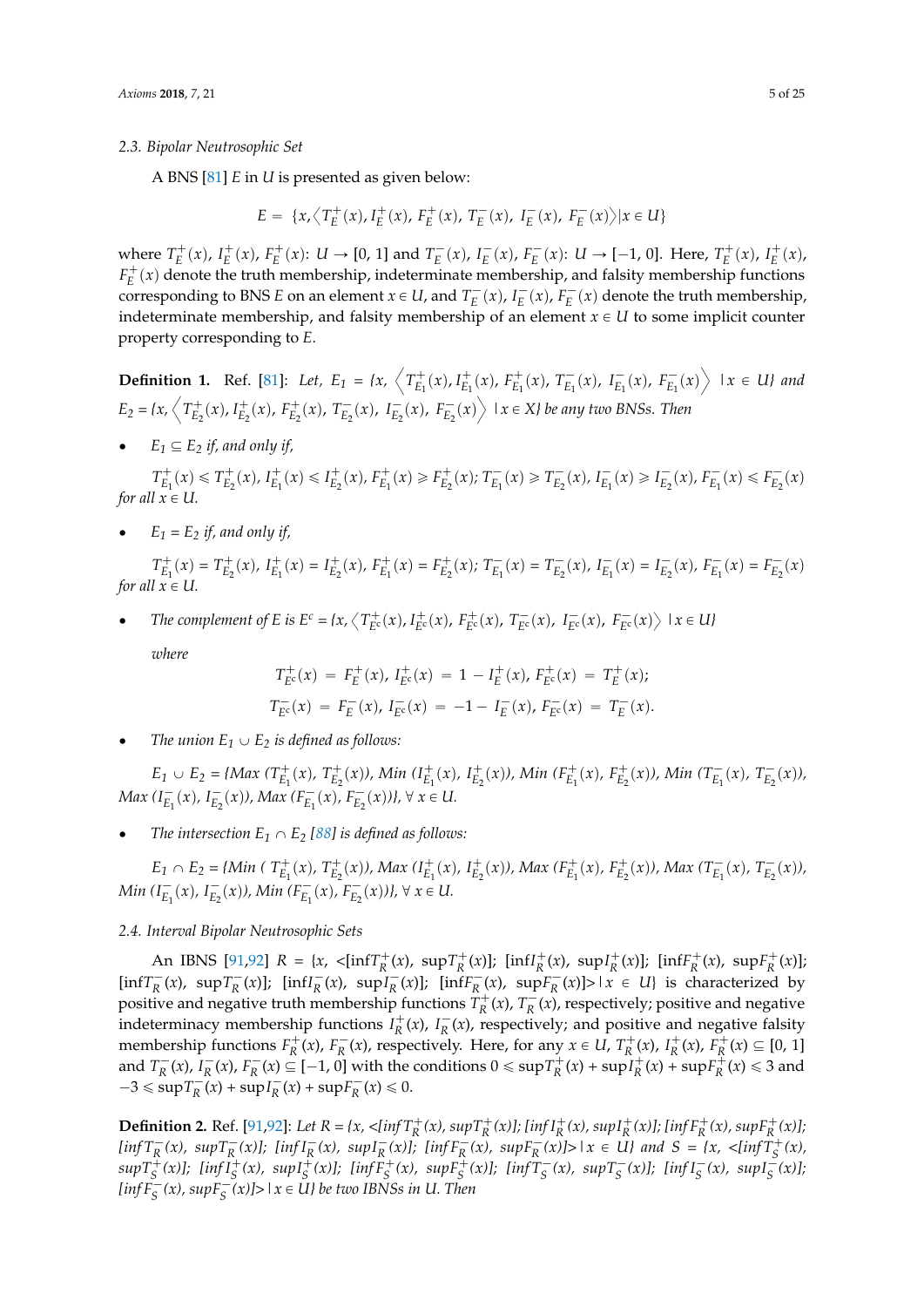$R \subseteq S$  *if, and only if,* 

 $inf T_R^+(x) \leq inf T_S^+(x)$ ,  $sup T_R^+(x) \leq sup T_S^+(x)$ ,  $\inf I_R^+(x) \ge \inf I_S^+(x)$ ,  $\sup I_R^+(x) \ge \sup I_S^+(x)$ ,  $inf F_R^+(x) \ge inf F_S^+(x)$ ,  $sup F_R^+(x) \ge sup F_S^+(x)$ ,  $inf T_R^- (x) \geq inf T_S^- (x), sup T_R^- (x) \geq sup T_S^- (x),$  $\inf I_R^-(x) \le \inf I_S^-(x)$ ,  $\sup I_R^-(x) \le \sup I_S^-(x)$ ,  $inf F^-_R(x) \leq inf F^-_S(x)$ ,  $sup F^-_R(x) \leq sup F^-_S(x)$ , *for all*  $x \in U$ *.* 

 $\bullet$   $R = S$  *if, and only if,* 

 $\inf T^+_R(x) = \inf T^+_S(x)$ ,  $\sup T^+_R(x) = \sup T^+_S(x)$ ,  $\inf T^+_R(x) = \inf T^+_S(x)$ ,  $\sup T^+_R(x) = \sup T^+_S(x)$ ,  $\inf F_R^+(x) = \inf F_S^+(x)$ ,  $\sup F_R^+(x) = \sup F_S^+(x)$ ,  $\inf T_R^-(x) = \inf T_S^-(x)$ ,  $\sup T_R^-(x) = \sup T_S^-(x)$ ,  $\inf I_R^-(x) = \inf I_S^-(x)$ ,  $\sup I_R^-(x) = \sup I_S^-(x)$ ,  $\inf F_R^-(x) = \inf F_S^-(x)$ ,  $\sup F_R^-(x) = \sup F_S^-(x)$ , *for all*  $x \in U$ .

• *The complement of R is defined as* The complement of *R* is defined as  $R^C = \{x, \, \text{in} \mid T^+_{RC}(x), \, \text{in} \}$  $\sup T_{R^C}^+(x)$ ]; [inf $I_{R^C}^+(x)$ ,  $\sup I_{R^C}^+(x)$ ]; [inf $F_{R^C}^+(x)$ ,  $\sup F_{R^C}^+(x)$ ]; [inf $T_{R^C}^-(x)$ ,  $\sup T_{R^C}^-(x)$ ]; [inf $I_{R^C}^-(x)$ ,  $\sup I^-_{R^C}(x)$ ]; [inf  $F^-_{R^C}(x)$ ,  $\sup F^-_{R^C}(x)$ ] > |  $x \in U$ } where

$$
\inf T_{RC}^{+}(x) = \inf F_{R}^{+}(x), \sup T_{RC}^{+}(x) = \sup F_{R}^{+}(x)
$$
\n
$$
\inf I_{RC}^{+}(x) = 1 - \sup I_{R}^{+}(x), \sup I_{RC}^{+}(x) = 1 - \inf I_{R}^{+}(x)
$$
\n
$$
\inf F_{RC}^{+}(x) = \inf T_{R}^{+}, \sup F_{RC}^{+}(x) = \sup T_{R}^{+}
$$
\n
$$
\inf T_{RC}^{-}(x) = \inf F_{R}^{-}, \sup T_{RC}^{-}(x) = \sup F_{R}^{-}
$$
\n
$$
\inf I_{RC}^{-}(x) = -1 - \sup I_{R}^{-}(x), \sup I_{RC}^{-}(x) = -1 - \inf I_{R}^{-}(x)
$$
\n
$$
\inf F_{RC}^{-}(x) = \inf T_{R}^{-}(x), \sup F_{RC}^{-}(x) = \sup T_{R}^{-}(x)
$$
\n
$$
\text{for all } x \in U.
$$

# <span id="page-5-0"></span>**3. Cross Entropy Measures of Bipolar Neutrosophic Sets**

In this section we define a cross entropy measure between two BNSs and establish some of its basic properties.

**Definition 3.** *For any two BNSs M and N in U, the cross entropy measure can be defined as follows*.

$$
C_{B}(M,N) = \sum_{i=1}^{n} \left( \frac{\sqrt{\frac{r_{M}^{+}(x_{i}) + r_{N}^{+}(x_{i})}{2}} - (\frac{\sqrt{r_{M}^{+}(x_{i})} + \sqrt{r_{N}^{+}(x_{i})}}{2}) + \sqrt{\frac{l_{M}^{+}(x_{i}) + l_{N}^{+}(x_{i})}{2}} - (\frac{\sqrt{l_{M}^{+}(x_{i}) + l_{N}^{+}(x_{i})}}{2}) + \sqrt{\frac{l_{M}^{+}(x_{i}) + l_{N}^{+}(x_{i})}{2}} - (\frac{\sqrt{l_{M}^{+}(x_{i}) + l_{N}^{+}(x_{i})}}{2}) + \sqrt{\frac{l_{M}^{+}(x_{i}) + l_{N}^{+}(x_{i})}{2}} - (\frac{\sqrt{l_{M}^{+}(x_{i}) + l_{N}^{+}(x_{i})}}{2}) + \sqrt{\frac{l_{M}^{+}(x_{i}) + l_{N}^{+}(x_{i})}{2}} - (\frac{\sqrt{l_{M}^{+}(x_{i}) + l_{N}^{+}(x_{i})}}{2}) + \sqrt{\frac{l_{M}^{+}(x_{i}) + l_{N}^{+}(x_{i})}{2}} - (\frac{\sqrt{l_{M}^{+}(x_{i}) + l_{N}^{+}(x_{i})}}{2}) + \sqrt{\frac{l_{M}^{+}(x_{i}) + l_{N}^{+}(x_{i})}{2}} - (\frac{\sqrt{l_{M}^{+}(x_{i}) + l_{N}^{+}(x_{i})}}{2}) + (\sqrt{\frac{l_{M}^{+}(x_{i}) + l_{N}^{+}(x_{i})}{2}} - (\frac{\sqrt{l_{M}^{+}(x_{i}) + l_{N}^{+}(x_{i})}}{2}) + (\sqrt{\frac{l_{M}^{+}(x_{i}) + l_{N}^{+}(x_{i})}{2}} - (\frac{\sqrt{l_{M}^{+}(x_{i}) + l_{N}^{+}(x_{i})}}{2}) + (\sqrt{\frac{l_{M}^{+}(x_{i}) + l_{N}^{+}(x_{i})}{2}} - (\sqrt{\frac{l_{M}^{+}(x_{i}) + l_{N}^{+}(x_{i})}{2}} - (\sqrt{\frac{l_{M}^{+}(x_{i}) + l_{N}^{+}(x_{i})}{2}} - (\sqrt{\frac{l_{M}^{+}(x_{i}) + l_{N}^{+}(x_{i})}{2}} - (\sqrt{\frac{l_{M}^{+}(x_{i}) + l_{N}^{+}(x_{i})}{2}} - (\sqrt{\frac{l_{M}
$$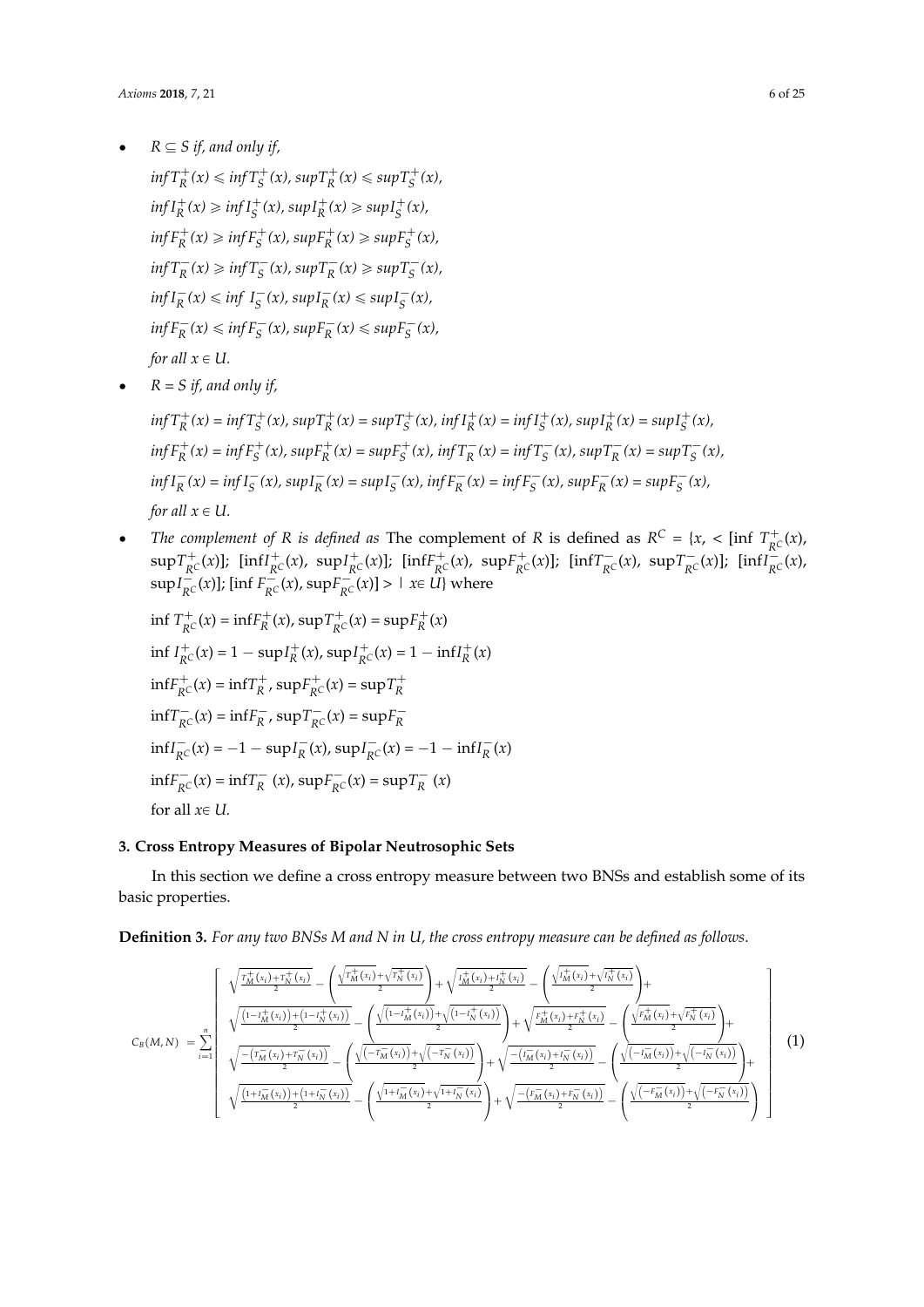**Theorem 1.** If  $M = \langle T_M^+(x_i), I_M^+(x_i), F_M^+(x_i), T_M^-(x_i), I_M^-(x_i), F_M^-(x_i) \rangle$  and  $N \langle T_N^+(x_i), I_N^+(x_i), F_N^+(x_i),$  $T_N^-(x_i)$ ,  $I_N^-(x_i)$ ,  $F_N^-(x_i)$  are two BNSs in U, then the cross entropy measure  $C_B(M, N)$  satisfies the *following properties:*

- $(C_B(M, N) \ge 0;$
- (2)  $C_B(M, N) = 0$  if, and only if,  $T_M^+(x_i) = T_N^+(x_i)$ ,  $I_M^+(x_i) = I_N^+(x_i)$ ,  $F_M^+(x_i) = F_N^+(x_i)$ ,  $T_M^-(x_i) = T_N^-(x_i)$ ,  $I_M^-(x_i) = I_N^-(x_i)$ ,  $F_M^-(x_i) = F_N^-(x_i)$ ,  $\forall x \in U$ ;
- (3)  $C_B(M, N) = C_B(N, M);$
- (4)  $C_B(M, N) = C_B(M^C, N^C).$

# **Proof**

- (1) We have the inequality  $\left(\frac{a+b}{2}\right)$  $\int_0^{\frac{1}{2}} \ge \frac{a^{\frac{1}{2}} + b^{\frac{1}{2}}}{2}$  for all positive numbers *a* and *b*. From the inequality we can easily obtain  $C_B(M, N) \geq 0$ .
- (2) The inequality  $\left(\frac{a+b}{2}\right)$  $\int_0^{\frac{1}{2}} \geq \frac{a\frac{1}{2} + b\frac{1}{2}}{2}$  becomes the equality  $\left(\frac{a+b}{2}\right)$  $\int_0^{\frac{1}{2}} = \frac{a \frac{1}{2} + b \frac{1}{2}}{2}$  if, and only if, *a* = *b* and therefore  $C_B(M, N) = 0$  if, and only if,  $M = N$ , i.e.,  $T_M^+(x_i) = T_N^+(x_i)$ ,  $I_M^+(x_i) = I_N^+(x_i)$ ,  $F_M^+(x_i) = F_N^+(x_i)$ ,  $T_M^-(x_i) = T_N^-(x_i)$ ,  $I_M^-(x_i) = I_N^-(x_i)$ ,  $F_M^-(x_i) = F_N^-(x_i) \forall x \in U$ .  $\mathcal{L} = \mathcal{L} \mathcal{L} \mathcal{L} \mathcal{L} \mathcal{L} \mathcal{L} \mathcal{L} \mathcal{L} \mathcal{L} \mathcal{L} \mathcal{L} \mathcal{L} \mathcal{L} \mathcal{L} \mathcal{L} \mathcal{L} \mathcal{L} \mathcal{L} \mathcal{L} \mathcal{L} \mathcal{L} \mathcal{L} \mathcal{L} \mathcal{L} \mathcal{L} \mathcal{L} \mathcal{L} \mathcal{L} \mathcal{L} \mathcal{L} \mathcal{L} \mathcal{L} \mathcal{L} \mathcal{L} \mathcal{L} \mathcal$

$$
(3) C_{B}(M,N) = \sum_{i=1}^{n} \sqrt{\frac{\frac{1}{2N}(x_{i}) + \frac{1}{N}(x_{i})}{2} - \left(\frac{\sqrt{1 + \frac{1}{N}(x_{i})} + \sqrt{1 + \frac{1}{N}(x_{i})}}{2}\right)}{\sqrt{\frac{1 - \frac{1}{N}(x_{i}) + \frac{1}{N}(x_{i})}{2} - \left(\frac{\sqrt{1 - \frac{1}{N}(x_{i})}}{2}\right)} + \sqrt{\frac{1 - \frac{1}{N}(x_{i}) + \frac{1}{N}(x_{i})}{2}} - \left(\frac{\sqrt{1 + \frac{1}{N}(x_{i}) + \frac{1}{N}(x_{i})}}{2}\right) + \sqrt{\frac{1 - \frac{1}{N}(x_{i}) + \frac{1}{N}(x_{i})}{2}} - \left(\frac{\sqrt{1 + \frac{1}{N}(x_{i}) + \frac{1}{N}(x_{i})}}{2}\right) + \sqrt{\frac{1 - \frac{1}{N}(x_{i}) + \frac{1}{N}(x_{i})}{2}} - \left(\frac{\sqrt{1 + \frac{1}{N}(x_{i}) + \frac{1}{N}(x_{i})}}{2}\right) + \sqrt{\frac{1 - \frac{1}{N}(x_{i}) + \frac{1}{N}(x_{i})}{2}} - \left(\frac{\sqrt{1 - \frac{1}{N}(x_{i}) + \frac{1}{N}(x_{i})}}{2}\right) + \sqrt{\frac{1 - \frac{1}{N}(x_{i}) + \frac{1}{N}(x_{i})}{2}} - \left(\frac{\sqrt{1 - \frac{1}{N}(x_{i}) + \frac{1}{N}(x_{i})}}{2}\right) + \sqrt{\frac{1 - \frac{1}{N}(x_{i}) + \frac{1}{N}(x_{i})}{2}} - \left(\frac{\sqrt{1 - \frac{1}{N}(x_{i}) + \frac{1}{N}(x_{i})}}{2}\right) + \sqrt{\frac{1 - \frac{1}{N}(x_{i}) + \frac{1}{N}(x_{i})}{2}} - \left(\frac{\sqrt{1 - \frac{1}{N}(x_{i}) + \frac{1}{N}(x_{i})}}{2}\right) + \sqrt{\frac{1 - \frac{1}{N}(x_{i}) + \frac{1}{N}(x_{i})}{2}} - \left(\frac{\sqrt{1 - \frac{1}{N}(x_{i}) + \frac{1}{N}(x_{i})}}{2}\right) + \sqrt{\frac{1 - \frac{1}{N}(x_{i})
$$

$$
(4) C_{B}(M^{C}, N^{C})
$$
\n
$$
= \sum_{i=1}^{n} \sqrt{\frac{\frac{r_{M}^{+}(x_{i}) + r_{N}^{+}(x_{i})}{2} - \left(\frac{\sqrt{r_{M}}^{+}(x_{i}) + \sqrt{r_{N}^{+}(x_{i})}}{2}\right)}{\sqrt{\frac{1 - (1 - r_{M}^{+}(x_{i})) + 1 - (1 - r_{N}^{+}(x_{i}))}{2} - \left(\frac{\sqrt{1 - (1 - r_{M}^{+}(x_{i})) + \sqrt{1 - (1 - r_{N}^{+}(x_{i}))}}{2}\right)}{2} + \sqrt{\frac{r_{M}^{+}(x_{i}) + r_{N}^{-}(x_{i})}{2}} - \left(\frac{\sqrt{1 - (1 - r_{M}^{+}(x_{i})) + 1 - (1 - r_{N}^{+}(x_{i}))}}{2}\right) + \sqrt{\frac{r_{M}^{+}(x_{i}) + r_{N}^{+}(x_{i})}{2} - \left(\frac{\sqrt{r_{M}^{+}(x_{i}) + r_{N}^{+}(x_{i})}}{2}\right)}{2} + \sqrt{\frac{r_{M}^{+}(x_{i}) + r_{N}^{-}(x_{i})}{2}} - \left(\frac{\sqrt{1 - (1 - r_{M}^{+}(x_{i})) + 1 - (1 - r_{N}^{+}(x_{i}))}}{2}\right) + \sqrt{\frac{1 - (1 - r_{M}^{+}(x_{i})) + 1 - (1 - r_{N}^{+}(x_{i}))}{2}} - \left(\frac{\sqrt{1 - (1 - r_{M}^{+}(x_{i})) + \sqrt{1 - (1 - r_{N}^{+}(x_{i}))}}{2}\right) + \sqrt{\frac{1 - (1 - r_{M}^{+}(x_{i})) + r_{N}^{-}(x_{i})}{2}} - \left(\frac{\sqrt{1 - (1 - r_{M}^{+}(x_{i})) + \sqrt{1 - (1 - r_{N}^{+}(x_{i}))}}{2}\right) + \sqrt{\frac{1 - (1 - r_{M}^{+}(x_{i})) + r_{N}^{-}(x_{i})}{2}} - \left(\frac{\sqrt{1 - r_{M}^{+}(x_{i}) + r_{N}^{+}(x_{i})}}{2}\right) + \sqrt{\frac{1 - (1 - r_{M}^{+}(x_{i})) + r_{N}^{-}(x_{i})}{2}} - \left(\frac{\sqrt{1 - r_{M}^{+}(x_{i}) + r_{N}^{-}(x_{i})}}{2}\
$$

The proof is completed.  $\square$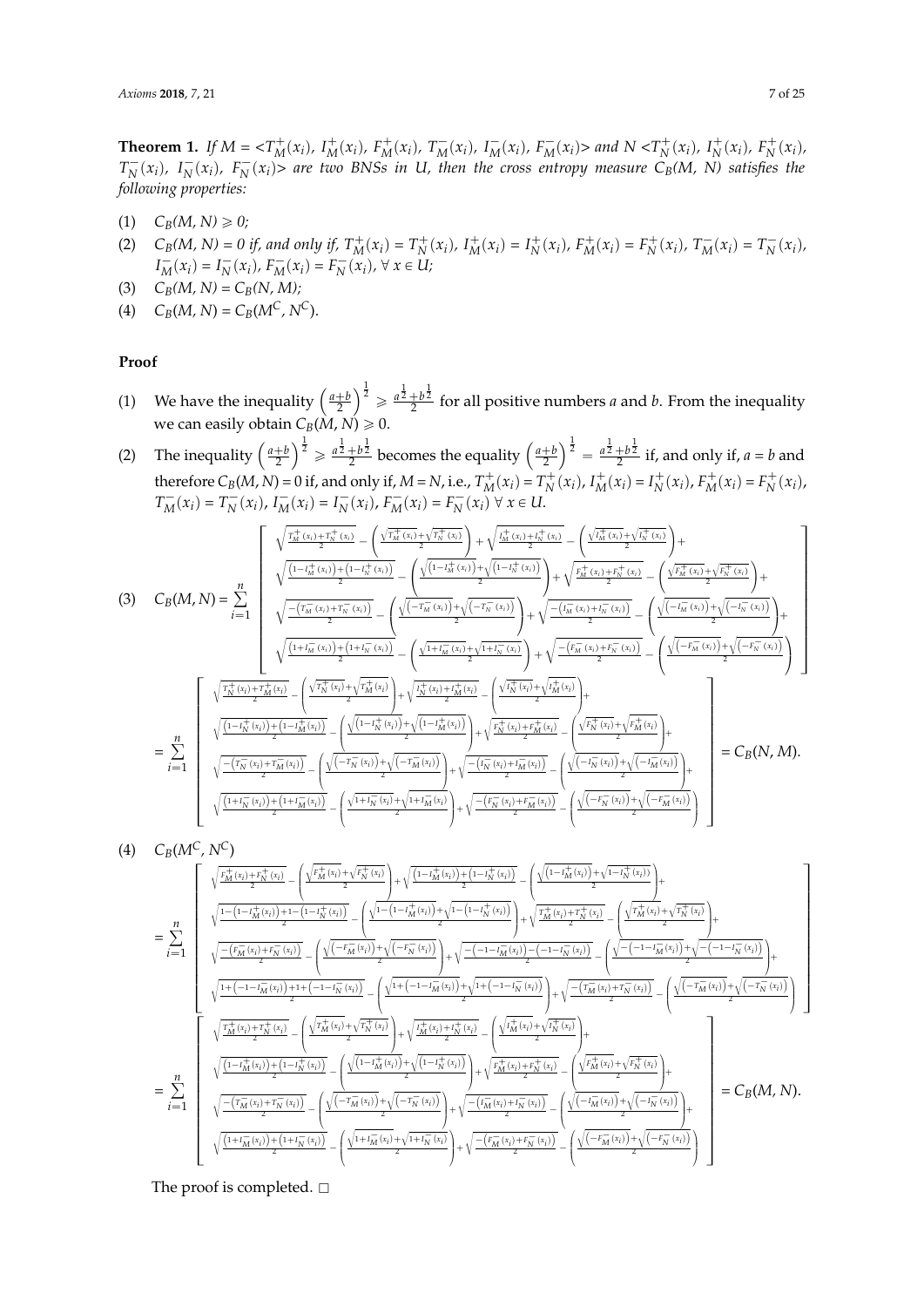**Example 1.** *Suppose that*  $M = \langle 0.7, 0.3, 0.4, -0.3, -0.5, -0.1 \rangle$  and  $N = \langle 0.5, 0.2, 0.5, -0.3, -0.3, -0.2 \rangle$  are *two BNSs; then the cross entropy between M and N is calculated as follows:*

$$
C_B(M,N) = \left[\begin{array}{c} \sqrt{\frac{0.7+0.5}{2}}-\left(\frac{\sqrt{0.7}+\sqrt{0.5}}{2}\right)+\sqrt{\frac{0.3+0.2}{2}}-\left(\frac{\sqrt{0.3}+\sqrt{0.2}}{2}\right)+\sqrt{\frac{(1-0.3)+(1-0.2)}{2}}-\left(\frac{\sqrt{1-0.3}+\sqrt{1-0.2}}{2}\right)+\sqrt{\frac{0.4+0.5}{2}}-\left(\frac{\sqrt{0.4}+\sqrt{0.5}}{2}\right)+\sqrt{\frac{-(0.3-0.3)}{2}}-\left(\frac{\sqrt{-(0.3)}+\sqrt{-(0.3)}+\sqrt{-(0.3)}\sqrt{2}}{2}\right)+\sqrt{\frac{-(0.3-0.3)}{2}}-\left(\frac{\sqrt{-(0.5)}+\sqrt{-(0.3)}\sqrt{2}}{2}\right)\end{array}\right] = 0.01738474.
$$

**Definition 4.** Suppose that  $w_i$  is the weight of each element  $x_i$ ,  $i = 1, 2, ..., n$ , where  $w_i \in [0, 1]$  and  $\sum_{i=1}^{n} w_i = 1$ ; *then the weighted cross entropy measure between any two BNSs M and N in U can be defined as follows.*

$$
c_{B}(M,N)_{w} = \sum_{i=1}^{n} w_{i} \left( \frac{\sqrt{\frac{T_{M}^{+}(x_{i}) + T_{N}^{+}(x_{i})}{2}} - (\frac{\sqrt{T_{M}^{+}(x_{i})} + \sqrt{T_{N}^{+}(x_{i})}}{2}) + \sqrt{\frac{I_{M}^{+}(x_{i}) + I_{N}^{+}(x_{i})}{2}} - (\frac{\sqrt{I_{M}^{+}(x_{i}) + I_{N}^{+}(x_{i})}}{2}) + \sqrt{\frac{I_{M}^{+}(x_{i}) + I_{N}^{+}(x_{i})}{2}} - (\frac{\sqrt{I_{M}^{+}(x_{i}) + I_{N}^{+}(x_{i})}}{2}) + \sqrt{\frac{I_{M}^{+}(x_{i}) + I_{N}^{+}(x_{i})}{2}} - (\frac{\sqrt{I_{M}^{+}(x_{i}) + I_{N}^{+}(x_{i})}}{2}) + \sqrt{\frac{I_{M}^{+}(x_{i}) + I_{N}^{+}(x_{i})}{2}} - (\frac{\sqrt{I_{M}^{+}(x_{i}) + I_{N}^{+}(x_{i})}}{2}) + \sqrt{\frac{I_{M}^{+}(x_{i}) + I_{N}^{+}(x_{i})}{2}} - (\frac{\sqrt{I_{M}^{+}(x_{i}) + I_{N}^{+}(x_{i})}}{2}) + \sqrt{\frac{I_{M}^{+}(x_{i}) + I_{N}^{+}(x_{i})}{2}} - (\frac{\sqrt{I_{M}^{+}(x_{i}) + I_{N}^{+}(x_{i})}}{2}) + (\sqrt{\frac{I_{M}^{+}(x_{i}) + I_{N}^{+}(x_{i})}{2}} - (\frac{\sqrt{I_{M}^{+}(x_{i}) + I_{N}^{+}(x_{i})}}{2}) + (\sqrt{\frac{I_{M}^{+}(x_{i}) + I_{N}^{+}(x_{i})}{2}} - (\sqrt{\frac{I_{M}^{+}(x_{i}) + I_{N}^{+}(x_{i})}{2}} - (\sqrt{\frac{I_{M}^{+}(x_{i}) + I_{N}^{+}(x_{i})}{2}} - (\sqrt{\frac{I_{M}^{+}(x_{i}) + I_{N}^{+}(x_{i})}{2}} - (\sqrt{\frac{I_{M}^{+}(x_{i}) + I_{N}^{+}(x_{i})}{2}} - (\sqrt{\frac{I_{M}^{+}(x_{i}) + I_{N}^{+}(x_{i})}{2}} - (\sqrt{\frac{I_{M}^{+}(x_{i})
$$

**Theorem 2.** If  $M = \langle T_M^+(x_i), T_M^+(x_i), F_M^+(x_i), T_M^-(x_i), T_M^-(x_i), F_M^-(x_i) \rangle$  and  $N \langle T_N^+(x_i), T_N^+(x_i), F_N^+(x_i),$  $T_N^-(x_i)$ , I $_N^-(x_i)$ ,  $F_N^-(x_i)$ > are two BNSs in U, then the weighted cross entropy measure  $C_B(M, N)_w$  satisfies the *following properties:*

- (1)  $C_B(M, N)_w \ge 0;$
- (2)  $C_B(M, N)_w = 0$  if, and only if,  $T_M^+(x_i) = T_N^+(x_i)$ ,  $I_M^+(x_i) = I_N^+(x_i)$ ,  $F_M^+(x_i) = F_N^+(x_i)$ ,  $T_M^-(x_i) = T_N^-(x_i)$ ,  $I_M^-(x_i) = I_N^-(x_i)$ ,  $F_M^-(x_i) = F_N^-(x_i)$ ,  $\forall x \in U$ ;
- (3)  $C_B(M, N)_w = C_B(N, M)_w;$
- (4)  $C_B(M^C, N^C)_{w} = C_B(M, N)_{w}$ .

Proof is given in Appendix [A.](#page-17-1)

**Example 2.** Suppose that  $M = 0.7$ , 0.3, 0.4,  $-0.3$ ,  $-0.5$ ,  $-0.1$  and  $N = 0.5$ , 0.2, 0.5,  $-0.3$ ,  $-0.3$ ,  $-0.2$  are *two BNSs and w = 0.4; then the weighted cross entropy between M and N is calculated as given below.*

$$
C_B\left(M,N\right)_w\;=\;\;0.4\;\times\left[\begin{array}{c} \sqrt{\frac{0.7+0.5}{2}}-\left(\frac{\sqrt{0.7}+\sqrt{0.5}}{2}\right)+\sqrt{\frac{0.3+0.2}{2}}-\left(\frac{\sqrt{0.3}+\sqrt{0.2}}{2}\right)+\sqrt{\frac{(1-0.3)+(1-0.2)}{2}}-\left(\frac{\sqrt{1-0.3}+\sqrt{1-0.2}}{2}\right)\\+\sqrt{\frac{0.4+0.5}{2}}-\left(\frac{\sqrt{0.4}+\sqrt{0.5}}{2}\right)+\sqrt{\frac{-(-0.3-0.3)}{2}}-\left(\frac{\sqrt{-(-0.3)}+\sqrt{-(-0.3)}}{2}\right)+\sqrt{\frac{-(-0.5-0.3)}{2}}-\left(\frac{\sqrt{-(-0.5)}+\sqrt{-(-0.3)}}{2}\right)\\+\sqrt{\frac{(1-0.5+(1-0.3)}{2}}-\left(\frac{\sqrt{1-0.5}+\sqrt{1-0.3}}{2}\right)+\sqrt{\frac{-(-0.1-0.2)}{2}}-\left(\frac{\sqrt{-(-0.1)}+\sqrt{-(-0.2)}}{2}\right)\end{array}\right]=0.006953896.
$$

#### <span id="page-7-0"></span>**4. Cross Entropy Measure of IBNSs**

This section extends the concepts of cross entropy and weighted cross entropy measures of BNSs to IBNSs.

**Definition 5.** *The cross entropy measure between any two IBNSs*  $R = \langle \inf T_R^+(x_i), \sup T_R^+(x_i) \rangle$ *,*  $\left[\inf I^+_R(x_i), \sup I^+_R(x_i)\right]$ ,  $\left[\inf F^+_R(x_i), \sup F^+_R(x_i)\right]$ ,  $\left[\inf T^-_R(x_i), \sup T^-_R(x_i)\right]$ ,  $\left[\inf I^-_R(x_i), \sup I^-_R(x_i)\right]$ ,  $\left[\inf F^-_R(x_i), \sup I^-_R(x_i)\right]$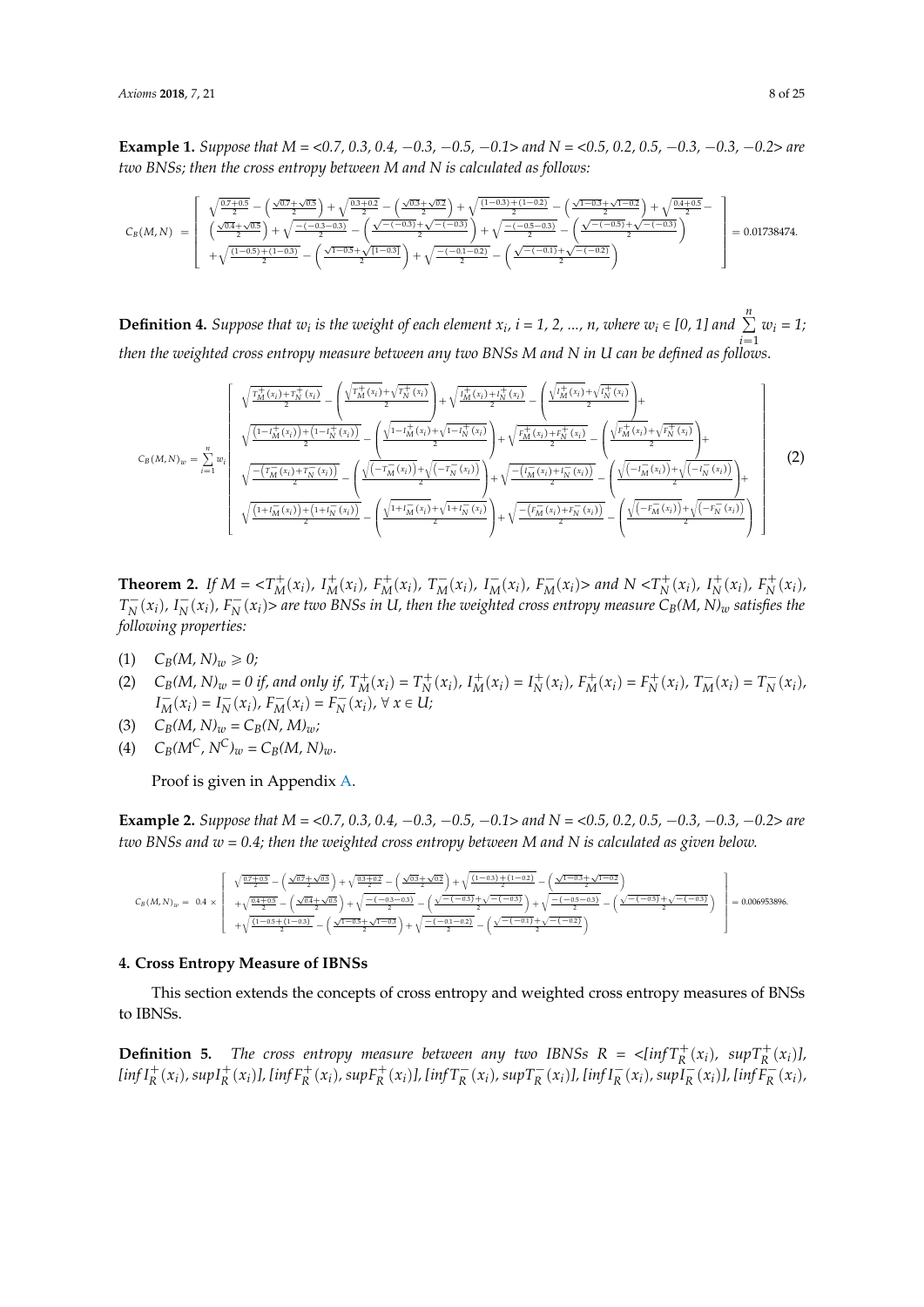$supF_R^-(x_i)$  |> and S = <[inf  $T_S^+(x_i)$ ,  $supT_S^+(x_i)$ ], [inf  $I_S^+(x_i)$ ,  $supI_S^+(x_i)$ ], [inf  $F_S^+(x_i)$ ,  $supF_S^+(x_i)$ ], [inf  $T_S^-(x_i)$ ,  $supT_S^-(x_i)$ ], [ $infT_S^-(x_i)$ , sup  $I_S^-(x_i)$ ], [ $infF_S^-(x_i)$ , sup $F_S^-(x_i)$ ]> in U can be defined as follows. »  $\perp$  $\inf_{R}^{+}(x_i) + \inf_{S}^{+}(x_i)$ *R S*  $\int \frac{\sqrt{\inf T_R^+(x_i)} +$  $\inf T_S^+(x_i)$  $\vert$  $\sup T_R^+(x_i) + \sup T_S^+(x_i)$ *R S*  $\int \frac{\sqrt{\sup T_R^+(x_i)} +$  $\sup T_S^+(x_i)$  $|_{+}$  $\overline{\phantom{a}}$  $\overline{1}$ 

$$
\zeta_{IB}(R,S) = \frac{1}{2} \sum_{i=1}^{n} \left( \frac{\sqrt{\ln t_R^+(x_i) + \min_{\tilde{S}}(x_i)}}{\sqrt{\frac{(\ln t_R^+(x_i) + \ln t_L^+(x_i))}{2}}} - \left( \frac{\sqrt{\ln t_R^+(x_i) + \sqrt{\ln t_S^+(x_i)}}{2} \right) + \sqrt{\frac{\sinh_{\tilde{K}}^+(x_i) + \sinh_{\tilde{S}}^+(x_i)}{2}}{2} + \sqrt{\frac{\sinh_{\tilde{K}}^+(x_i) + \sinh_{\tilde{S}}^+(x_i)}{2}} - \left( \frac{\sqrt{\ln t_R^+(x_i) + \ln t_L^+(x_i) + \sinh_{\tilde{S}}^+(x_i)}}{2} \right) + \sqrt{\frac{(\ln t_R^+(x_i) + \ln t_R^+(x_i))}{2}} + \sqrt{\frac{(\ln t_R^+(x_i) + \sqrt{\ln t_R^+(x_i)})}{2}} - \left( \frac{\sqrt{\ln t_R^+(x_i) + \sqrt{\ln t_R^+(x_i)}}{2} \right) + \sqrt{\frac{(\ln t_R^+(x_i) + \sqrt{\ln t_R^+(x_i)})}{2}} - \left( \frac{\sqrt{\ln t_R^+(x_i) + \sqrt{\ln t_R^+(x_i)}}{2} \right) + \sqrt{\frac{(\ln t_R^-(x_i) + \sqrt{\ln t_R^+(x_i)})}{2}} - \left( \frac{\sqrt{\ln t_R^+(x_i) + \sqrt{\ln t_R^+(x_i)}}{2} \right) + \sqrt{\frac{(\ln t_R^-(x_i) + \sqrt{\ln t_R^-(x_i)})}{2}} - \left( \frac{\sqrt{\ln t_R^-(x_i) + \sqrt{\ln t_R^-(x_i)}}{2} \right) - \left( \frac{\sqrt{(\ln t_R^-(x_i) + \sqrt{\ln t_R^-(x_i)})}}{2} \right) + \sqrt{\frac{(\ln t_R^-(x_i) + \ln t_L^-(x_i))}{2}} - \left( \frac{\sqrt{(\ln t_R^-(x_i) + \sqrt{\ln t_R^-(x_i)})}}{2} \right) + \sqrt{\frac{(\ln t_R^-(x_i) + \sqrt{\ln t_R^-(x_i)})}{2}} - \left( \frac{\sqrt{(\ln t_R^-(x_i) + \sqrt{\ln t_R^-(x_i)})}}{2} \right) + \sqrt{\frac{(\ln t_R^-(x_i) + \sqrt{\ln t_R^-(x_i)})}{2}} - \left( \frac{\sqrt{(\ln t_R^-(x_i) + \sqrt{\ln t
$$

**Theorem 3.** If  $R = \langle \inf T_R^+(x_i), \sup T_R^+(x_i) \rangle$ ,  $[\inf, \sup I_R^+(x_i)]$ ,  $[\inf F_R^+(x_i), \sup F_R^+(x_i) \rangle$ ,  $[\inf T_R^-(x_i), \sup F_R^+(x_i)]$  $supT_R^-(x_i)$ ,  $[infI_R^-(x_i), supI_R^-(x_i)]$ ,  $[infF_R^-(x_i), supF_R^-(x_i)]$  and  $S = \langle infT_S^+(x_i), supT_S^+(x_i)]$ ,  $\left[\inf I_S^+(x_i), \sup I_S^+(x_i)\right]$ ,  $\left[\inf F_S^+(x_i), \sup F_S^+(x_i)\right]$ ,  $\left[\inf T_S^-(x_i), \sup T_S^-(x_i)\right]$ ,  $\left[\inf I_S^-(x_i), \sup I_S^-(x_i)\right]$ ,  $\left[\inf F_S^-(x_i), \sup F_S^-(x_i)\right]$  $supF_S^-(x_i)$ ]> are two IBNSs in U, then the cross entropy measure  $C_{IB}(R, S)$  satisfies the following properties:

- $(C_{IB}(R, S) \ge 0;$
- (2)  $C_{IB}(R, S) = 0$  for  $R = S$  *i.e.*,  $\inf T_R^+(x_i) = \inf T_S^+(x_i)$ ,  $\sup T_R^+(x_i) = \sup T_S^+(x_i)$ ,  $\inf T_R^+(x_i) = \inf I_S^+(x_i)$ ,  $supI_R^+(x_i) = supI_S^+(x_i)$ ,  $infF_R^+(x_i) = infF_S^+(x_i)$ ,  $supF_R^+(x_i) = supF_S^+(x_i)$ ,  $infT_R^-(x_i) = infT_S^-(x_i)$ ,  $supT_R^-(x_i) = supT_S^-(x_i)$ ,  $infT_R^-(x_i) = infT_S^-(x_i)$ ,  $supT_R^-(x_i) = supT_S^-(x_i)$ ,  $infF_R^-(x_i) = infF_S^-(x_i)$ ,  $supF_R^{-}(x_i) = supF_S^{-}(x_i) \ \forall \ x \in U;$
- (3)  $C_{IB}(R, S) = C_{IB}(S, R);$
- (4)  $C_{IB}(R^C, S^C) = C_{IB}(R, S).$

#### **Proof**

- (1) From the inequality stated in Theorem 1, we can easily get  $C_{IB}(R, S) \ge 0$ .
- (2) Since  $\inf_{R} T_{R}^{+}(x_{i}) = \inf_{S} T_{S}^{+}(x_{i})$ ,  $\sup_{R} T_{R}^{+}(x_{i}) = \sup_{S} T_{S}^{+}(x_{i})$ ,  $\inf_{R} T_{R}^{+}(x_{i}) = \inf_{S} T_{S}^{+}(x_{i})$ ,  $\sup_{R} T_{R}^{+}(x_{i}) = \sup_{S} T_{S}^{+}(x_{i})$ ,  $\inf F_R^+(x_i) = \inf F_S^+(x_i)$ ,  $\sup F_R^+(x_i) = \sup F_S^+(x_i)$ ,  $\inf T_R^-(x_i) = \inf T_S^-(x_i)$ ,  $\sup T_R^-(x_i) = \sup T_S^-(x_i)$ ,  $\inf I_R^-(x_i) = \inf I_S^-(x_i)$ ,  $\sup I_R^-(x_i) = \sup I_S^-(x_i)$ ,  $\inf F_R^-(x_i) = \inf F_S^-(x_i)$ ,  $\sup F_R^-(x_i) = \sup F_S^-(x_i)$   $\forall$  $x \in U$ , we have  $C_{IB}(R, S) = 0$ .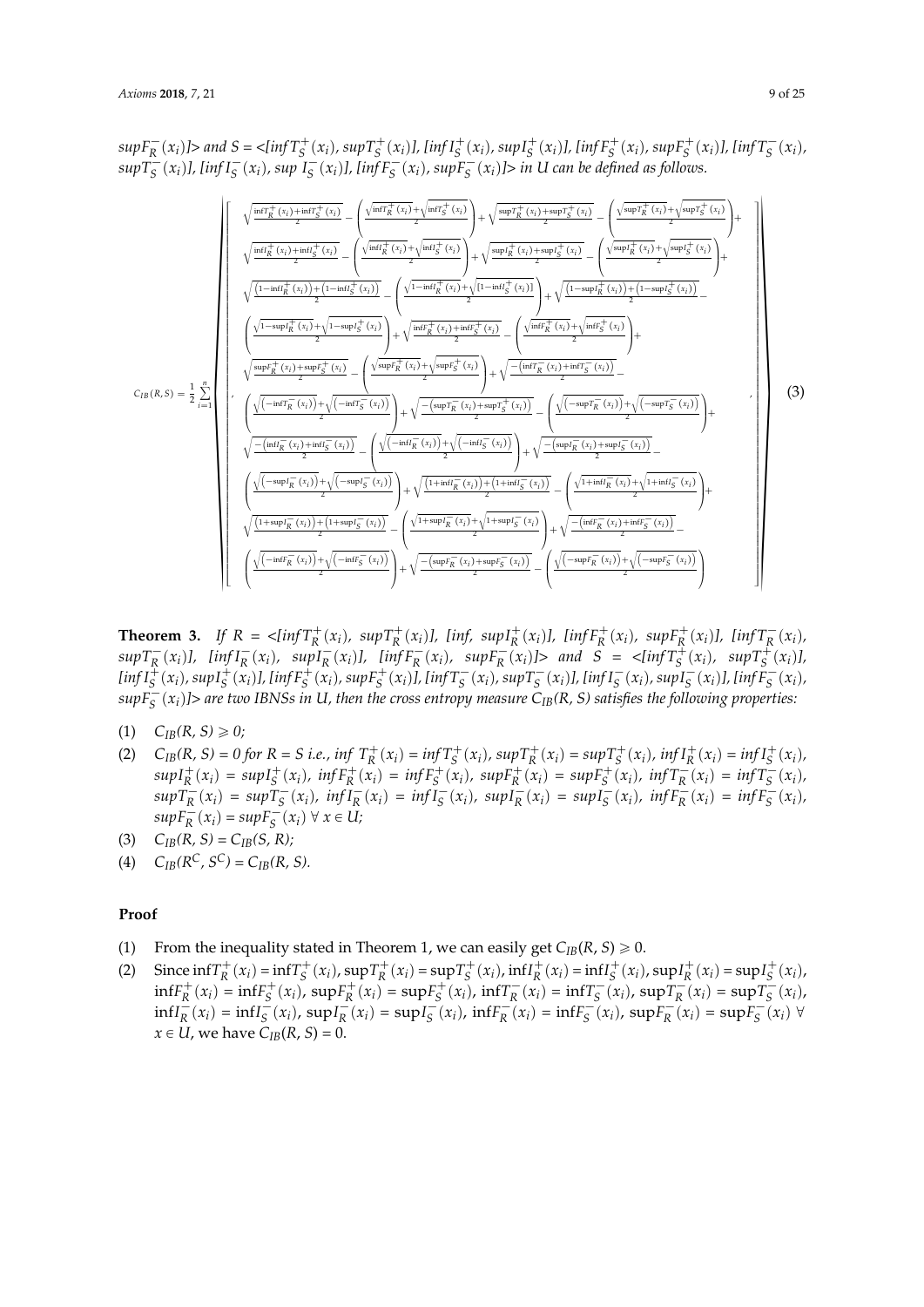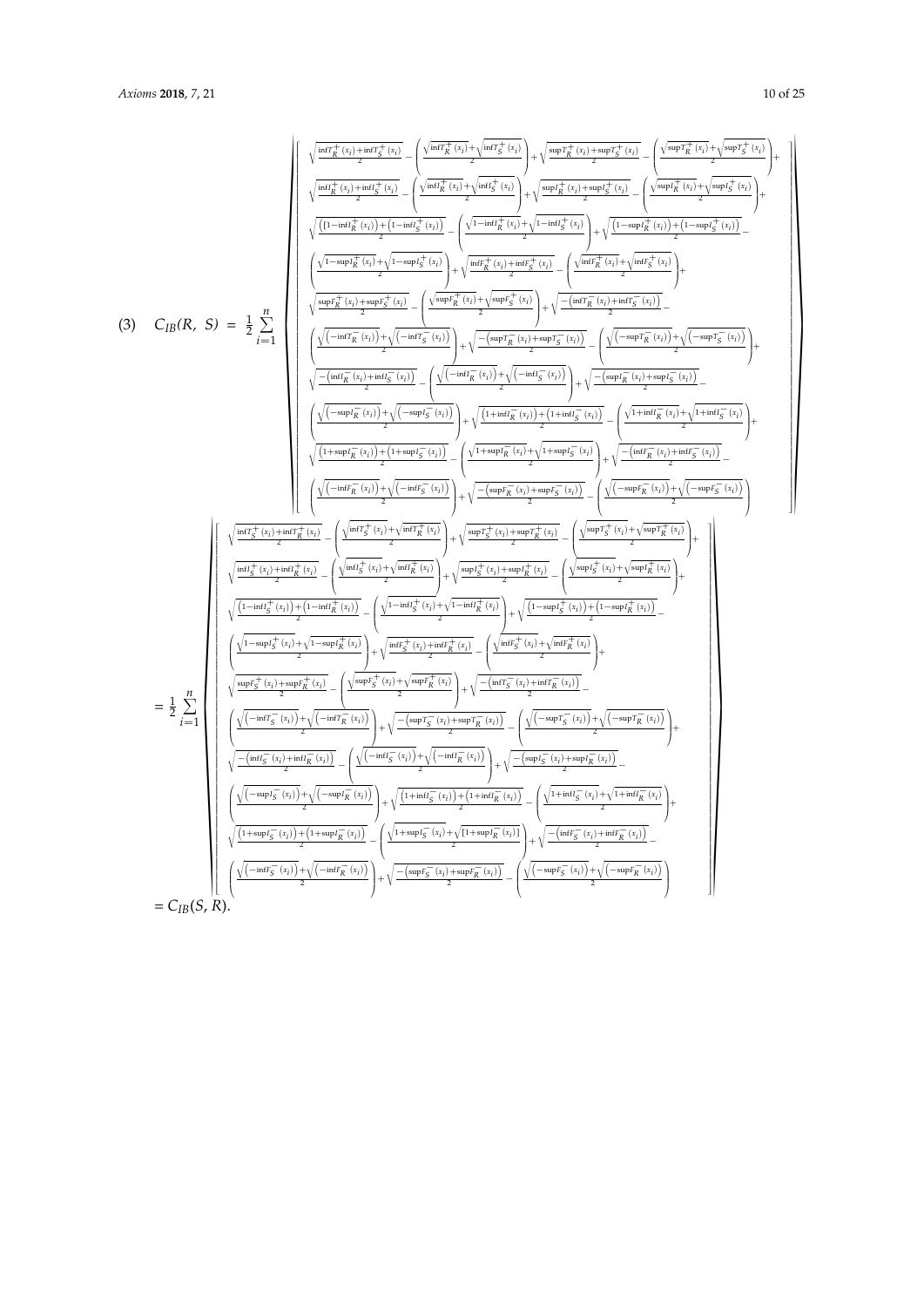

**Example 3.** Suppose that  $R = \langle 0.5, 0.8 \rangle$ , [0.4, 0.6], [0.2, 0.6], [ $-0.3, -0.1$ ], [ $-0.5, -0.1$ ], [ $-0.5, -0.2$ ] > *and S = <[0.5, 0.9], [0.4, 0.5], [0.1, 0.4], [*´*0.5,* ´*0.3], [*´*0.7,* ´*0.3], [*´*0.6,* ´*0.3]> are two IBNSs; the cross entropy between R and S is computed as follows:*

$$
C_{IB}(R,S) = \frac{1}{2} \begin{bmatrix} \sqrt{\frac{0.5+0.5}{2}} - \left(\frac{\sqrt{0.5}+\sqrt{0.5}}{2}\right) + \sqrt{\frac{0.8+0.9}{2}} - \left(\frac{\sqrt{0.8}+\sqrt{0.9}}{2}\right) + \sqrt{\frac{0.4+0.4}{2}} - \left(\frac{\sqrt{0.4}+\sqrt{0.4}}{2}\right) + \sqrt{\frac{0.6+0.5}{2}} - \left(\frac{\sqrt{0.6}+\sqrt{0.5}}{2}\right) + \sqrt{\frac{11-0.4+1\left[1-0.4\right]}{2}} - \left(\frac{\sqrt{1-0.4}+\sqrt{11-0.4\right]} }{2}\right) + \sqrt{\frac{11-0.6+1\left[1-0.5\right]}{2}} - \left(\frac{\sqrt{1-0.6}+\sqrt{11-0.5\right)} }{2}\right) + \sqrt{\frac{0.2+0.1}{2}} - \left(\frac{\sqrt{0.2}+\sqrt{0.1}}{2}\right) + \sqrt{\frac{0.6+0.4}{2}} - \left(\frac{\sqrt{0.6}+\sqrt{0.4}}{2}\right) + \sqrt{\frac{0.6+0.4}{2}} - \left(\frac{\sqrt{0.6}+\sqrt{0.4}}{2}\right) + \sqrt{\frac{0.6+0.4}{2}} - \left(\frac{\sqrt{0.6}+\sqrt{0.4}}{2}\right) + \sqrt{\frac{0.6+0.4}{2}} - \left(\frac{\sqrt{0.6}+\sqrt{0.4}}{2}\right) + \sqrt{\frac{0.6+0.4}{2}} - \left(\frac{\sqrt{0.6}+\sqrt{0.4}}{2}\right) + \sqrt{\frac{0.6+0.4}{2}} - \left(\frac{\sqrt{0.6}+\sqrt{0.4}}{2}\right) + \sqrt{\frac{0.6+0.4}{2}} - \left(\frac{\sqrt{0.6}+\sqrt{0.4}}{2}\right) + \sqrt{\frac{0.6+0.4}{2}} - \left(\frac{\sqrt{0.6}+\sqrt{0.4}}{2}\right) + \sqrt{\frac{0.6+0.4}{2}} - \left(\frac{\sqrt{0.6}+\sqrt{0.4}}{2}\right) + \sqrt{\frac{0.6+0.4}{2}} - \left(\frac{\sqrt{0.6}+\sqrt{0.4}}{2}\right) + \sqrt{\frac{0.6+0.4}{2}} - \left
$$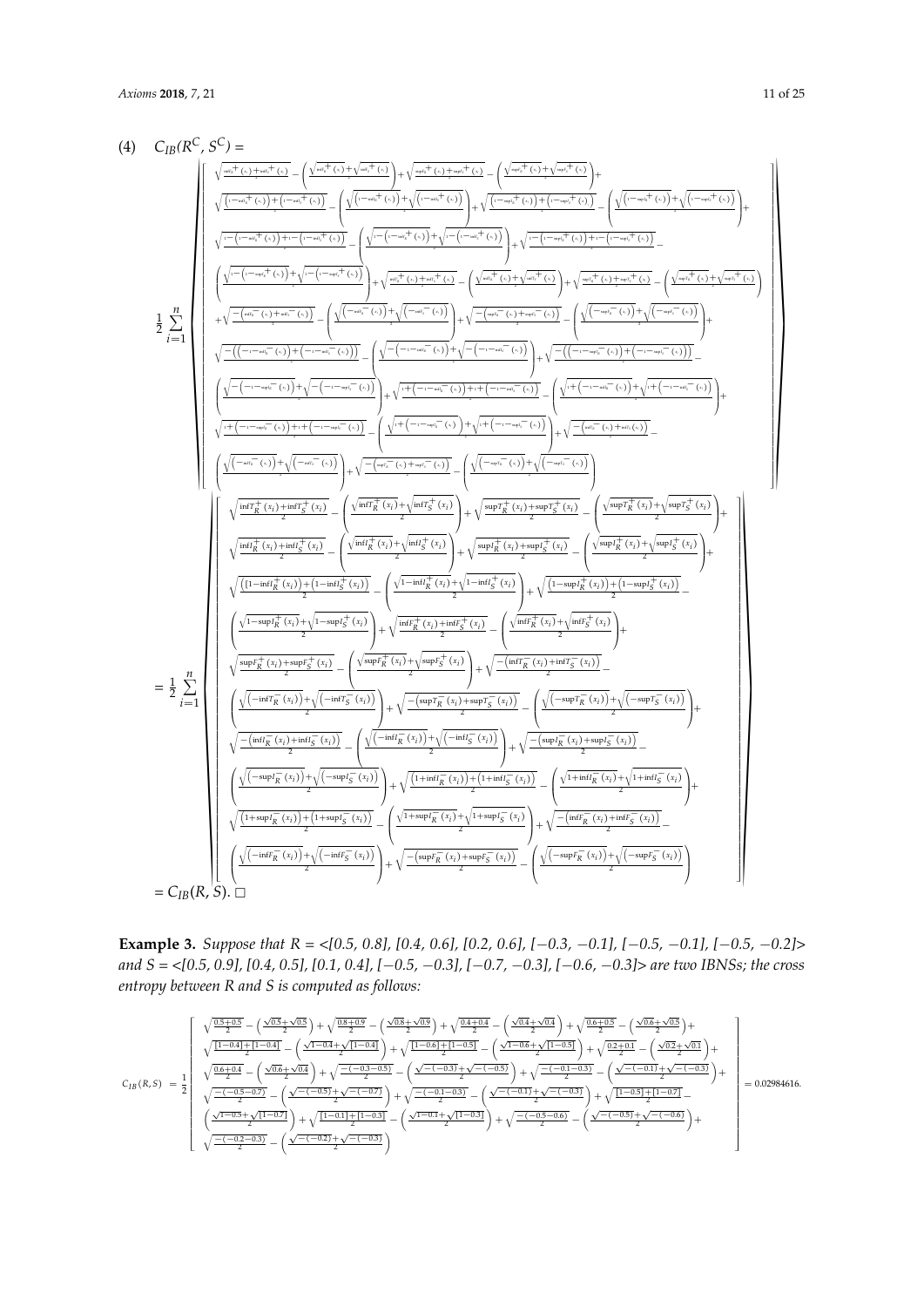**Definition 6.** Let  $w_i$  be the weight of each element  $x_i$ ,  $i = 1, 2, ..., n$ , and  $w_i \in [0, 1]$  with  $\sum_{i=1}^{n} w_i = 1$ ; then the  $i=1$ weighted cross entropy measure between any two IBNSs  $R = \langle \inf T^+_R(x_i), \sup T^+_R(x_i) ]$ , [inf I $^+_R(x_i)$ , sup $I^+_R(x_i)$ ],  $\lim_{R \to \infty} F_R^+(x_i)$ ,  $\sup_{R \to \infty} F_R^+(x_i)$ ,  $\lim_{R \to \infty} T_R^-(x_i)$ ,  $\lim_{R \to \infty} I_R^-(x_i)$ ,  $\sup_{R \to \infty} I_R^-(x_i)$ ,  $\lim_{R \to \infty} F_R^-(x_i)$  and  $S = \langle \text{inf} T_S^+(x_i), \text{ sup} T_S^+(x_i) \rangle, \text{ } \text{inf} I_S^+(x_i), \text{ sup} I_S^+(x_i) \rangle, \text{ } \text{inf} F_S^+(x_i), \text{ sup} F_S^+(x_i) \rangle, \text{ } \text{inf} T_S^-(x_i), \text{ sup} T_S^-(x_i) \rangle,$  $\lim_{s \to s} I_S^-(x_i)$ ,  $\lim_{s \to s} I_S^-(x_i)$ ,  $\lim_{s \to s} I_S^-(x_i)$  in U can be defined as follows.

$$
C_{IB}(R,S)_{w} = \frac{1}{2} \sum_{i=1}^{n} w_{i}
$$
\n
$$
\sqrt{\frac{\inf_{K}^{+}(x_{i}) + \inf_{S}^{+}(x_{i})}{2}} - \left(\frac{\sqrt{\inf_{K}^{+}(x_{i})} + \sqrt{\inf_{S}^{+}(x_{i})}}{2}\right) + \sqrt{\frac{\sup_{K}^{+}(x_{i}) + \sup_{S}^{+}(x_{i})}{2}} - \left(\frac{\sqrt{\sup_{K}^{+}(x_{i})} + \sqrt{\sup_{S}^{+}(x_{i})}}{2}\right) + \sqrt{\frac{\sup_{K}^{+}(x_{i}) + \sup_{S}^{+}(x_{i})}{2}} - \left(\frac{\sqrt{\sup_{K}^{+}(x_{i})} + \sqrt{\sup_{S}^{+}(x_{i})}}{2}\right) + \sqrt{\frac{\sup_{K}^{+}(x_{i}) + \sup_{S}^{+}(x_{i})}{2}} - \left(\frac{\sqrt{\sup_{K}^{+}(x_{i})} + \sqrt{\sup_{S}^{+}(x_{i})}}{2}\right) + \sqrt{\frac{\left(1 - \inf_{K}^{+}(x_{i})\right) + \left(1 - \inf_{S}^{+}(x_{i})\right)}{2}} - \left(\frac{\sqrt{\inf_{K}^{+}(x_{i})} + \sqrt{\lim_{S}^{+}(x_{i})}}{2}\right) + \sqrt{\frac{\left(1 - \sup_{K}^{+}(x_{i}) + \sqrt{\lim_{S}^{+}(x_{i})}\right)}{2}} - \left(\frac{\sqrt{\inf_{K}^{+}(x_{i})} + \sqrt{\lim_{S}^{+}(x_{i})}}{2}\right) + \sqrt{\frac{\left(\frac{\lim_{K}^{+}(x_{i}) + \sin\left(\frac{\pi}{2}\right)}{2}\right) + \sqrt{\frac{\left(\frac{\lim_{K}^{+}(x_{i}) + \sin\left(\frac{\pi}{2}\right)}{2}\right)}{2}} - \left(\frac{\sqrt{\lim_{K}^{+}(x_{i})} + \sqrt{\lim_{K}^{+}(x_{i})} + \sqrt{\lim_{K}^{+}(x_{i})}}{2}\right) + \sqrt{\frac{\left(-\inf_{K}^{-}(x_{i}) + \sup_{K}^{-}(x_{i})\right)}{2}} - \left(\frac{\sqrt{\left(-\sup_{K}^{+}(x_{i}) + \sup_{K}^{+}(x_{i})}\right) + \sqrt{\left(-\sup_{K}^{+}(x_{i})\right) + \sqrt{\left(-\sup_{K}^{+}(
$$

**Theorem 4.** For any two IBNSs  $R = \langle \inf T_R^+(x_i), \sup T_R^+(x_i) \rangle$ ,  $\lim f_R^+(x_i), \sup I_R^+(x_i), \lim f_R^+(x_i) \rangle$  $supF_R^+(x_i)$ ], [ $infT_R^-(x_i)$ ,  $supT_R^-(x_i)$ ], [ $infI_R^-(x_i)$ ,  $supI_R^-(x_i)$ ], [ $infF_R^-(x_i)$ ,  $supF_R^-(x_i)$ ]> and  $S = \langle infT_S^+(x_i)$ ,  $supT_S^+(x_i)$ ], [ $infT_S^+(x_i)$ ,  $supT_S^+(x_i)$ ], [ $infF_S^+(x_i)$ ,  $supF_S^+(x_i)$ ], [ $infT_S^-(x_i)$ ,  $supT_S^-(x_i)$ ], [ $infT_S^-(x_i)$ ,  $supI_{S}^{-}(x_{i})$ ], [inf $F_{S}^{-}(x_{i})$ , sup $F_{S}^{-}(x_{i})$ ]> in U, the weighted cross entropy measure  $C_{IB}(R, S)_{w}$  also satisfies *the following properties:*

- (1)  $C_{IB}(R, S)_{w} \ge 0;$
- (2)  $C_{IB}(R, S)_w = 0$  if, and only if,  $R = S$  i.e., inf  $T_R^+(x_i) = \inf T_S^+(x_i)$ ,  $\sup T_R^+(x_i) = \sup T_S^+(x_i)$ ,  $\inf I_R^+(x_i)$  $= inf I_S^+(x_i)$ ,  $sup I_R^+(x_i) = sup I_S^+(x_i)$ ,  $inf F_R^+(x_i) = inf F_S^+(x_i)$ ,  $sup F_R^+(x_i) = sup F_S^+(x_i)$ ,  $inf T_R^-(x_i)$  $= \inf T_S^-(x_i)$ ,  $\sup T_R^-(x_i) = \sup T_S^-(x_i)$ ,  $\inf T_R^-(x_i) = \inf T_S^-(x_i)$ ,  $\sup T_R^-(x_i) = \sup T_S^-(x_i)$ ,  $\inf F_R^-(x_i) =$  $\inf F_S^-(x_i)$ ,  $\sup F_R^-(x_i) = \sup F_S^-(x_i) \ \forall \ x \in U;$
- (3)  $C_{IB}(R, S)_{w} = C_{IB}(S, R)_{w}$ ;
- (4)  $C_{IB}(R^C, S^C)_{w} = C_{IB}(R, S)_{w}$ .

The proofs are presented in Appendix [B.](#page-18-0)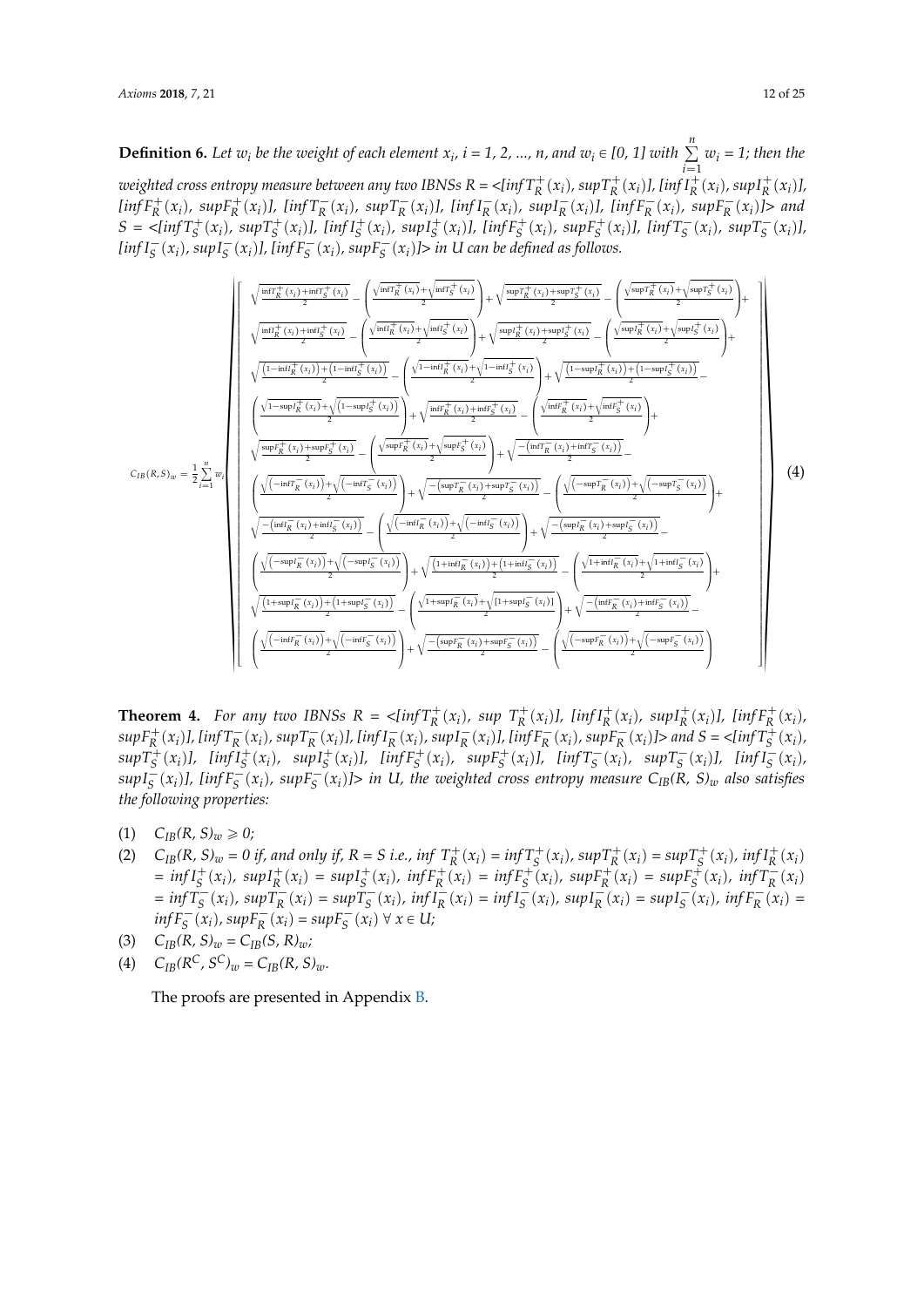**Example 4.** *Consider the two IBNSs R = <[0.5, 0.8], [0.4, 0.6], [0.2, 0.6], [* $-0.3$ *,*  $-0.1$ *], [* $-0.5$ *,*  $-0.1$ *], [*´*05,* ´*0.2]> and S = <[0.5, 0.9], [0.4, 0.5], [0.1, 0.4], [*´*0.5,* ´*0.3], [*´*0.7,* ´*0.3], [*´*0.6,* ´*0.3]>, and let w = 0.3; then the weighted cross entropy between R and S is calculated as follows:*

$$
C_{IB}(R,S) \ = \frac{1}{2} \times 0.3 \times \left[\begin{array}{c} \sqrt{\frac{0.5+0.5}{2}}-\left(\frac{\sqrt{0.5}+\sqrt{0.5}}{2}\right)+\sqrt{\frac{0.8+0.9}{2}}-\left(\frac{\sqrt{0.5}+\sqrt{0.9}}{2}\right)+\sqrt{\frac{0.4+0.4}{2}}-\left(\frac{\sqrt{0.4}+\sqrt{0.4}}{2}\right)+\sqrt{\frac{0.6+0.5}{2}}-\left(\frac{\sqrt{0.6}+\sqrt{0.5}}{2}\right)+\sqrt{\frac{0.6+0.5}{2}}-\left(\frac{\sqrt{0.6}+\sqrt{0.5}}{2}\right)+\sqrt{\frac{0.6+0.5}{2}}-\left(\frac{\sqrt{1-0.4}+\sqrt{1-0.4}}{2}\right)+\sqrt{\frac{1-0.4+\sqrt{1-0.4}}{2}}-\left(\frac{\sqrt{1-0.6}+\sqrt{1-0.5}}{2}\right)+\sqrt{\frac{0.2+0.1}{2}}-\left(\frac{\sqrt{0.2}+\sqrt{0.1}}{2}\right)+\sqrt{\frac{0.6+\sqrt{0.4}}{2}}-\left(\frac{\sqrt{0.6}+\sqrt{0.4}}{2}\right)+\sqrt{\frac{0.6+\sqrt{0.4}}{2}}-\left(\frac{\sqrt{0.6}+\sqrt{0.4}}{2}\right)+\sqrt{\frac{0.6+\sqrt{0.4}}{2}}-\left(\frac{\sqrt{0.6}+\sqrt{0.4}}{2}\right)+\sqrt{\frac{0.6+\sqrt{0.4}}{2}}-\left(\frac{\sqrt{0.6}+\sqrt{0.4}}{2}\right)+\sqrt{\frac{0.6+\sqrt{0.4}}{2}}-\left(\frac{\sqrt{0.6}+\sqrt{0.4}}{2}\right)+\sqrt{\frac{0.6+\sqrt{0.4}}{2}}-\left(\frac{\sqrt{0.6}+\sqrt{0.4}}{2}\right)+\sqrt{\frac{0.6+\sqrt{0.4}}{2}}-\left(\frac{\sqrt{0.6}+\sqrt{0.4}}{2}\right)+\sqrt{\frac{0.6+\sqrt{0.4}}{2}}-\left(\frac{\sqrt{0.6}+\sqrt{0.4}}{2}\right)+\sqrt{\frac{0.6+\sqrt{0.4}}{2}}-\left(\frac{\sqrt{0.6}+\sqrt{0.4}}{2}\right)+\sqrt{\frac{0.6+\sqrt{0.4}}{2}}-\left(\frac{\sqrt{0.6}+\sqrt{0.4}}{2
$$

#### <span id="page-12-0"></span>**5. MADM Strategies Based on Cross Entropy Measures**

In this section, we propose two new MADM strategies based on weighted cross entropy measures in bipolar neutrosophic and interval bipolar neutrosophic environments. Let  $B = \{B_1, B_2, \ldots, B_m\}$  $(m \geq 2)$  be a discrete set of *m* feasible alternatives which are to be evaluated based on *n* attributes  $C = \{C_1, C_2, \dots, C_n\}$  ( $n \ge 2$ ) and let  $w_j$  be the weight vector of the attributes such that  $0 \le w_j \le 1$  and ř*n*  $\sum_{j=1}^{\infty} w_j = 1.$ 

# *5.1. MADM Strategy Based on Weighted Cross Entropy Measures of BNS*

The procedure for solving MADM problems in a bipolar neutrosophic environment is presented in the following steps:

**Step 1.** The rating of the performance value of alternative  $B_i$  ( $i = 1, 2, ..., m$ ) with respect to the predefined attribute *C<sup>j</sup>* (*j* = 1, 2, . . . , *n*) can be expressed in terms of bipolar neutrosophic information as follows:

$$
B_i = \{C_j, < T_{B_i}^+(C_j), \ I_{B_i}^+(C_j), \ F_{B_i}^+(C_j), \ T_{B_i}^-(C_j), \ I_{B_i}^-(C_j), \ F_{B_i}^-(C_j) > |C_j \in C_j, j = 1, 2, \ldots, n\},\
$$

where  $0 \leq T_{B_i}^+(C_j) + I_{B_i}^+(C_j) + F_{B_i}^+(C_j) \leq 3$  and  $-3 \leq T_{B_i}^-(C_j) + I_{B_i}^-(C_j) + F_{B_i}^-(C_j) \leq 0$ ,  $i = 1, 2, ..., m; j = 1$ , 2, . . . , *n*.

Assume that  $\widetilde{d}_{ij} = \langle T^+_{ij}, I^+_{ij}, F^+_{ij}, T^-_{ij}, I^-_{ij}, F^-_{ij} \rangle$  is the bipolar neutrosophic decision matrix whose entries are the rating values of the alternatives with respect to the attributes provided by the expert or decision-maker. The bipolar neutrosophic decision matrix  $[\tilde{d}_{ij}]_{m \times n}$  can be expressed as follows:

$$
[\tilde{d}_{ij}]_{m \times n} = \begin{array}{c} B_1 \\ B_2 \\ \vdots \\ B_m \end{array} \left( \begin{array}{cccc} C_1 & C_2 & \dots & C_n \\ d_{11} & d_{12} & \dots & d_{1n} \\ d_{21} & d_{22} & \dots & d_{2n} \\ \vdots & \vdots & \ddots & \vdots \\ d_{m1} & d_{m2} & \dots & d_{mn} \end{array} \right).
$$

**Step 2.** The positive ideal solution (PIS)  $\langle p^* = (d_1^*, d_2^*, ..., d_n^*) \rangle$  of the bipolar neutrosophic information is obtained as follows: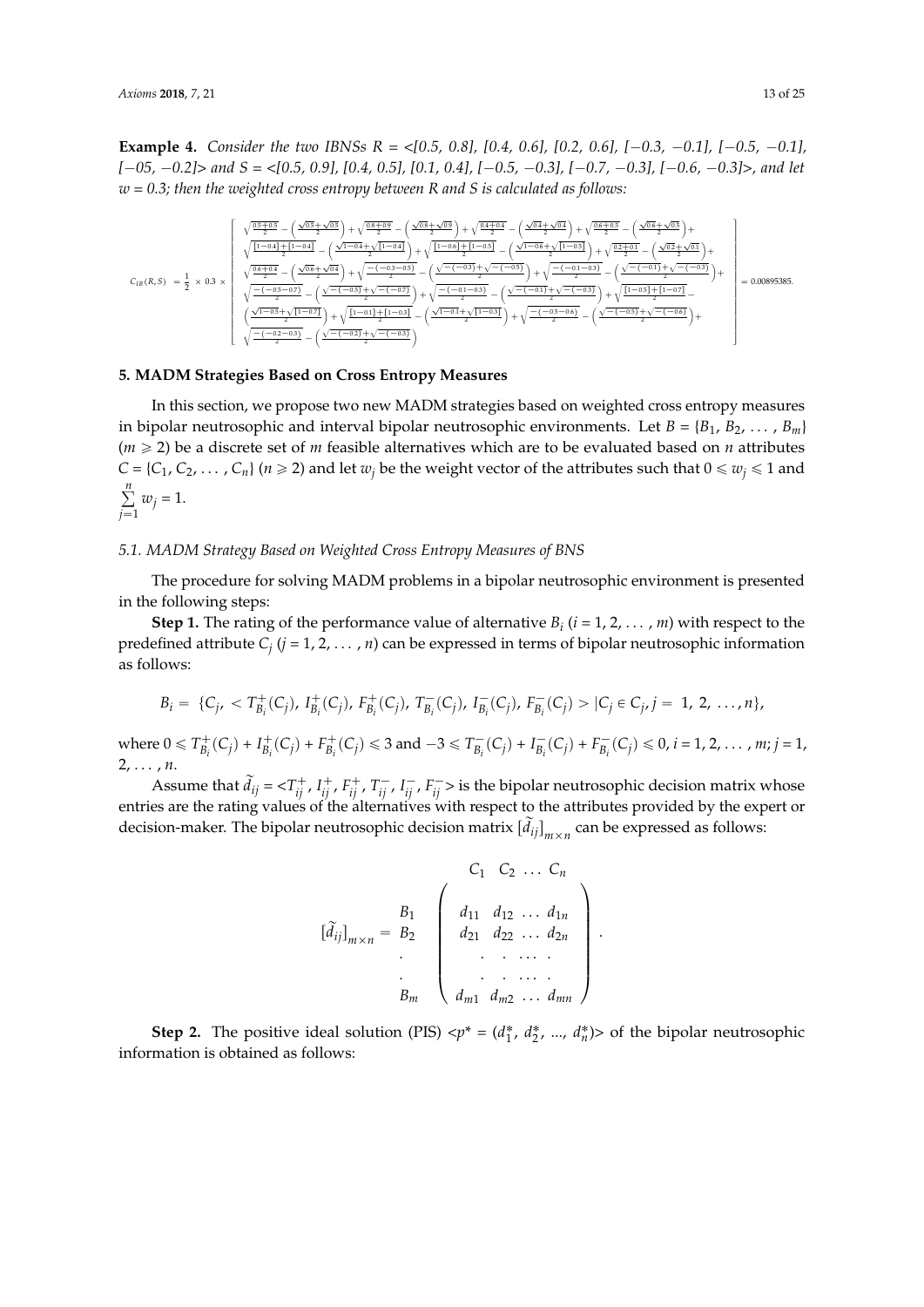$$
p_j^* = \left\langle T_j^{*+}, I_j^{*+}, F_j^{*-}, T_j^{*-}, I_j^{*-}, F_j^{*-} \right\rangle = \left\{ \left\{ \underset{i}{\text{Max}} \left( T_{ij}^+ \right) \middle| j \in H_1 \right\}; \{ \underset{i}{\text{Min}} \left( T_{ij}^+ \right) \middle| j \in H_2 \} \right\},
$$
\n
$$
\left\{ \underset{i}{\text{Min}} \left( I_{ij}^+ \right) \middle| j \in H_1 \right\}; \{ \underset{i}{\text{Max}} \left( I_{ij}^+ \right) \middle| j \in H_2 \} \right\}, \left\{ \underset{i}{\text{Min}} \left( F_{ij}^+ \right) \middle| j \in H_1 \} ; \{ \underset{i}{\text{Max}} \left( F_{ij}^+ \right) \middle| j \in H_2 \} \right\},
$$
\n
$$
\left\{ \underset{i}{\text{Min}} \left( T_{ij}^- \right) \middle| j \in H_1 \} ; \{ \underset{i}{\text{Max}} \left( T_{ij}^- \right) \middle| j \in H_2 \} \right\}, \left\{ \underset{i}{\text{Max}} \left( I_{ij}^- \right) \middle| j \in H_1 \} ; \{ \underset{i}{\text{Min}} \left( I_{ij}^- \right) \middle| j \in H_2 \} \right\},
$$
\n
$$
\left\{ \underset{i}{\text{Max}} \left( F_{ij}^- \right) \middle| j \in H_1 \} ; \{ \underset{i}{\text{Min}} \left( F_{ij}^- \right) \middle| j \in H_2 \} \right\} > , j = 1, 2, \dots, n;
$$

where  $H_1$  and  $H_2$  represent benefit and cost type attributes, respectively.

**Step 3.** The weighted cross entropy between an alternative  $B_i$ ,  $i = 1, 2, \ldots$ , m, and the ideal alternative  $p^*$  is determined by

$$
C_{B}(B_{i}, p*)_{w} = \sum_{i=1}^{n} w_{i} \left[ \begin{array}{c} \sqrt{\frac{T_{ij}^{+} + T_{j}^{*+}}{2}} - \left( \frac{\sqrt{T_{ij}^{+}} + \sqrt{T_{j}^{*+}}}{2} \right) + \sqrt{\frac{I_{ij}^{+} + I_{j}^{*+}}{2}} - \left( \frac{\sqrt{I_{ij}^{+}} + \sqrt{I_{j}^{*+}}}{2} \right) + \sqrt{\frac{[1 - I_{ij}^{+}] + [1 - I_{j}^{*+}}{2}} - \frac{I_{ij}^{+} + I_{ij}^{+} + I_{ij}^{+}}{2} \right) \end{array} \right]
$$
  
\n
$$
C_{B}(B_{i}, p*)_{w} = \sum_{i=1}^{n} w_{i} \left[ \begin{array}{c} \sqrt{1 - I_{j}^{+}} + \sqrt{[1 - I_{j}^{*+}} \right) + \sqrt{\frac{F_{ij}^{+} + F_{j}^{*+}}{2}} - \left( \frac{\sqrt{F_{ij}^{+}} + \sqrt{F_{j}^{*+}}}{2} \right) + \sqrt{\frac{-(I_{ij}^{-} + T_{j}^{*+}}{2}} - \frac{I_{ij}^{+} + I_{ij}^{+} + I_{ij}^{+}}{2} \right) \end{array} \right]
$$
  
\n
$$
- \left( \frac{\sqrt{1 + I_{ij}^{-}} + \sqrt{[1 + I_{j}^{*+}} \right)}{2} + \sqrt{\frac{-(F_{ij}^{-} + F_{j}^{*+}}{2}} - \left( \frac{\sqrt{(-I_{ij}^{-}}) + \sqrt{(-F_{j}^{*-}} \right)}{2} + \sqrt{\frac{[1 + I_{ij}^{-} + [1 + I_{j}^{*+}}{2}} \right)} \right].
$$
\n(5)

**Step 4.** A smaller value of  $C_B(B_i, p^*)$ *w*, *i* = 1, 2, ..., *m* represents that an alternative  $B_i$ , *i* = 1, 2, ..., *m* is closer to the PIS  $p^*$ . Therefore, the alternative with the smallest weighted cross entropy measure is the best alternative.

# *5.2. MADM Strategy Based on Weighted Cross Entropy Measures of IBNSs*

The steps for solving MADM problems with interval bipolar neutrosophic information are presented as follows.

**Step 1.** In an interval bipolar neutrosophic environment, the rating of the performance value of alternative  $B_i$  ( $i = 1, 2, ..., m$ ) with respect to the predefined attribute  $C_j$  ( $j = 1, 2, ..., n$ ) can be represented as follows:

$$
B_i = \{C_j, < [\inf T^+_{B_i}(C_j), \sup T^+_{B_i}(C_j)], [\inf I^+_{B_i}(C_j), \sup I^+_{B_i}(C_j)], [\inf F^+_{B_i}(C_j), \sup F^+_{B_i}(C_j)], \\ [\inf T^-_{B_i}(C_j), \sup T^-_{B_i}(C_j)], [\inf T^-_{B_i}(C_j), \sup I^-_{B_i}(C_j)], [\inf F^-_{B_i}(C_j), \sup F^-_{B_i}(C_j)] > |C_j \in C_j, \\ j = 1, 2, \ldots, n \}
$$

where  $0 \le \sup T_{B_i}^+(C_j) + \sup I_{B_i}^+(C_j) + \sup F_{B_i}^+(C_j) \le 3$  and  $-3 \le \sup T_{B_i}^-(C_j) + \sup I_{B_i}^-(C_j) + \sup F_{B_i}^-(C_j) \le 0$ ;  $j = 1, 2, ..., n$ . Let  $\widetilde{g}_{ij} = \langle [{}^L T^+_{ij}, {}^U T^+_{ij}] , [{}^L I^+_{ij}, {}^U I^+_{ij}] , [{}^L F^+_{ij}, {}^U F^+_{ij}] , [{}^L T^-_{ij}, {}^U T^-_{ij}] , [{}^L I^-_{ij}, {}^U I^-_{ij}] , [{}^L F^-_{ij}, {}^U F^-_{ij}] \rangle$ be the bipolar neutrosophic decision matrix whose entries are the rating values of the alternatives with respect to the attributes provided by the expert or decision-maker. The interval bipolar neutrosophic decision matrix  $\left[\widetilde{g}_{ij}\right]_{m\times n}$  can be presented as follows:

$$
[\widetilde{g}_{ij}]_{m \times n} = \begin{array}{c} B_1 \\ B_2 \\ \vdots \\ B_m \end{array} \left( \begin{array}{c} C_1 \ C_2 \ \ldots \ C_n \\ g_{11} \ g_{12} \ \ldots \ g_{1n} \\ g_{21} \ g_{22} \ \ldots \ g_{2n} \\ \vdots \\ g_{m1} \ g_{m2} \ \ldots \ g_{mn} \end{array} \right)
$$

.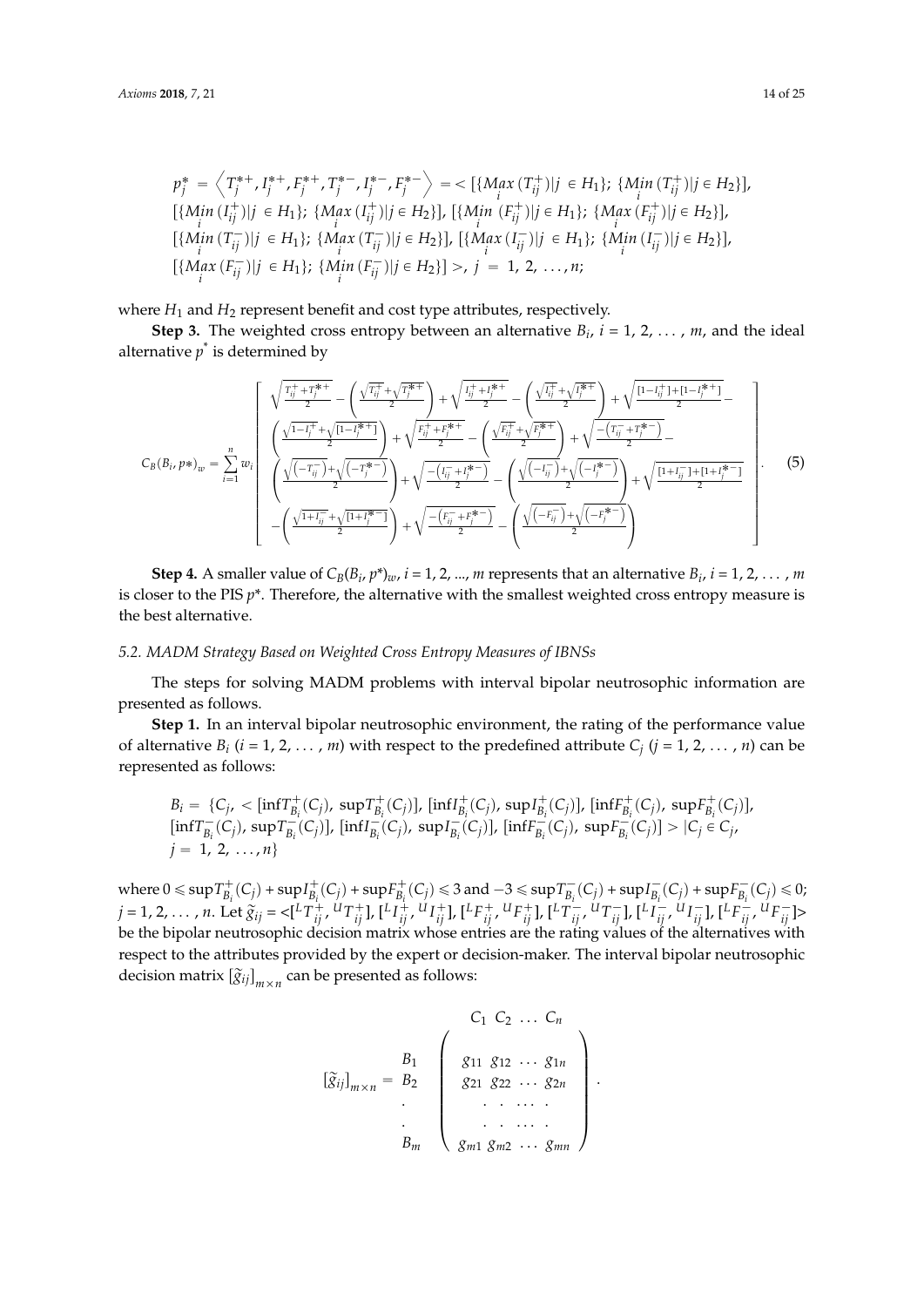**Step 2.** The PIS  $\langle q^* = (g_1^*, g_2^*, ..., g_n^*) \rangle$  of the interval bipolar neutrosophic information is obtained as follows:

$$
q_{j}^{*} = \langle \left[ {}^{L}T_{ij}^{*+}, {}^{U}T_{ij}^{*+} \right], \left[ {}^{L}I_{ij}^{*+}, {}^{U}I_{ij}^{*+} \right], \left[ {}^{L}F_{ij}^{*+}, {}^{U}F_{ij}^{*+} \right], \left[ {}^{L}T_{ij}^{*-}, {}^{U}T_{ij}^{*-} \right], \left[ {}^{L}I_{ij}^{*-}, {}^{U}I_{ij}^{*-} \right], \left[ {}^{L}F_{ij}^{*-}, {}^{U}F_{ij}^{*-} \right] > ,
$$
\n
$$
= \langle \left[ \langle Max \left( {}^{L}T_{ij}^{+} \right) \right] | j \in H_{1} \right]; \left\{ Min \left( {}^{L}T_{ij}^{+} \right) | j \in H_{2} \right\}, \left\{ Max \left( {}^{U}T_{ij}^{+} \right) | j \in H_{1} \right\}; \left\{ Min \left( {}^{U}T_{ij}^{+} \right) | j \in H_{2} \right\}, \left\{ Min \left( {}^{U}T_{ij}^{+} \right) | j \in H_{2} \right\}, \left\{ Min \left( {}^{U}T_{ij}^{+} \right) | j \in H_{2} \right\}, \left\{ Min \left( {}^{U}T_{ij}^{+} \right) | j \in H_{2} \right\}, \left\{ Min \left( {}^{U}T_{ij}^{+} \right) | j \in H_{2} \right\}, \left\{ Min \left( {}^{U}T_{ij}^{+} \right) | j \in H_{2} \right\}, \left\{ Min \left( {}^{U}T_{ij}^{-} \right) | j \in H_{2} \right\}, \left\{ Min \left( {}^{U}T_{ij}^{-} \right) | j \in H_{2} \right\}, \left\{ Min \left( {}^{U}T_{ij}^{-} \right) | j \in H_{2} \right\}, \left\{ Min \left( {}^{U}T_{ij}^{-} \right) | j \in H_{2} \right\}, \left\{ Min \left( {}^{U}T_{ij}^{-} \right) | j \in H_{2} \right\}, \left\{ Min \left( {}^{U}T_{ij}^{-} \right) | j \in H_{2} \right\}, \left\{ Min \left( {}^{U}T_{ij}^{-} \right) | j \in H_{2} \right\}, \left\{ Min \left( {}^{U}T_{
$$

where *H*<sub>1</sub> and *H*<sub>2</sub> stand for benefit and cost type attributes, respectively.

**Step 3.** The weighted cross entropy between an alternative  $B_i$ ,  $i = 1, 2, ..., m$ , and the ideal alternative *q*\* under an interval bipolar neutrosophic setting is computed as follows:

$$
c_{\text{in}}(B_{i},q\ast)_{\omega} = \frac{1}{2} \times \sum_{i=1}^{\infty} w_i \left( \frac{\sqrt{1-v_{ij}^{+} + v_{ij}^{+}\ast \frac{1}{2}} - \left(\frac{\sqrt{1-v_{ij}^{+} + v_{ij}^{+}\ast \frac{1}{2}} - \left(\frac{\sqrt{1-v_{ij}^{+} + v_{ij}^{+}\ast \frac{1}{2}} - \left(\frac{\sqrt{1-v_{ij}^{+} + v_{ij}^{+}\ast \frac{1}{2}} - \left(\frac{\sqrt{1-v_{ij}^{+} + v_{ij}^{+}\ast \frac{1}{2}} - \left(\frac{\sqrt{1-v_{ij}^{+} + v_{ij}^{+}\ast \frac{1}{2}} - \left(\frac{\sqrt{1-v_{ij}^{+} + v_{ij}^{+}\ast \frac{1}{2}} - \left(\frac{\sqrt{1-v_{ij}^{+} + v_{ij}^{+}\ast \frac{1}{2}} - \left(\frac{\sqrt{1-v_{ij}^{+} + v_{ij}^{+}\ast \frac{1}{2}} - \left(\frac{\sqrt{1-v_{ij}^{+} + v_{ij}^{+}\ast \frac{1}{2}} - \left(\frac{\sqrt{1-v_{ij}^{+} + v_{ij}^{+}\ast \frac{1}{2}} - \left(\frac{\sqrt{1-v_{ij}^{+} + v_{ij}^{+}\ast \frac{1}{2}} - \left(\frac{\sqrt{1-v_{ij}^{+} + v_{ij}^{+}\ast \frac{1}{2}} - \left(\frac{\sqrt{1-v_{ij}^{+} + v_{ij}^{+}\ast \frac{1}{2}} - \left(\frac{\sqrt{1-v_{ij}^{+} + v_{ij}^{+}\ast \frac{1}{2}} - \left(\frac{\sqrt{1-v_{ij}^{+} + v_{ij}^{+}\ast \frac{1}{2}} - \left(\frac{\sqrt{1-v_{ij}^{+} + v_{ij}^{+}\ast \frac{1}{2}} - \left(\frac{\sqrt{1-v_{ij}^{+} + v_{ij}^{+}\ast \frac{1}{2}} - \left(\frac{\sqrt{1-v_{ij}^{+} + v_{ij}^{+}\ast \frac{1}{2}} - \left(\frac{\sqrt{1-v_{ij}^{+} + v_{ij}^{+}\ast \frac{1}{2}} - \left(\frac{\sqrt{1-v_{ij}^{+} + v_{ij}^{+}\ast \frac{1}{2}} - \left(\frac{\sqrt{1-v_{ij}^{+} + v_{ij}^{+}\ast \frac{1}{2}} - \left(\frac{\sqrt{1-v_{
$$

**Step 4.** A smaller value of  $C_{IB}(B_i, p^*)_w$ ,  $i = 1, 2, ..., m$  indicates that an alternative  $B_i$ ,  $i = 1, 2, ..., m$ is closer to the PIS *q*\*. Hence, the alternative with the smallest weighted cross entropy measure will be identified as the best alternative.

<span id="page-14-0"></span>A conceptual model of the proposed strategy is shown in Figure [1.](#page-14-0)



**Figure 1.** Conceptual model of the proposed strategy.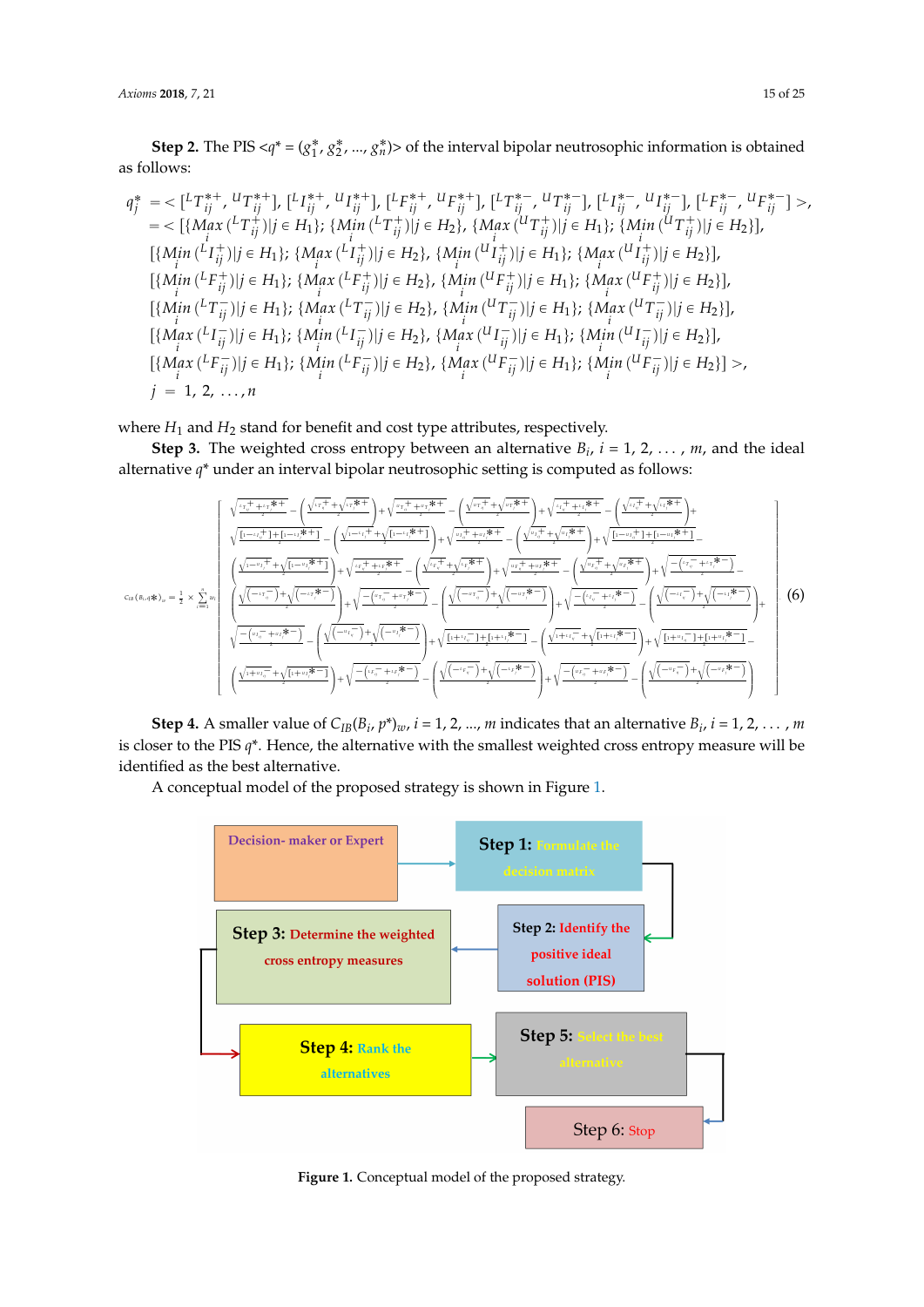#### <span id="page-15-0"></span>**6. Illustrative Example**

In this section we solve two numerical MADM problems and a comparison with other existing strategies is presented to verify the applicability and effectiveness of the proposed strategies in bipolar neutrosophic and interval bipolar neutrosophic environments.

#### *6.1. Car Selection Problem with Bipolar Neutrosophic Information*

Consider the problem discussed in [\[81](#page-23-12)[,86](#page-23-17)[–88\]](#page-23-19) where a buyer wants to purchase a car based on some predefined attributes. Suppose that four types of cars (alternatives) *B<sup>i</sup>* , (*i* = 1, 2, 3, 4) are available in the market. Four attributes are taken into consideration in the decision-making environment, namely, Fuel economy (*C*1), Aerod (*C*2), Comfort (*C*3), Safety (*C*4), to select the most desirable car. Assume that the weight vector for the four attributes is known and given by  $w = (w_1, w_2, w_3, w_4) = (0.5, 0.25, 0.125,$ the weight vector for the four attributes is known and given by  $w = (w_1, w_2, w_3, w_4) = (0.5, 0.25, 0.125)$ . Therefore, the bipolar neutrosophic decision matrix  $\langle d_{ij} \rangle_{4 \times 4}$  can be obtained as given below.

The bipolar neutrosophic decision matrix  $\left[\tilde{d}_{ij}\right]_{4\times4}$  =

|                |                                                                                                                                                 | C٥                                                                                                                                              | Uз. | $C_4$ |
|----------------|-------------------------------------------------------------------------------------------------------------------------------------------------|-------------------------------------------------------------------------------------------------------------------------------------------------|-----|-------|
| $B_{1}$        |                                                                                                                                                 | $(0.5, 0.7, 0.2, -0.7, -0.3, -0.6)$ $(0.4, 0.4, 0.5, -0.7, -0.8, -0.4)$ $(0.7, 0.7, 0.5, -0.8, -0.7, -0.6)$ $(0.1, 0.5, 0.7, -0.5, -0.2, -0.8)$ |     |       |
|                | $B_2$ <0.9, 0.7, 0.5, -0.7, -0.7, -0.1> <0.7, 0.6, 0.8, -0.7, -0.5, -0.1> <0.9, 0.4, 0.6, -0.1, -0.7, -0.5> <0.5, 0.2, 0.7, -0.5, -0.1, -0.9>   |                                                                                                                                                 |     |       |
|                | $B_3$ <0.3, 0.4, 0.2, -0.6, -0.3, -0.7> <0.2, 0.2, 0.2, -0.4, -0.7, -0.4> <0.9, 0.5, 0.5, -0.6, -0.5, -0.2> <0.7, 0.5, 0.3, -0.4, -0.2, -0.2>   |                                                                                                                                                 |     |       |
| B <sub>A</sub> | $(0.9, 0.7, 0.2, -0.8, -0.6, -0.1)$ $(0.3, 0.5, 0.2, -0.5, -0.5, -0.2)$ $(0.5, 0.4, 0.5, -0.1, -0.7, -0.2)$ $(0.2, 0.4, 0.8, -0.5, -0.5, -0.6)$ |                                                                                                                                                 |     |       |

The positive ideal bipolar neutrosophic solutions are computed from  ${\tilde{[d_{ij}]}_{4\times4}}$  as follows:

*p*\* =  $[<0.9, 0.4, 0.2, -0.8, -0.3, -0.1$ >, <0.7, 0.2, 0.2, -0.7, -0.5, -0.1>,  $(0.9, 0.4, 0.5, -0.8, -0.5, -0.2)$ ,  $(0.7, 0.2, 0.3, -0.5, -0.1, -0.2)$ .

Using Equation (5), the weighted cross entropy measure  $C_B(B_i, p^*)_w$  is obtained as follows:

$$
C_B(B_1, p^*)_w = 0.0734, C_B(B_2, p^*)_w = 0.0688, C_B(B_3, p^*)_w = 0.0642, C_B(B_4, p^*)_w = 0.0516. \tag{7}
$$

According to the weighted cross entropy measure  $C_B(B_i, p^*)_w$ , the order of the four alternatives is  $B_4 < B_3 < B_2 < B_1$ ; therefore,  $B_4$  is the best car.

We compare our obtained result with the results of other existing strategies (see Table [1\)](#page-15-1), where the known weight of the attributes is given by  $w = (w_1, w_2, w_3, w_4) = (0.5, 0.25, 0.125, 0.125)$ . It is to be noted that the ranking results obtained from the other existing strategies are different from the result of the proposed strategies in some cases. The reason is that the different authors adopted different decision-making strategies and thereby obtained different ranking results. However, the proposed strategies are simple and straightforward and can effectively solve decision-making problems with bipolar neutrosophic information.

**Table 1.** The results of the car selection problem obtained from different methods.

<span id="page-15-1"></span>

| Methods                                           | <b>Ranking Results</b>  | <b>Best Option</b> |
|---------------------------------------------------|-------------------------|--------------------|
| The proposed weighted cross entropy measure       | $B_4 < B_3 < B_2 < B_1$ | $B_4$              |
| Dey et al.'s TOPSIS strategy [87]                 | $B_1 < B_3 < B_2 < B_4$ | $B_4$              |
| Deli et al.'s strategy [81]                       | $B_1 < B_2 < B_4 < B_3$ | $B_3$              |
| Projection measure [88]                           | $B_3 < B_4 < B_1 < B_2$ | B <sub>2</sub>     |
| Bidirectional projection measure [88]             | $B_2 < B_1 < B_4 < B_3$ | $B_3$              |
| Hybrid projection measure [88] with $\rho = 0.25$ | $B_2 < B_1 < B_3 < B_4$ | $B_4$              |
| Hybrid projection measure [88] with $\rho = 0.50$ | $B_3 < B_2 < B_1 < B_4$ | $B_4$              |
| Hybrid projection measure [88] with $\rho = 0.75$ | $B_1 < B_3 < B_4 < B_2$ | B <sub>2</sub>     |
| Hybrid projection measure [88] with $\rho = 0.90$ | $B_3 < B_4 < B_2 < B_1$ | $B_1$              |
| Hybrid similarity measure [88] with $\rho = 0.25$ | $B_2 < B_4 < B_1 < B_3$ | $B_3$              |
| Hybrid similarity measure [88] with $\rho = 0.30$ | $B_2 < B_4 < B_1 < B_3$ | $B_3$              |
| Hybrid similarity measure [88] with $\rho = 0.60$ | $B_2 < B_4 < B_1 < B_3$ | $B_3$              |
| Hybrid similarity measure [88] with $\rho = 0.90$ | $B_2 < B_4 < B_3 < B_1$ | B <sub>1</sub>     |
|                                                   |                         |                    |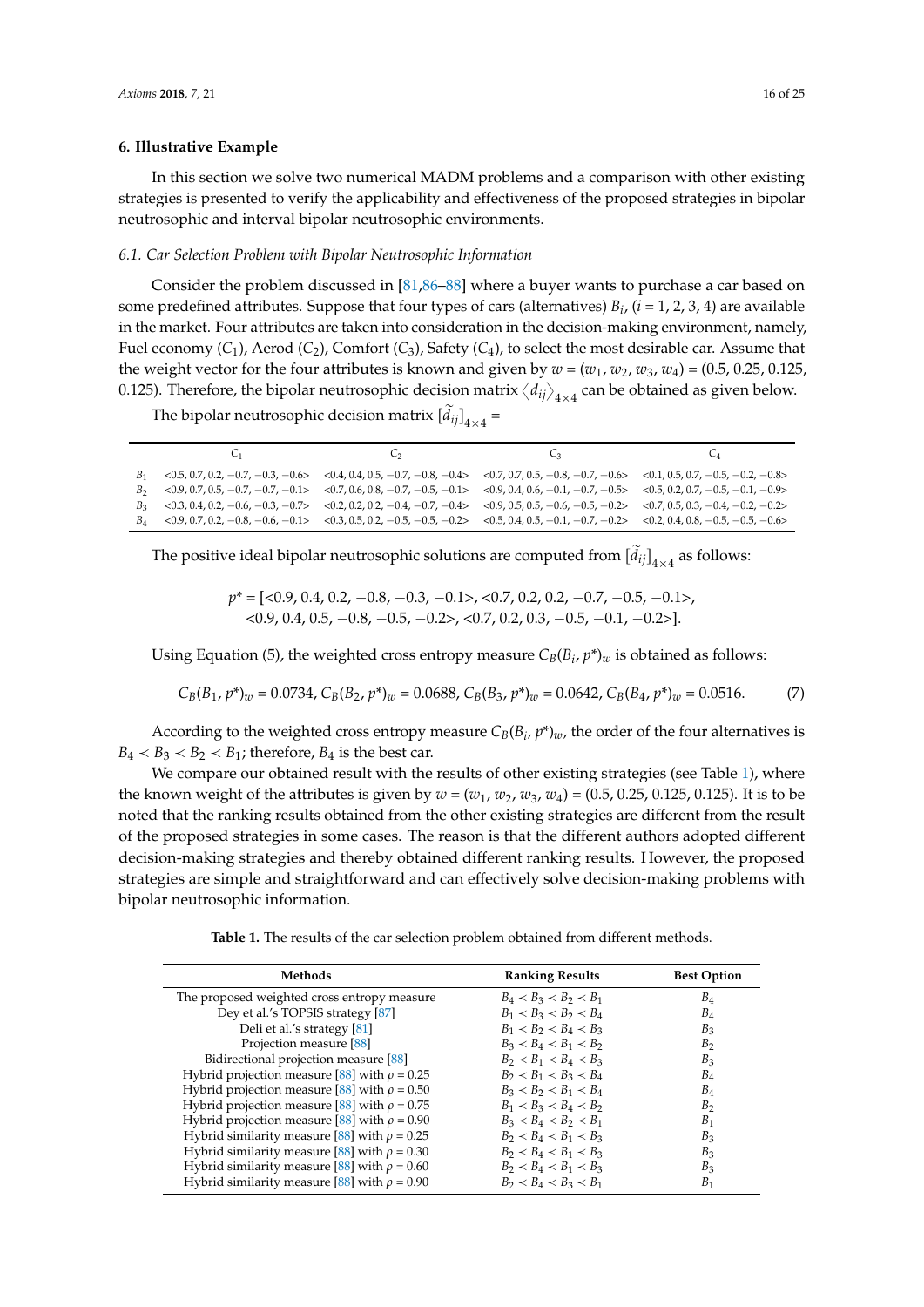#### *6.2. Interval Bipolar Neutrosophic MADM Investment Problem*

Consider an interval bipolar neutrosophic MADM problem studied in [\[91\]](#page-24-0) with four possible alternatives with the aim to invest a sum of money in the best choice. The four alternatives are:

 $>$  a food company  $(B_1)$ ,

 $>$  a car company  $(B_2)$ ,

 $>$  an arms company ( $B_3$ ), and

> a computer company (*B*4).

The investment company selects the best option based on three predefined attributes, namely, growth analysis  $(C_1)$ , risk analysis  $(C_2)$ , and environment analysis  $(C_3)$ . We consider  $C_1$  and  $C_2$  to be benefit type attributes and *C*<sup>3</sup> to be a cost type attribute based on Ye [\[93\]](#page-24-2). Assume that the weight vector [\[91\]](#page-24-0) of *C*<sub>1</sub>, *C*<sub>2</sub>, and *C*<sub>3</sub> is given by  $w = (w_1, w_2, w_3) = (0.35, 0.25, 0.4)$ . The interval bipolar neutrosophic decision matrix  $\left[\widetilde{g}_{ij}\right]_{4\times 3}$  presented by the decision-maker or expert is as follows.

Interval bipolar neutrosophic decision matrix  $\left[\widetilde{g}_{ij}\right]_{4\times3}$  =

*C*1

¨  $\begin{cases}\nB_1 \quad \text{[(0.4, 0.5], [0.2, 0.3], [0.3, 0.4], [-0.3, -0.2], [-0.4, -0.3], [-0.5, -0.4],}\n\end{cases}$   $B_2 \quad \text{[(0.6, 0.7], [0.1, 0.2], [0.2, 0.3], [-0.2, -0.1], [-0.3, -0.2], [-0.7, -0.6]]}\nB_3 \quad \text{[(0.3, 0.6], [0.2, 0.3], [0.3, 0.4], [-0.3, -0.2], [-0.4, -0.3], [-0.6, -0.$  $B_2$  [[0.6, 0.7], [0.1, 0.2], [0.2, 0.3], [-0.2, -0.1], [-0.3, -0.2], [-0.7, - 0.6]] *B*<sub>3</sub> [[0.3, 0.6], [0.2, 0.3], [0.3, 0.4], [-0.3, -0.2], [-0.4, -0.3], [-0.6, - 0.3]] *B*<sub>4</sub> [[0.7, 0.8], [0.0, 0.1], [0.1, 0.2], [-0.1, -0.0], [-0.2, -0.1], [-0.8, - 0.7]] ˛  $\Big\}$ C<sub>2</sub>  $\begin{cases}\nB_1 \quad \text{[[0.4, 0.6], [0.1, 0.3], [0.2, 0.4], [-0.3, -0.1], [-0.4, -0.2], [-0.6, -0.4]] \\
B_2 \quad \text{[[0.6, 0.7], [0.1, 0.2], [0.2, 0.3], [-0.2, -0.1], [-0.3, -0.2], [-0.7, -0.6]]} \\
B_3 \quad \text{[[0.5, 0.6], [0.2, 0.3], [0.3, 0.4], [-0.3, -0.2], [-0.4, -0.3], [-0.6, -0.5]]}\n\end{cases}$  $B_2$  [[0.6, 0.7], [0.1, 0.2], [0.2, 0.3], [-0.2, -0.1], [-0.3, -0.2], [-0.7, - 0.6]]  $B_3$  [[0.5, 0.6], [0.2, 0.3], [0.3, 0.4], [-0.3, -0.2], [-0.4, -0.3], [-0.6, -0.5]]  $B_4$  [[0.6, 0.7], [0.1, 0.2], [0.1, 0.3], [-0.2 - 0.1], [-0.3, -0.1], [-0.7, - 0.6]]  $\Big\}$ *C*3  $\begin{cases}\nB_1 \quad \text{[(0.7, 0.9], [0.2, 0.3], [0.4, 0.5], [-0.3, -0.2], [-0.5, -0.4], [-0.9, -0.7],}\n\end{cases}$   $B_2 \quad \text{[(0.3, 0.6], [0.3, 0.5], [0.8, 0.9], [-0.5, -0.3], [-0.9, -0.8], [-0.6, -0.3],}\n\end{cases}$ *B*<sub>2</sub> [[0.3, 0.6], [0.3, 0.5], [0.8, 0.9], [-0.5, -0.3], [-0.9, -0.8], [-0.6, -0.3]]  $B_3$  [[0.4, 0.5], [0.2, 0.4], [0.7, 0.9],  $[-0.4, -0.2]$ ,  $[-0.9, -0.7]$ ,  $[-0.5, -0.4]$ ] *B*<sub>4</sub> [[0.6, 0.7], [0.3, 0.4], [0.8, 0.9], [-0.4, -0.3], [-0.9, -0.8], [-0.7, - 0.6]]  $\Big\}$ 

From the matrix  $[\tilde{g}_{ij}]_{4\times 3'}$  we determine the positive ideal interval bipolar neutrosophic solution (*q*\*) by using Equation (6) as follows:

> $q^* = \{[0.7, 0.8], [0.0, 0.1], [0.1, 0.2], [-0.3, -0.2], [-0.2, -0.1], [-0.5, -0.3]\}$ ;  $\langle [0.6, 0.7], [0.1, 0.2], [0.1, 0.3], [-0.3, -0.2], [-0.3, -0.1], [-0.6, -0.4]\rangle;$  $\langle 0.3, 0.5]$ ,  $[0.3, 0.5]$ ,  $[0.8, 0.9]$ ,  $[-0.3, -0.2]$ ,  $[-0.9, -0.8]$ ,  $[-0.9, -0.7]$ .

The weighted cross entropy between an alternative  $B_i$ ,  $i = 1, 2, \ldots, m$ , and the ideal alternative  $q^*$ can be obtained as given below:

$$
C_{IB}(B_1, q^*)_{w} = 0.0606, C_{IB}(B_2, q^*)_{w} = 0.0286, C_{IB}(B_3, q^*)_{w} = 0.0426, C_{IB}(B_4, q^*)_{w} = 0.0423.
$$

On the basis of the weighted cross entropy measure  $C_{IB}(B_i,q^*)_{w}$ , the order of the four alternatives is  $B_2 < B_4 < B_3 < B_1$ ; therefore,  $B_2$  is the best choice.

Next, the comparison of the results obtained from different methods is presented in Table [2](#page-17-2) where the weight vector of the attribute is given by  $w = (w_1, w_2, w_3) = (0.35, 0.25, 0.4)$ . We observe that  $B_2$  is the best option obtained using the proposed method and *B*<sup>4</sup> is the best option obtained using the method of Mahmood et al. [\[91\]](#page-24-0). The reason for this may be that we use the interval bipolar neutrosophic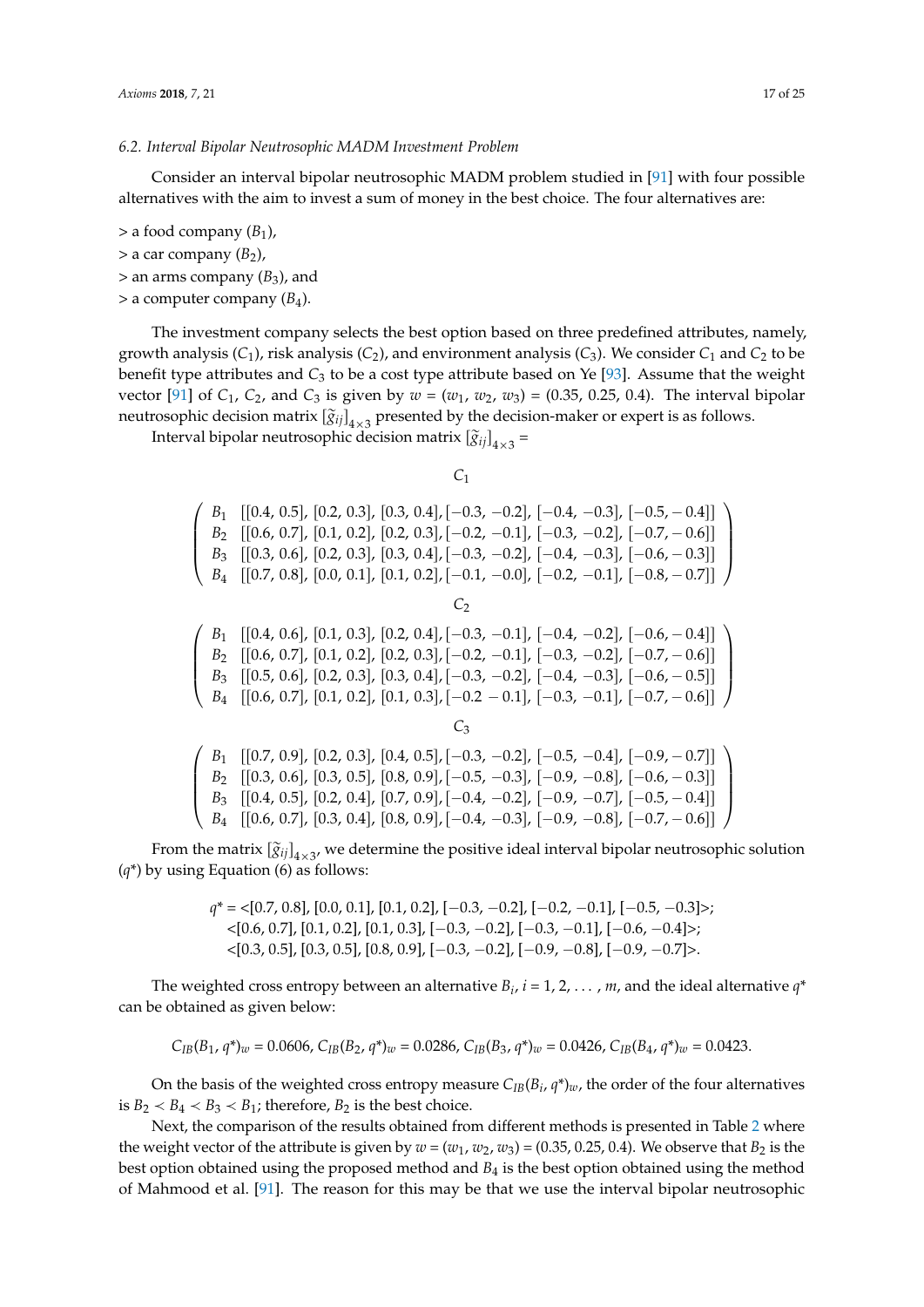<span id="page-17-2"></span>cross entropy method whereas Mahmood et al. [\[91\]](#page-24-0) derived the most desirable alternative based on a weighted arithmetic average operator in an interval bipolar neutrosophic setting.

**Table 2.** The results of the investment problem obtained from different methods.

| Methods                                     | <b>Ranking Results</b>  | <b>Best Option</b> |
|---------------------------------------------|-------------------------|--------------------|
| The proposed weighted cross entropy measure | $B_2 < B_4 < B_3 < B_1$ | B <sub>2</sub>     |
| Mahmood et al.'s strategy [91]              | $B_2 < B_3 < B_1 < B_4$ | $B_4$              |

#### <span id="page-17-0"></span>**7. Conclusions**

In this paper we defined cross entropy and weighted cross entropy measures for bipolar neutrosophic sets and proved their basic properties. We also extended the proposed concept to the interval bipolar neutrosophic environment and proved its basic properties. The proposed cross entropy measures were then employed to develop two new multi-attribute decision-making strategies. Two illustrative numerical examples were solved and comparisons with existing strategies were provided to demonstrate the feasibility, applicability, and efficiency of the proposed strategies. We hope that the proposed cross entropy measures can be effective in dealing with group decision-making, data analysis, medical diagnosis, selection of a suitable company to build power plants [\[94\]](#page-24-3), teacher selection [\[95\]](#page-24-4), quality brick selection [\[96\]](#page-24-5), weaver selection [\[97,](#page-24-6)[98\]](#page-24-7), etc. In future, the cross entropy measures can be extended to other neutrosophic hybrid environments, such as bipolar neutrosophic soft expert sets, bipolar neutrosophic refined sets, etc.

**Author Contributions:** Surapati Pramanik and Partha Pratim Dey conceived and designed the experiments; Surapati Pramanik performed the experiments; Jun Ye and Florentin Smarandache analyzed the data; Surapati Pramanik and Partha Pratim Dey wrote the paper.

**Conflicts of Interest:** The authors declare no conflict of interest.

#### <span id="page-17-1"></span>**Appendix A**

#### **Proof of Theorem 2**

(1) From the inequality stated in Theorem 1, we can easily obtain  $C_B(M, N)_w \ge 0$ .

(2)  $C_B(M, N)_w = 0$  if, and only if,  $M = N$ , i.e.,  $T_M^+(x_i) = T_N^+(x_i)$ ,  $I_M^+(x_i) = I_N^+(x_i)$ ,  $F_M^+(x_i) = F_N^+(x_i)$ ,  $T_M^-(x_i) = T_N^-(x_i)$ ,  $I_M^-(x_i) = I_N^-(x_i)$ ,  $F_M^-(x_i) = F_N^-(x_i) \forall x \in U$ .

$$
(3) C_{B}(M,N)_{w} = \sum_{i=1}^{n} w_{i} \sqrt{\frac{\frac{\int_{\frac{T_{M}^{+}}(x_{i}) + T_{N}^{+}(x_{i})}{2}}{\sqrt{\frac{(1 - \int_{M}^{+}(x_{i}) + T_{N}^{-}(x_{i})}{2}} - \left(\frac{\sqrt{1 - \int_{M}^{+}(x_{i}) + \sqrt{1 - \int_{N}^{+}(x_{i})}}{2}}{2}\right)}{2}} + \sqrt{\frac{\frac{\int_{\frac{T_{M}^{+}}(x_{i}) + T_{N}^{-}(x_{i})}{2}}{\sqrt{\frac{1 - \int_{M}^{+}(x_{i}) + T_{N}^{-}(x_{i})}{2}} - \left(\frac{\sqrt{1 - \int_{M}^{+}(x_{i}) + \sqrt{1 - \int_{N}^{+}(x_{i})}}{2}}{2}\right)}{2}} + \sqrt{\frac{\frac{\int_{M}^{+}(x_{i}) + T_{N}^{-}(x_{i})}{2}} - \left(\frac{\int_{M}^{+}(x_{i}) + T_{N}^{-}(x_{i})}{2}\right)}{2}}{2}} - \left(\frac{\frac{\int_{M}^{+}(x_{i}) + T_{N}^{-}(x_{i})}{2}}{2} - \left(\frac{\int_{M}^{+}(x_{i}) + T_{N}^{-}(x_{i})}{2}\right)}{2}} - \left(\frac{\int_{M}^{+}(x_{i}) + T_{N}^{-}(x_{i})}{2}\right)}{2}\right) + \sqrt{\frac{\int_{M}^{+}(x_{i}) + T_{N}^{-}(x_{i})}{2}} - \left(\frac{\int_{M}^{+}(x_{i}) + T_{N}^{-}(x_{i})}{2}\right)}{2}} - \left(\frac{\int_{M}^{+}(x_{i}) + T_{N}^{-}(x_{i})}{2} - \left(\frac{\int_{M}^{+}(x_{i}) + T_{N}^{-}(x_{i})}{2}\right)}{2}\right) + \sqrt{\frac{\int_{M}^{+}(x_{i}) + T_{N}^{+}(x_{i})}{2}} - \left(\frac{\int_{M}^{+}(x_{i}) + T_{N}^{+}(x_{i})}{2}\right)}{2}} - \left(\frac{\int_{M}^{+}(x_{i}) + T_{N}^{+}(x_{i})}{2}\right) + \sqrt{\frac{\int_{M}^{+}(x_{i}) + T_{N}^{+}(x_{i})}{2}} - \left(\frac{\int_{M}^{+}(x_{i}) + T_{N}^{+}(x_{i})}{2}\right
$$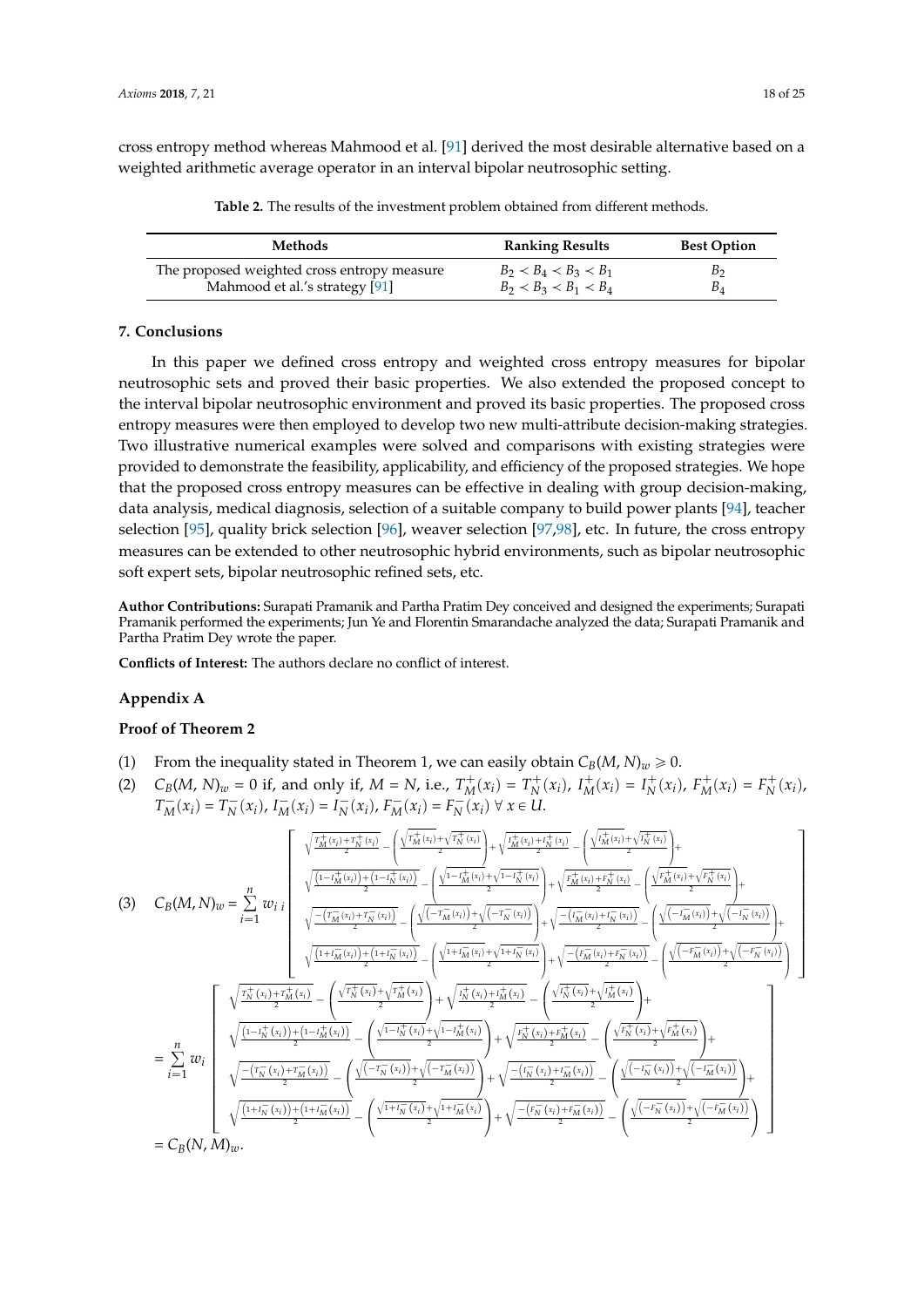$$
(4) C_{B}(M^{C}, N^{C})_{w} = \sqrt{\frac{r_{M}^{+}(x_{i}) + r_{N}^{+}(x_{i})}{2} - \left(\frac{\sqrt{r_{M}^{+}(x_{i})} + \sqrt{r_{N}^{+}(x_{i})}}{2}\right)}{\sqrt{\frac{1 - (1 - r_{M}^{+}(x_{i})) + 1 - (1 - r_{N}^{+}(x_{i}))}{2} - \left(\frac{\sqrt{1 - (1 - r_{M}^{+}(x_{i})) + 1 - (1 - r_{N}^{+}(x_{i}))}}{2}\right)}{\sqrt{\frac{1 - (1 - r_{M}^{+}(x_{i})) + r_{N}^{-}(x_{i})}{2}} - \left(\frac{\sqrt{1 - (1 - r_{M}^{+}(x_{i})) + \sqrt{1 - (1 - r_{N}^{+}(x_{i}))}}{2}\right)}{\sqrt{\frac{1 - (1 - r_{M}^{+}(x_{i})) + r_{N}^{-}(x_{i})}{2}} - \left(\frac{\sqrt{1 - (1 - r_{M}^{+}(x_{i})) + \sqrt{1 - (1 - r_{N}^{+}(x_{i}))}}{2}\right)}{\sqrt{\frac{1 + (1 - 1 - r_{M}^{-}(x_{i})) + 1 + (1 - 1 - r_{N}^{-}(x_{i}))}{2}} - \left(\frac{\sqrt{1 - (1 - r_{M}^{+}(x_{i})) + \sqrt{1 - (1 - r_{N}^{+}(x_{i}))}}{2}\right)}{\sqrt{\frac{1 + (1 - 1 - r_{M}^{-}(x_{i})) + 1 + (1 - 1 - r_{N}^{-}(x_{i}))}{2}} - \left(\frac{\sqrt{1 + (1 - 1 - r_{M}^{-}(x_{i})) + \sqrt{1 + (1 - 1 - r_{N}^{-}(x_{i}))}}{2}\right)}{\sqrt{\frac{1 + (1 - 1 - r_{M}^{+}(x_{i})) + r_{N}^{+}(x_{i})}{2}} - \left(\frac{\sqrt{r_{M}^{+}(x_{i}) + \sqrt{r_{N}^{+}(x_{i})}}}{2}\right)}{\sqrt{\frac{1 - (1 - r_{M}^{+}(x_{i})) + (1 - r_{N}^{+}(x_{i}))}{2}} - \left(\frac{\sqrt{1 - r_{M}^{+}(x_{i}) + \sqrt{r_{N}^{+}(x_{i})}}}{2}\right)}{\sqrt{\frac{1 - (1 - r_{M}^{+}(x_{i})) + (1 - r_{N}^{+}(x_{i}))}{2}} - \left(\frac{\sqrt{1 - r_{M}
$$

# <span id="page-18-0"></span>**Appendix B**

# **Proof of Theorem 4**

- (1) Obviously, we can easily get  $C_{IB}(R, S)_w \ge 0$ .
- (2) If  $C_{IB}(R, S)_w = 0$  then  $R = S$ , and if  $\inf T_R^+(x_i) = \inf T_S^+(x_i)$ ,  $\sup T_R^+(x_i) = \sup T_S^+(x_i)$ ,  $\inf T_R^+(x_i)$ =  $\inf I_S^+(x_i)$ ,  $\sup I_R^+(x_i)$  =  $\sup I_S^+(x_i)$ ,  $\inf F_R^+(x_i)$  =  $\inf F_S^+(x_i)$ ,  $\sup F_R^+(x_i)$  =  $\sup F_S^+(x_i)$ ,  $\inf T_R^-(x_i)$ =  $\inf T_S^-(x_i)$ ,  $\sup T_R^-(x_i)$  =  $\sup T_S^-(x_i)$ ,  $\inf T_R^-(x_i)$  =  $\inf T_S^-(x_i)$ ,  $\sup T_R^-(x_i)$  =  $\sup T_S^-(x_i)$ ,  $\inf F_R^-(x_i)$  =  $\inf F_S^-(x_i)$ ,  $\sup F_R^-(x_i) = \sup F_S^-(x_i) \ \forall \ x \in U$ , then we obtain  $C_{IB}(R, S)_w = 0$ .

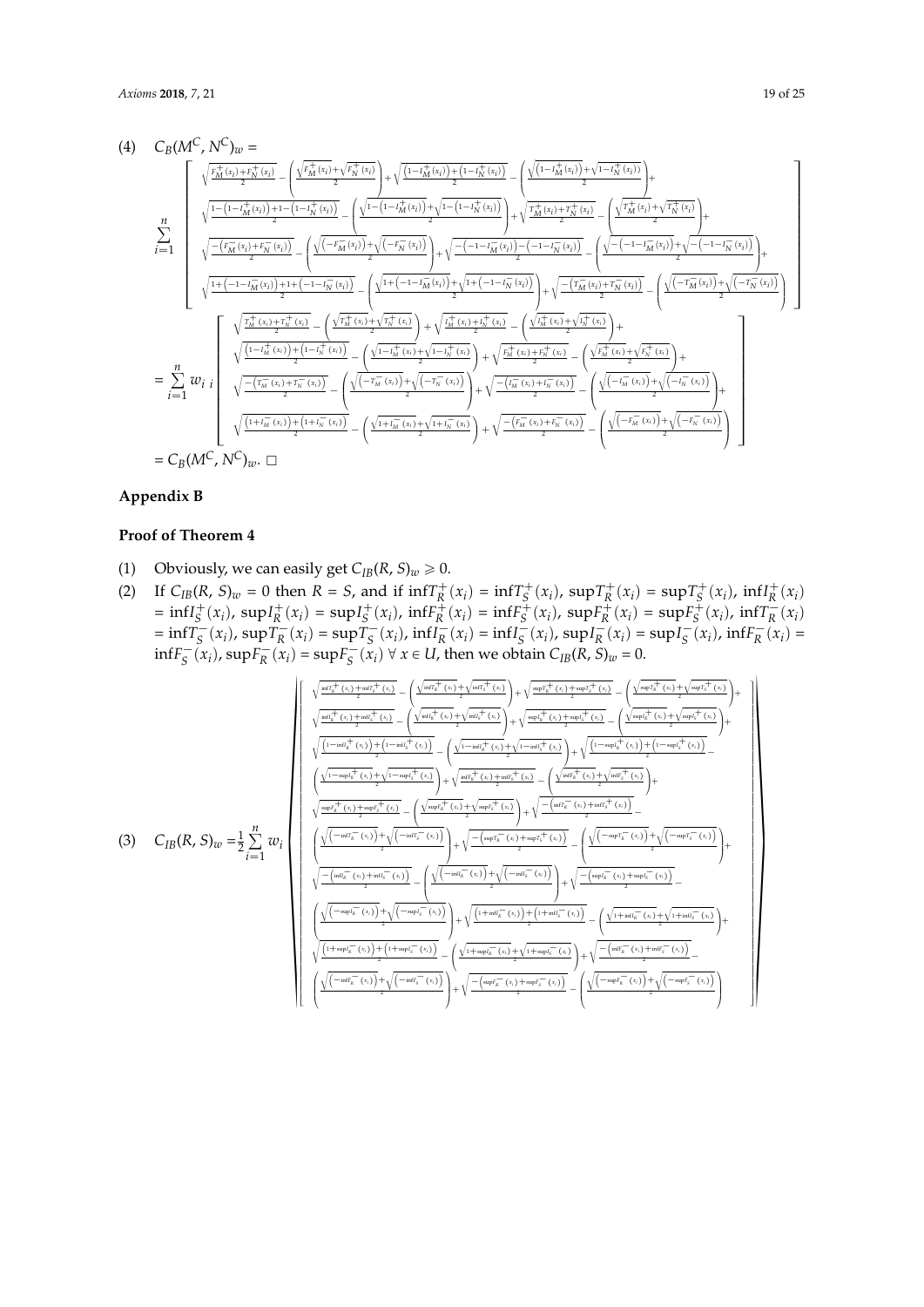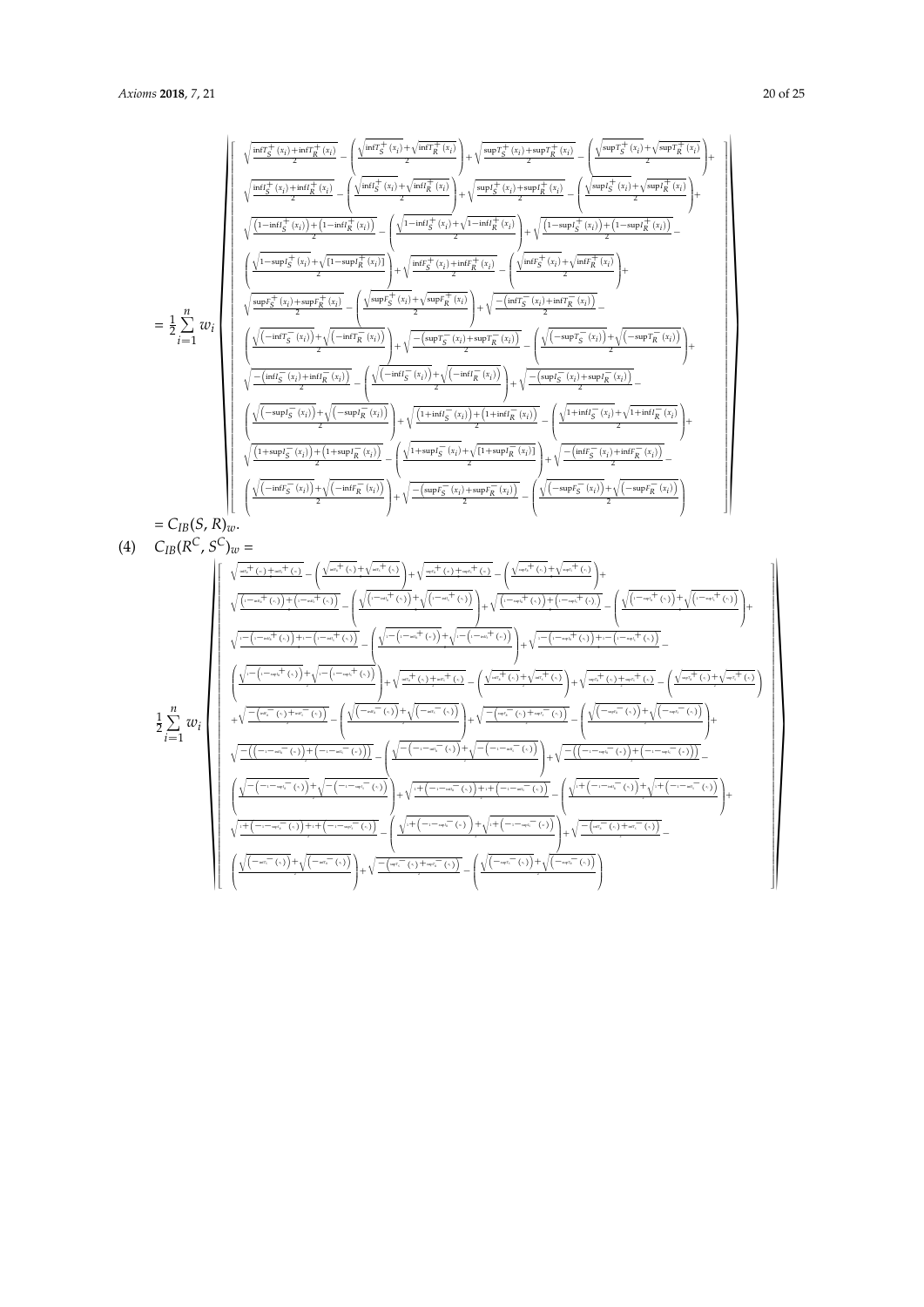

This completes the proof.  $\square$ 

#### **References**

- <span id="page-20-0"></span>1. Shannon, C.E.; Weaver, W. *The Mathematical Theory of Communications* ; The University of Illinois Press: Urbana, IL, USA, 1949.
- <span id="page-20-1"></span>2. Shannon, C.E. A mathematical theory of communications. *Bell Syst. Tech. J.* **1948**, *27*, 379–423. [\[CrossRef\]](http://dx.doi.org/10.1002/j.1538-7305.1948.tb01338.x)
- <span id="page-20-2"></span>3. Criado, F.; Gachechiladze, T. Entropy of fuzzy events. *Fuzzy Sets Syst.* **1997**, *88*, 99–106. [\[CrossRef\]](http://dx.doi.org/10.1016/S0165-0114(96)00073-5)
- 4. Herencia, J.; Lamta, M. Entropy measure associated with fuzzy basic probability assignment. In Proceedings of the IEEE International Conference on Fuzzy Systems, Barcelona, Spain, 5 July 1997; Volume 2, pp. 863–868.
- <span id="page-20-3"></span>5. Rudas, I.; Kaynak, M. Entropy basedoperations on fuzzy sets. *IEEE Trans. Fuzzy Syst.* **1998**, *6*, 33–39. [\[CrossRef\]](http://dx.doi.org/10.1109/91.660806)
- <span id="page-20-4"></span>6. Zadeh, L.A. Probality measures of fuzzy events. *J. Math. Anal. Appl.* **1968**, *23*, 421–427. [\[CrossRef\]](http://dx.doi.org/10.1016/0022-247X(68)90078-4)
- <span id="page-20-5"></span>7. Luca, A.D.; Termini, S. A definition of non-probabilistic entropy in the setting of fuzzy set theory. *Inf. Control* **1972**, *20*, 301–312. [\[CrossRef\]](http://dx.doi.org/10.1016/S0019-9958(72)90199-4)
- <span id="page-20-6"></span>8. Sander, W. On measure of fuzziness. *Fuzzy Sets Syst.* **1989**, *29*, 49–55. [\[CrossRef\]](http://dx.doi.org/10.1016/0165-0114(89)90135-8)
- <span id="page-20-7"></span>9. Xie, W.; Bedrosian, S. An information measure for fuzzy sets. *IEEE Trans. Syst. Man Cybern.* **1984**, *14*, 151–156. [\[CrossRef\]](http://dx.doi.org/10.1109/TSMC.1984.6313278)
- <span id="page-20-8"></span>10. Pal, N.; Pal, S. Higher order fuzzy entropy and hybridentropy of a fuzzy set. *Inf. Sci.* **1992**, *61*, 211–221. [\[CrossRef\]](http://dx.doi.org/10.1016/0020-0255(92)90051-9)
- <span id="page-20-9"></span>11. Kaufmann, A.; Gupta, M. *Introduction of Fuzzy Arithmetic: Theory and Applications*; Van Nostrand Reinhold Co.: New York, NY, USA, 1985.
- <span id="page-20-10"></span>12. Yager, R. On the measure of fuzziness and negation. Part I: Membership in the unit interval. *Int. J. Gen. Syst.* **1979**, *5*, 221–229. [\[CrossRef\]](http://dx.doi.org/10.1080/03081077908547452)
- <span id="page-20-11"></span>13. Yager, R. On the measure of fuzziness and negation. Part II: Lattice. *Inf. Control* **1980**, *44*, 236–260. [\[CrossRef\]](http://dx.doi.org/10.1016/S0019-9958(80)90156-4)
- <span id="page-20-12"></span>14. Kosko, B. Fuzzy entropy and conditioning. *Inf. Sci.* **1986**, *40*, 165–174. [\[CrossRef\]](http://dx.doi.org/10.1016/0020-0255(86)90006-X)
- <span id="page-20-13"></span>15. Kosko, B. Concepts of fuzzy information measure on continuous domains. *Int. J. Gen. Syst.* **1990**, *17*, 211–240. [\[CrossRef\]](http://dx.doi.org/10.1080/03081079008935108)
- <span id="page-20-14"></span>16. Prakash, O.; Sharma, P.K.; Mahajan, R. New measures of weighted fuzzy entropy and their applications for the study of maximum weighted fuzzy entropy principle. *Inf. Sci.* **2008**, *178*, 2389–2395. [\[CrossRef\]](http://dx.doi.org/10.1016/j.ins.2007.12.003)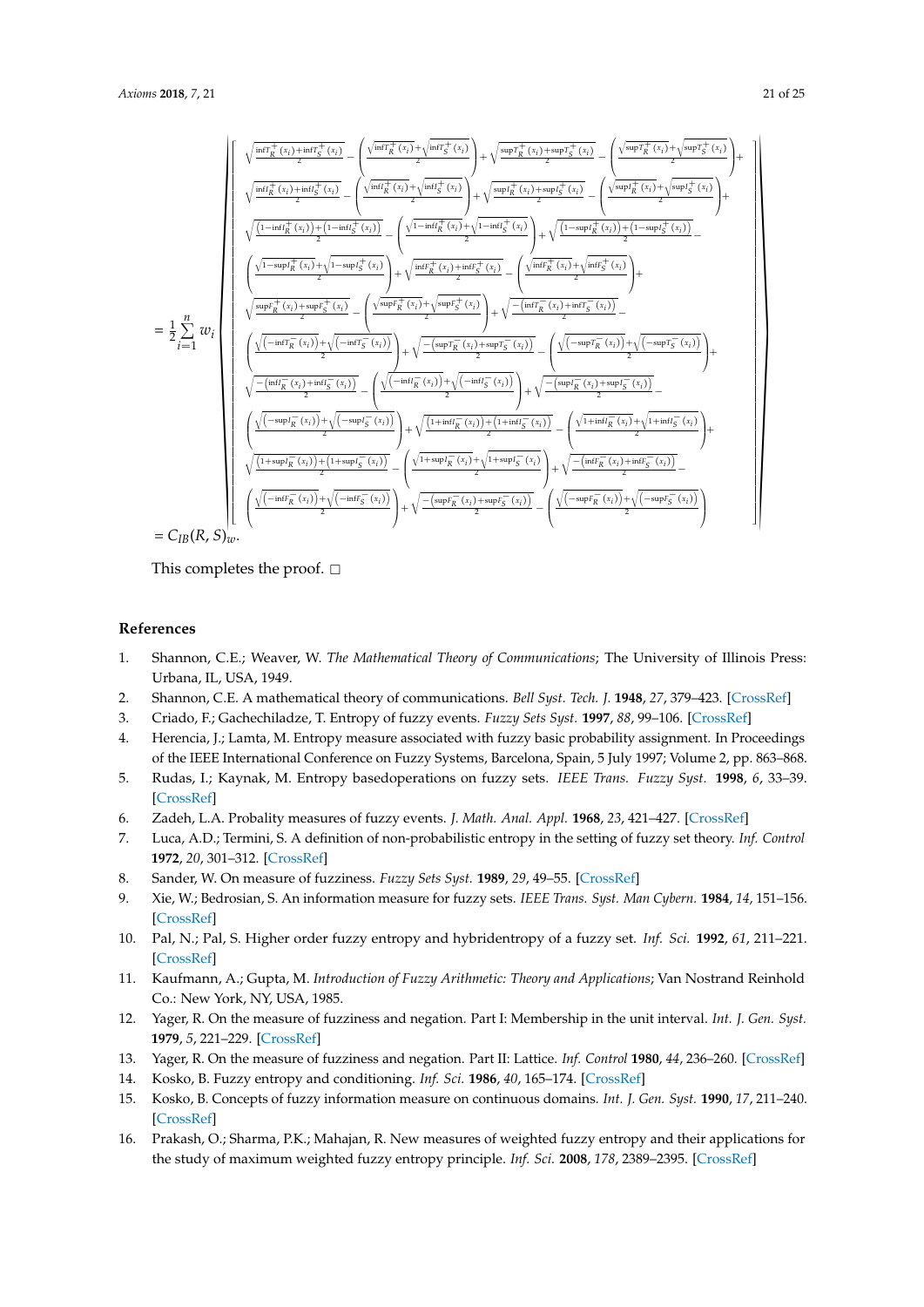- <span id="page-21-0"></span>17. Burillo, P.; Bustince, H. Entropy on intuitionistic fuzzy sets and on interval–valued fuzzy sets. *Fuzzy Sets Syst.* **1996**, *78*, 305–316. [\[CrossRef\]](http://dx.doi.org/10.1016/0165-0114(96)84611-2)
- <span id="page-21-1"></span>18. Szmidt, E.; Kacprzyk, J. Entropy for intuitionistic fuzzy sets. *Fuzzy Sets Syst.* **2001**, *118*, 467–477. [\[CrossRef\]](http://dx.doi.org/10.1016/S0165-0114(98)00402-3)
- <span id="page-21-2"></span>19. Wei, C.P.; Wang, P.; Zhang, Y.Z. Entropy, similarity measure of interval–valued intuitionistic fuzzy sets and their applications. *Inf. Sci.* **2011**, *181*, 4273–4286. [\[CrossRef\]](http://dx.doi.org/10.1016/j.ins.2011.06.001)
- <span id="page-21-3"></span>20. Li, X.Y. Interval–valued intuitionistic fuzzy continuous cross entropy and its application in multi-attribute decision-making. *Comput. Eng. Appl.* **2013**, *49*, 234–237.
- <span id="page-21-4"></span>21. Shang, X.G.; Jiang, W.S. A note on fuzzy information measures. *Pattern Recogit. Lett.* **1997**, *18*, 425–432. [\[CrossRef\]](http://dx.doi.org/10.1016/S0167-8655(97)00028-7)
- <span id="page-21-5"></span>22. Vlachos, I.K.; Sergiadis, G.D. Intuitionistic fuzzy information applications to pattern recognition. *Pattern Recogit. Lett.* **2007**, *28*, 197–206. [\[CrossRef\]](http://dx.doi.org/10.1016/j.patrec.2006.07.004)
- <span id="page-21-6"></span>23. Ye, J. Fuzzy cross entropy of interval–valued intuitionistic fuzzy sets and its optimal decision-making method based on the weights of the alternatives. *Expert Syst. Appl.* **2011**, *38*, 6179–6183. [\[CrossRef\]](http://dx.doi.org/10.1016/j.eswa.2010.11.052)
- <span id="page-21-7"></span>24. Xia, M.M.; Xu, Z.S. Entropy/cross entropy–based group decision making under intuitionistic fuzzy sets. *Inf. Fusion* **2012**, *13*, 31–47. [\[CrossRef\]](http://dx.doi.org/10.1016/j.inffus.2010.12.001)
- <span id="page-21-8"></span>25. Tong, X.; Yu, L.A. A novel MADM approach based on fuzzy cross entropy with interval-valued intuitionistic fuzzy sets. *Math. Probl. Eng.* **2015**, *2015*, 1–9. [\[CrossRef\]](http://dx.doi.org/10.1155/965040)
- <span id="page-21-9"></span>26. Smarandache, F. *A Unifying Field of Logics. Neutrosophy: Neutrosophic Probability, Set and Logic*; American Research Press: Rehoboth, DE, USA, 1998.
- <span id="page-21-10"></span>27. Zadeh, L.A. Fuzzy sets. *Inf. Control* **1965**, *8*, 338–353. [\[CrossRef\]](http://dx.doi.org/10.1016/S0019-9958(65)90241-X)
- <span id="page-21-12"></span><span id="page-21-11"></span>28. Atanassov, K.T. Intuitionistic fuzzy sets. *Fuzzy Sets Syst.* **1986**, *20*, 87–96. [\[CrossRef\]](http://dx.doi.org/10.1016/S0165-0114(86)80034-3)
- 29. Wang, H.; Smarandache, F.; Zhang, Y.Q.; Sunderraman, R. Single valued neutrosophic sets. *Multispace Multistruct.* **2010**, *4*, 410–413.
- <span id="page-21-13"></span>30. Pramanik, S.; Biswas, P.; Giri, B.C. Hybrid vector similarity measures and their applications to multi-attribute decision making under neutrosophic environment. *Neural Comput. Appl.* **2017**, *28*, 1163–1176. [\[CrossRef\]](http://dx.doi.org/10.1007/s00521-015-2125-3)
- 31. Biswas, P.; Pramanik, S.; Giri, B.C. Entropy based grey relational analysis method for multi-attribute decision making under single valued neutrosophic assessments. *Neutrosophic Sets Syst.* **2014**, *2*, 102–110.
- 32. Biswas, P.; Pramanik, S.; Giri, B.C. A new methodology for neutrosophic multi-attribute decision making with unknown weight information. *Neutrosophic Sets Syst.* **2014**, *3*, 42–52.
- 33. Biswas, P.; Pramanik, S.; Giri, B.C. TOPSIS method for multi-attribute group decision-making under single valued neutrosophic environment. *Neural Comput. Appl.* **2015**. [\[CrossRef\]](http://dx.doi.org/10.1007/s00521-015-1891-2)
- 34. Biswas, P.; Pramanik, S.; Giri, B.C. Aggregation of triangular fuzzy neutrosophic set information and its application to multi-attribute decision making. *Neutrosophic Sets Syst.* **2016**, *12*, 20–40.
- 35. Biswas, P.; Pramanik, S.; Giri, B.C. Value and ambiguity index based ranking method of single-valued trapezoidal neutrosophic numbers and its application to multi-attribute decision making. *Neutrosophic Sets Syst.* **2016**, *12*, 127–138.
- 36. Biswas, P.; Pramanik, S.; Giri, B.C. Multi-attribute group decision making based on expected value of neutrosophic trapezoidal numbers. In *New Trends in Neutrosophic Theory and Applications*; Smarandache, F., Pramanik, S., Eds.; Pons Editions: Brussels, Belgium, 2017; Volume II, in press.
- 37. Biswas, P.; Pramanik, S.; Giri, B.C. Non-linear programming approach for single-valued neutrosophic TOPSIS method. *New Math. Nat. Comput.* **2017**, in press.
- 38. Deli, I.; Subas, Y. A ranking method of single valued neutrosophic numbers and its applications to multi-attribute decision making problems. *Int. J. Mach. Learn. Cybern.* **2016**. [\[CrossRef\]](http://dx.doi.org/10.1007/s13042-016-0505-3)
- 39. Ji, P.; Wang, J.Q.; Zhang, H.Y. Frank prioritized Bonferroni mean operator with single-valued neutrosophic sets and its application in selecting third-party logistics providers. *Neural Comput. Appl.* **2016**. [\[CrossRef\]](http://dx.doi.org/10.1007/s00521-016-2660-6)
- 40. Kharal, A. A neutrosophic multi-criteria decision making method. *New Math. Nat. Comput.* **2014**, *10*, 143–162. [\[CrossRef\]](http://dx.doi.org/10.1142/S1793005714500070)
- 41. Liang, R.X.; Wang, J.Q.; Li, L. Multi-criteria group decision making method based on interdependent inputs of single valued trapezoidal neutrosophic information. *Neural Comput. Appl.* **2016**. [\[CrossRef\]](http://dx.doi.org/10.1007/s00521-016-2672-2)
- 42. Liang, R.X.; Wang, J.Q.; Zhang, H.Y. A multi-criteria decision-making method based on single-valued trapezoidal neutrosophic preference relations with complete weight information. *Neural Comput. Appl.* **2017**. [\[CrossRef\]](http://dx.doi.org/10.1007/s00521-017-2925-8)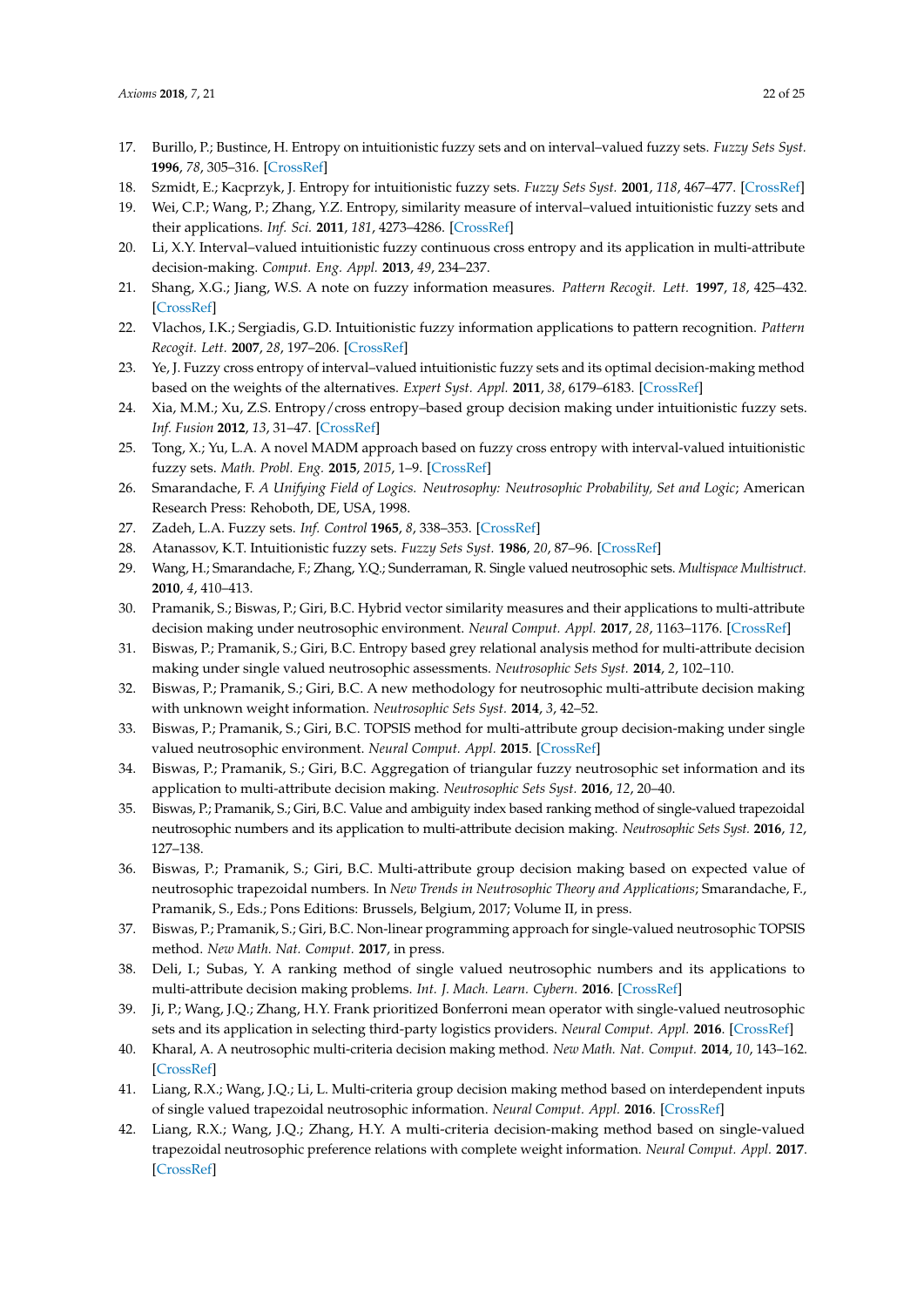- 43. Liu, P.; Chu, Y.; Li, Y.; Chen, Y. Some generalized neutrosophic number Hamacher aggregation operators and their application to group decision making. *Int. J. Fuzzy Syst.* **2014**, *16*, 242–255.
- 44. Liu, P.D.; Li, H.G. Multiple attribute decision-making method based on some normal neutrosophic Bonferroni mean operators. *Neural Comput. Appl.* **2017**, *28*, 179–194. [\[CrossRef\]](http://dx.doi.org/10.1007/s00521-015-2048-z)
- 45. Liu, P.; Wang, Y. Multiple attribute decision-making method based on single-valued neutrosophic normalized weighted Bonferroni mean. *Neural Comput. Appl.* **2014**, *25*, 2001–2010. [\[CrossRef\]](http://dx.doi.org/10.1007/s00521-014-1688-8)
- 46. Peng, J.J.; Wang, J.Q.; Wang, J.; Zhang, H.Y.; Chen, X.H. Simplified neutrosophic sets and their applications in multi-criteria group decision-making problems. *Int. J. Syst. Sci.* **2016**, *47*, 2342–2358. [\[CrossRef\]](http://dx.doi.org/10.1080/00207721.2014.994050)
- 47. Peng, J.; Wang, J.; Zhang, H.; Chen, X. An outranking approach for multi-criteria decision-making problems with simplified neutrosophic sets. *Appl. Soft Comput.* **2014**, *25*, 336–346. [\[CrossRef\]](http://dx.doi.org/10.1016/j.asoc.2014.08.070)
- 48. Pramanik, S.; Banerjee, D.; Giri, B.C. Multi–criteria group decision making model in neutrosophic refined set and its application. *Glob. J. Eng. Sci. Res. Manag.* **2016**, *3*, 12–18.
- 49. Pramanik, S.; Dalapati, S.; Roy, T.K. Logistics center location selection approach based on neutrosophic multi-criteria decision making. In *New Trends in Neutrosophic Theory and Applications*; Smarandache, F., Pramanik, S., Eds.; Pons Asbl: Brussels, Belgium, 2016; Volume 1, pp. 161–174, ISBN 978-1-59973-498-9.
- 50. Sahin, R.; Karabacak, M. A multi attribute decision making method based on inclusion measure for interval neutrosophic sets. *Int. J. Eng. Appl. Sci.* **2014**, *2*, 13–15.
- 51. Sahin, R.; Kucuk, A. Subsethood measure for single valued neutrosophic sets. *J. Intell. Fuzzy Syst.* **2014**. [\[CrossRef\]](http://dx.doi.org/10.3233/IFS-141304)
- 52. Sahin, R.; Liu, P. Maximizing deviation method for neutrosophic multiple attribute decision making with incomplete weight information. *Neural Comput. Appl.* **2016**, *27*, 2017–2029. [\[CrossRef\]](http://dx.doi.org/10.1007/s00521-015-1995-8)
- 53. Sodenkamp, M. Models, Strategies and Applications of Group Multiple-Criteria Decision Analysis in Complex and Uncertain Systems. Ph.D. Thesis, University of Paderborn, Paderborn, Germany, 2013.
- 54. Ye, J. Multicriteria decision-making method using the correlation coefficient under single-valued neutrosophic environment. *Int. J. Gen. Syst.* **2013**, *42*, 386–394. [\[CrossRef\]](http://dx.doi.org/10.1080/03081079.2012.761609)
- 55. Ye, J. Another form of correlation coefficient between single valued neutrosophic sets and its multiple attribute decision making method. *Neutrosophic Sets Syst.* **2013**, *1*, 8–12.
- 56. Ye, J. A multi criteria decision-making method using aggregation operators for simplified neutrosophic sets. *J. Intell. Fuzzy Syst.* **2014**, *26*, 2459–2466.
- 57. Ye, J. Trapezoidal neutrosophic set and its application to multiple attribute decision-making. *Neural Comput. Appl.* **2015**, *26*, 1157–1166. [\[CrossRef\]](http://dx.doi.org/10.1007/s00521-014-1787-6)
- 58. Ye, J. Bidirectional projection method for multiple attribute group decision making with neutrosophic number. *Neural Comput. Appl.* **2015**. [\[CrossRef\]](http://dx.doi.org/10.1007/s00521-015-2123-5)
- 59. Ye, J. Projection and bidirectional projection measures of single valued neutrosophic sets and their decision—Making method for mechanical design scheme. *J. Exp. Theor. Artif. Intell.* **2016**. [\[CrossRef\]](http://dx.doi.org/10.1080/0952813X.2016.1259263)
- 60. Nancy, G.H. Novel single-valued neutrosophic decision making operators under Frank norm operations and its application. *Int. J. Uncertain. Quant.* **2016**, *6*, 361–375. [\[CrossRef\]](http://dx.doi.org/10.1615/Int.J.UncertaintyQuantification.2016018603)
- <span id="page-22-0"></span>61. Nancy, G.H. Some new biparametric distance measures on single-valued neutrosophic sets with applications to pattern recognition and medical diagnosis. *Information* **2017**, *8*, 162. [\[CrossRef\]](http://dx.doi.org/10.3390/info8040162)
- <span id="page-22-1"></span>62. Pramanik, S.; Roy, T.K. Neutrosophic game theoretic approach to Indo-Pak conflict over Jammu-Kashmir. *Neutrosophic Sets Syst.* **2014**, *2*, 82–101.
- <span id="page-22-2"></span>63. Mondal, K.; Pramanik, S. Multi-criteria group decision making approach for teacher recruitment in higher education under simplified Neutrosophic environment. *Neutrosophic Sets Syst.* **2014**, *6*, 28–34.
- <span id="page-22-3"></span>64. Mondal, K.; Pramanik, S. Neutrosophic decision making model of school choice. *Neutrosophic Sets Syst.* **2015**, *7*, 62–68.
- <span id="page-22-4"></span>65. Cheng, H.D.; Guo, Y. A new neutrosophic approach to image thresholding. *New Math. Nat. Comput.* **2008**, *4*, 291–308. [\[CrossRef\]](http://dx.doi.org/10.1142/S1793005708001082)
- 66. Guo, Y.; Cheng, H.D. New neutrosophic approach to image segmentation. *Pattern Recogit.* **2009**, *42*, 587–595. [\[CrossRef\]](http://dx.doi.org/10.1016/j.patcog.2008.10.002)
- <span id="page-22-5"></span>67. Guo, Y.; Sengur, A.; Ye, J. A novel image thresholding algorithm based on neutrosophic similarity score. *Measurement* **2014**, *58*, 175–186. [\[CrossRef\]](http://dx.doi.org/10.1016/j.measurement.2014.08.039)
- <span id="page-22-6"></span>68. Ye, J. Single valued neutrosophic minimum spanning tree and its clustering method. *J. Intell. Syst.* **2014**, *23*, 311–324. [\[CrossRef\]](http://dx.doi.org/10.1515/jisys-2013-0075)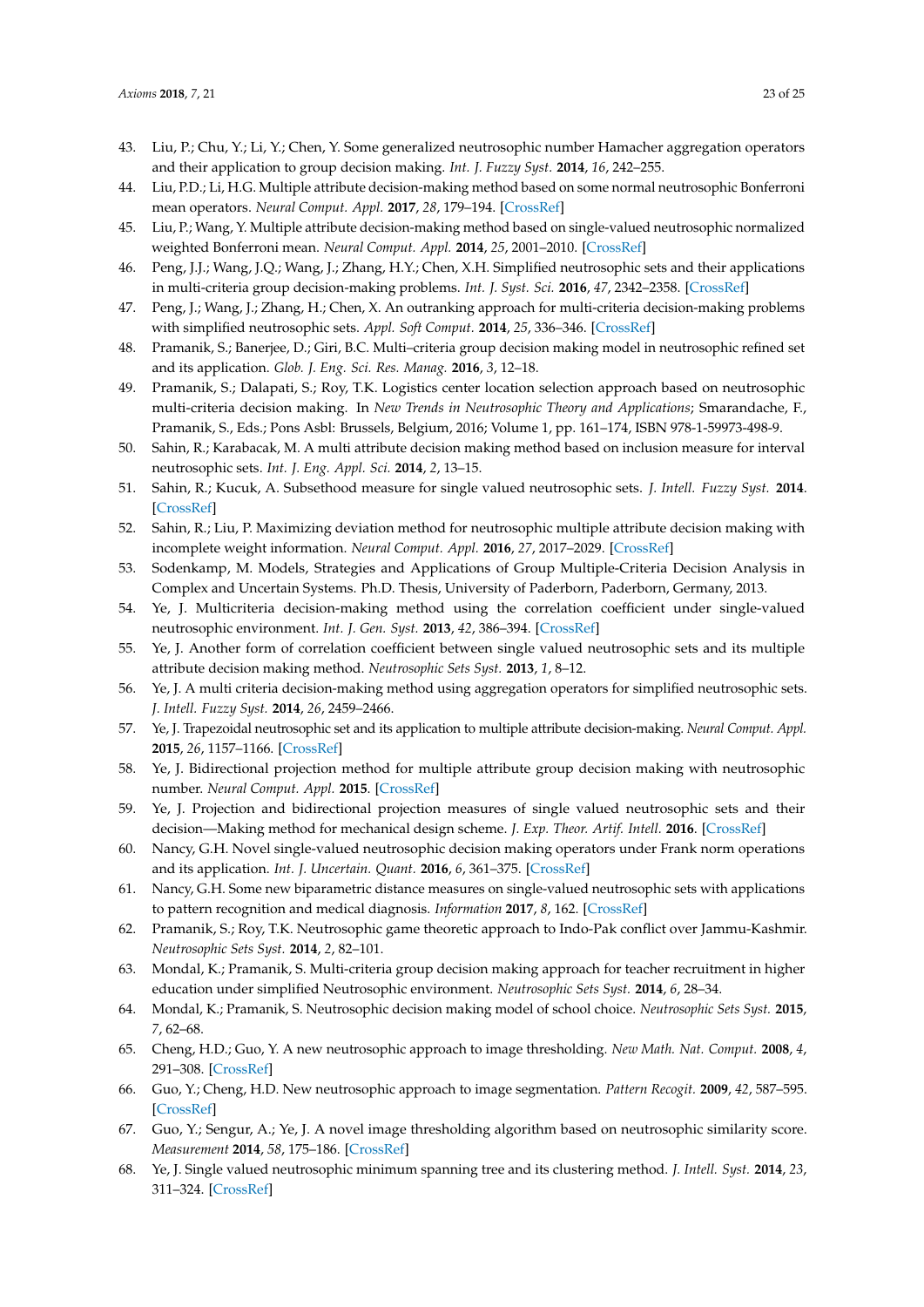- <span id="page-23-0"></span>69. Ye, J. Clustering strategies using distance-based similarity measures of single-valued neutrosophic sets. *J. Intell. Syst.* **2014**, *23*, 379–389.
- <span id="page-23-1"></span>70. Mondal, K.; Pramanik, S. A study on problems of Hijras in West Bengal based on neutrosophic cognitive maps. *Neutrosophic Sets Syst.* **2014**, *5*, 21–26.
- <span id="page-23-2"></span>71. Pramanik, S.; Chakrabarti, S. A study on problems of construction workers in West Bengal based on neutrosophic cognitive maps. *Int. J. Innov. Res. Sci. Eng. Technol.* **2013**, *2*, 6387–6394.
- <span id="page-23-3"></span>72. Majumdar, P.; Samanta, S.K. On similarity and entropy of neutrosophic sets. *J. Intell. Fuzzy Syst.* **2014**, *26*, 1245–1252.
- <span id="page-23-4"></span>73. Ye, J. Single valued neutrosophic cross-entropy for multi criteria decision making problems. *Appl. Math. Model.* **2014**, *38*, 1170–1175. [\[CrossRef\]](http://dx.doi.org/10.1016/j.apm.2013.07.020)
- <span id="page-23-5"></span>74. Ye, J. Improved cross entropy measures of single valued neutrosophic sets and interval neutrosophic sets and their multi criteria decision making strategies. *Cybern. Inf. Technol.* **2015**, *15*, 13–26. [\[CrossRef\]](http://dx.doi.org/10.1515/cait-2015-0051)
- <span id="page-23-6"></span>75. Wang, H.; Smarandache, F.; Zhang, Y.Q.; Sunderraman, R. *Interval Neutrosophic Sets and Logic: Theory and Applications in Computing*; Hexis: Phoenix, AZ, USA, 2005.
- <span id="page-23-7"></span>76. Pramanik, S.; Dalapati, S.; Alam, S.; Smarandache, F.; Roy, T.K. NS-cross entropy-based MAGDM under single-valued neutrosophic set environment. *Information* **2018**, *9*, 37. [\[CrossRef\]](http://dx.doi.org/10.3390/info9020037)
- <span id="page-23-8"></span>77. Sahin, R. Cross-entropy measure on interval neutrosophic sets and its applications in multi criteria decision making. *Neural Comput. Appl.* **2015**. [\[CrossRef\]](http://dx.doi.org/10.1007/s00521-015-2131-5)
- <span id="page-23-9"></span>78. Tian, Z.P.; Zhang, H.Y.; Wang, J.; Wang, J.Q.; Chen, X.H. Multi-criteria decision-making method based on a cross-entropy with interval neutrosophic sets. *Int. J. Syst. Sci.* **2015**. [\[CrossRef\]](http://dx.doi.org/10.1080/00207721.2015.1102359)
- <span id="page-23-10"></span>79. Hwang, C.L.; Yoon, K. *Multiple Attribute Decision Making: Methods and Applications*; Springer: New York, NY, USA, 1981.
- <span id="page-23-11"></span>80. Dalapati, S.; Pramanik, S.; Alam, S.; Smarandache, S.; Roy, T.K. IN-cross entropy based magdm strategy under interval neutrosophic set environment. *Neutrosophic Sets Syst.* **2017**, *18*, 43–57. [\[CrossRef\]](http://dx.doi.org/10.5281/zenodo.1175162)
- <span id="page-23-12"></span>81. Deli, I.; Ali, M.; Smarandache, F. Bipolar neutrosophic sets and their application based on multi-criteria decision making problems. In Proceedings of the 2015 International Conference on Advanced Mechatronic Systems (ICAMechS), Beijing, China, 22–24 August 2015; pp. 249–254.
- <span id="page-23-13"></span>82. Zhang, W.R. Bipolar fuzzy sets. In Proceedings of the IEEE World Congress on Computational Science (FuzzIEEE), Anchorage, AK, USA, 4–9 May 1998; pp. 835–840. [\[CrossRef\]](http://dx.doi.org/10.1109/FUZZY.1998.687599)
- <span id="page-23-14"></span>83. Zhang, W.R. Bipolar fuzzy sets and relations: A computational framework for cognitive modeling and multiagent decision analysis. In Proceedings of the IEEE Industrial Fuzzy Control and Intelligent Systems Conference, and the NASA Joint Technology Workshop on Neural Networks and Fuzzy Logic, Fuzzy Information Processing Society Biannual Conference, San Antonio, TX, USA, 18–21 December 1994; pp. 305–309. [\[CrossRef\]](http://dx.doi.org/10.1109/IJCF.1994.375115)
- <span id="page-23-15"></span>84. Deli, I.; Subas, Y.A. Multiple criteria decision making method on single valued bipolar neutrosophic set based on correlation coefficient similarity measure. In Proceedings of the International Conference on Mathematics and Mathematics Education (ICMME-2016), Elazg, Turkey, 12–14 May 2016.
- <span id="page-23-16"></span>85. Şahin, M.; Deli, I.; Uluçay, V. Jaccard vector similarity measure of bipolar neutrosophic set based on multi-criteria decision making. In Proceedings of the International Conference on Natural Science and Engineering (ICNASE'16), Killis, Turkey, 19–20 March 2016.
- <span id="page-23-17"></span>86. Uluçay, V.; Deli, I.; ¸Sahin, M. Similarity measures of bipolar neutrosophic sets and their application to multiple criteria decision making. *Neural Comput. Appl.* **2016**. [\[CrossRef\]](http://dx.doi.org/10.1007/s00521-016-2479-1)
- <span id="page-23-18"></span>87. Dey, P.P.; Pramanik, S.; Giri, B.C. TOPSIS for solving multi-attribute decision making problems under bi-polar neutrosophic environment. In *New Trends in Neutrosophic Theory and Applications*; Smarandache, F., Pramanik, S., Eds.; Pons Asbl: Brussells, Belgium, 2016; pp. 65–77, ISBN 978-1-59973-498-9.
- <span id="page-23-19"></span>88. Pramanik, S.; Dey, P.P.; Giri, B.C.; Smarandache, F. Bipolar neutrosophic projection based models for solving multi-attribute decision making problems. *Neutrosophic Sets Syst.* **2017**, *15*, 74–83. [\[CrossRef\]](http://dx.doi.org/10.5281/zenedo.570936)
- <span id="page-23-20"></span>89. Wang, L.; Zhang, H.; Wang, J. Frank Choquet Bonferroni operators of bipolar neutrosophic sets and their applications to multi-criteria decision-making problems. *Int. J. Fuzzy Syst.* **2017**. [\[CrossRef\]](http://dx.doi.org/10.1007/s40815-017-0373-3)
- <span id="page-23-21"></span>90. Pramanik, S.; Dalapati, S.; Alam, S.; Smarandache, F.; Roy, T.K. TODIM Method for Group Decision Making under Bipolar Neutrosophic Set Environment. In *New Trends in Neutrosophic Theory and Applications*; Smarandache, F., Pramanik, S., Eds.; Pons Editions: Brussels, Belgium, 2016; Volume II, in press.